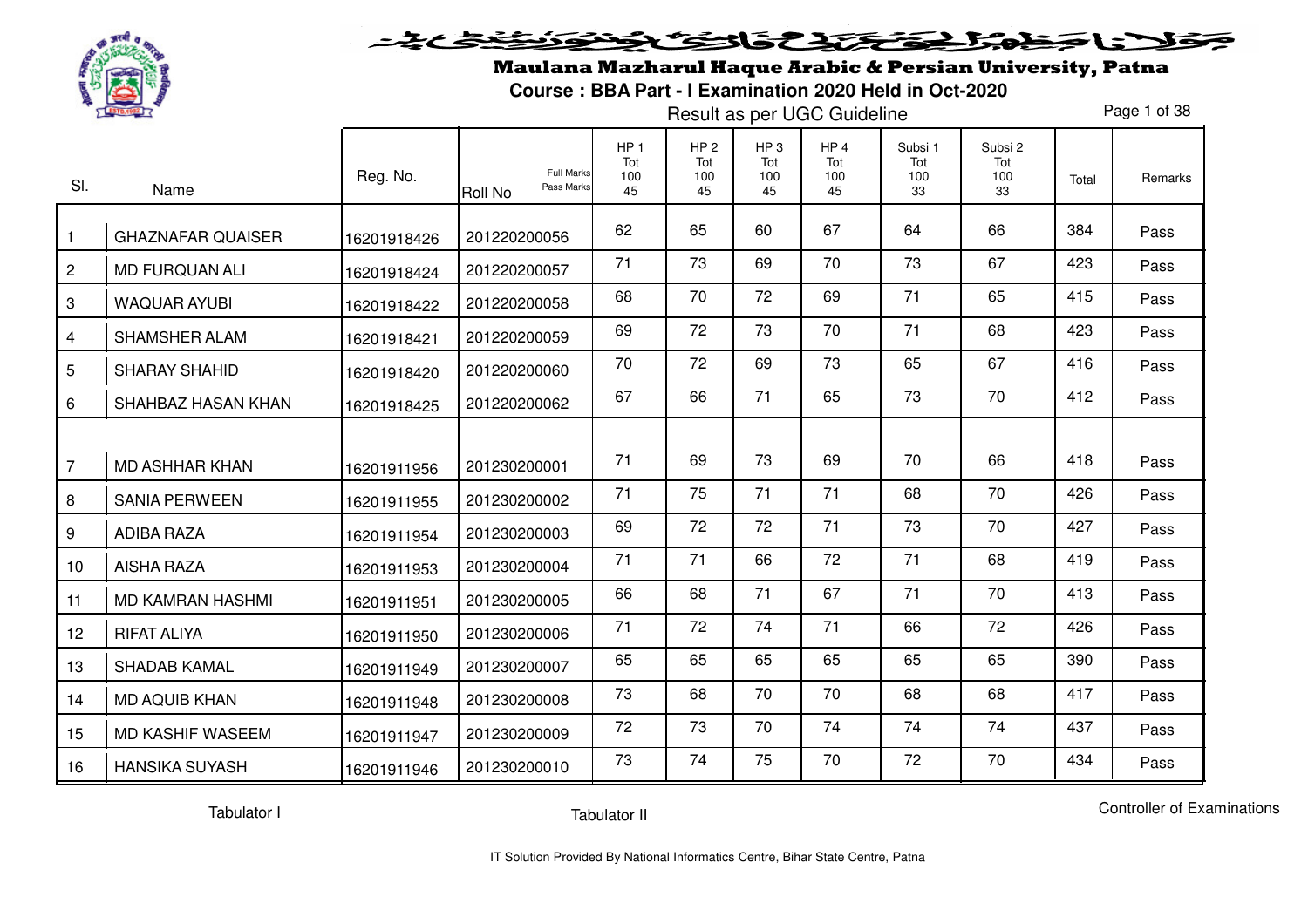

Maulana Mazharul Haque Arabic & Persian University, Patna**Course : BBA Part - I Examination 2020 Held in Oct-2020** 

Result as per UGC Guideline

Page 2 of 38

| SI. | Name                       | Reg. No.    | <b>Full Marks</b><br>Pass Marks<br><b>Roll No</b> | HP <sub>1</sub><br>Tot<br>100<br>45 | HP <sub>2</sub><br>Tot<br>100<br>45 | HP <sub>3</sub><br>Tot<br>100<br>45 | HP <sub>4</sub><br>Tot<br>100<br>45 | Subsi 1<br>Tot<br>100<br>33 | Subsi 2<br>Tot<br>100<br>33 | Total | Remarks |
|-----|----------------------------|-------------|---------------------------------------------------|-------------------------------------|-------------------------------------|-------------------------------------|-------------------------------------|-----------------------------|-----------------------------|-------|---------|
| 17  | <b>INJILA KHAN</b>         | 16201911943 | 201230200011                                      | 71                                  | 66                                  | 74                                  | 70                                  | 66                          | $\overline{72}$             | 419   | Pass    |
| 18  | <b>ANSAR KHAN</b>          | 16201911942 | 201230200012                                      | 73                                  | 72                                  | 74                                  | 73                                  | 72                          | 73                          | 437   | Pass    |
| 19  | <b>MD FAISAL</b>           | 16201911941 | 201230200013                                      | 68                                  | 73                                  | 73                                  | 72                                  | 73                          | 74                          | 433   | Pass    |
| 20  | <b>SAMREEN FATIMA</b>      | 16201911936 | 201230200014                                      | 70                                  | 72                                  | 75                                  | 72                                  | 72                          | 73                          | 434   | Pass    |
| 21  | MD GHULAM ASHRAF           | 16201911930 | 201230200015                                      | 70                                  | 71                                  | 70                                  | 71                                  | 69                          | 71                          | 422   | Pass    |
| 22  | <b>ASIF RIZVI</b>          | 16201911929 | 201230200016                                      | 72                                  | 71                                  | 73                                  | 68                                  | 71                          | 70                          | 425   | Pass    |
| 23  | <b>SHADAB ALAM</b>         | 16201911927 | 201230200017                                      | 72                                  | 74                                  | 72                                  | 73                                  | 71                          | 75                          | 437   | Pass    |
| 24  | <b>TASKIN FATMA</b>        | 16201911926 | 201230200018                                      | 74                                  | 74                                  | 71                                  | 73                                  | 72                          | 73                          | 437   | Pass    |
| 25  | <b>MD UMAR AHMAD</b>       | 16201911925 | 201230200019                                      | 68                                  | 70                                  | 72                                  | 68                                  | 75                          | 72                          | 425   | Pass    |
| 26  | <b>MD ARMAN</b>            | 16201911924 | 201230200020                                      | 66                                  | 71                                  | 70                                  | 68                                  | 69                          | 69                          | 413   | Pass    |
| 27  | <b>NEHA QUARAISHI</b>      | 16201911923 | 201230200021                                      | 67                                  | 70                                  | 70                                  | 68                                  | 73                          | 70                          | 418   | Pass    |
| 28  | <b>MD YUSUF ABUL HASAN</b> | 16201911922 | 201230200022                                      | 66                                  | 67                                  | 67                                  | 69                                  | 66                          | 68                          | 403   | Pass    |
| 29  | <b>EHTESHAMUL HAQUE</b>    | 16201911921 | 201230200023                                      | 66                                  | 69                                  | 69                                  | 68                                  | 71                          | 73                          | 416   | Pass    |
| 30  | <b>AFREEN SHAMIM</b>       | 16201911919 | 201230200024                                      | 75                                  | 74                                  | 75                                  | 74                                  | 73                          | 73                          | 444   | Pass    |
| 31  | <b>SHAHIN SHAMIM</b>       | 16201911918 | 201230200025                                      | 75                                  | 74                                  | 74                                  | 73                                  | 74                          | 74                          | 444   | Pass    |
| 32  | RAMSHA AFTAB               | 16201911917 | 201230200026                                      | 71                                  | 71                                  | 73                                  | 72                                  | 71                          | 68                          | 426   | Pass    |
| 33  | <b>MD OSAMA ALAM</b>       | 16201911916 | 201230200027                                      | 71                                  | 71                                  | 68                                  | 70                                  | 73                          | 68                          | 421   | Pass    |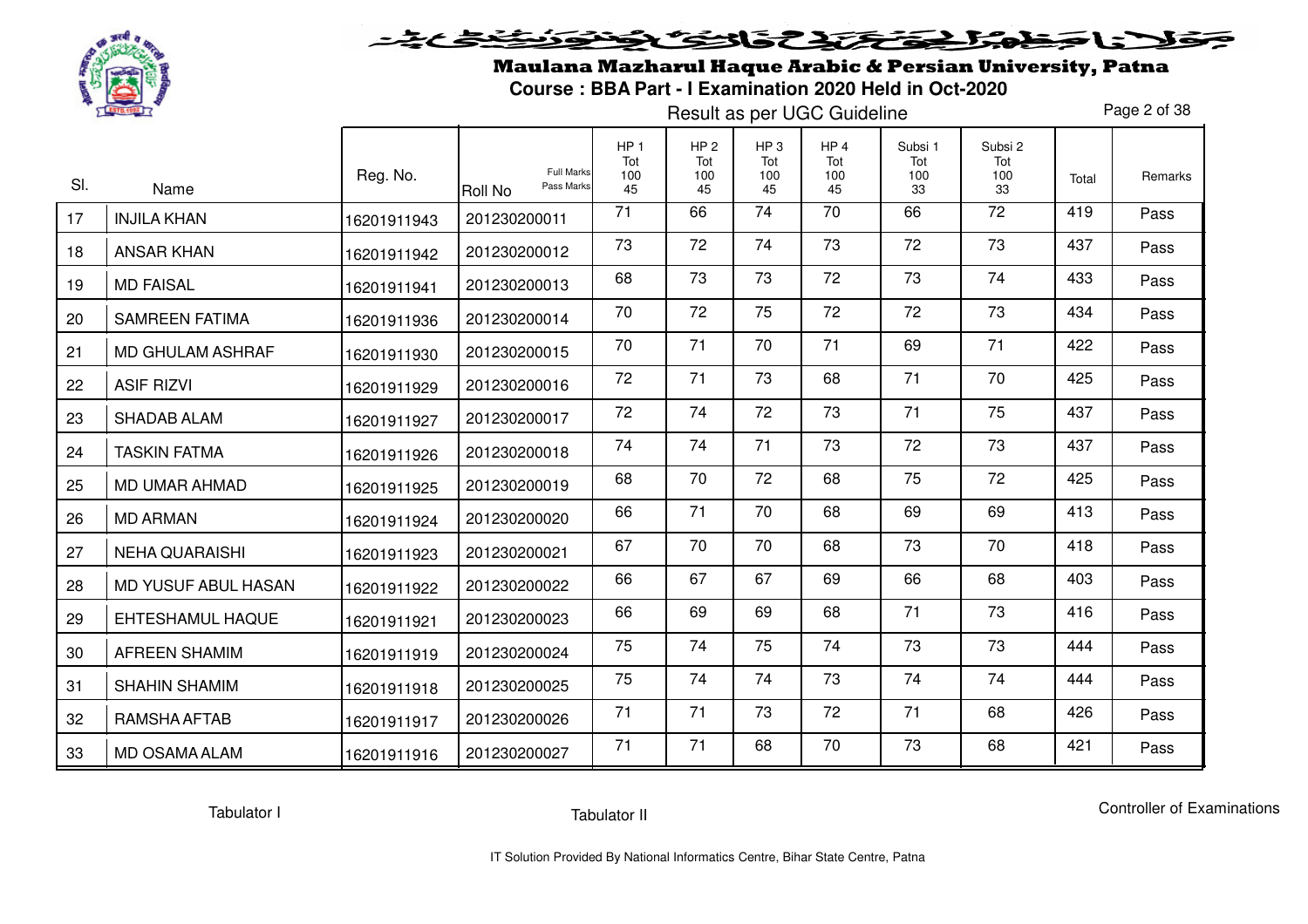

Maulana Mazharul Haque Arabic & Persian University, Patna**Course : BBA Part - I Examination 2020 Held in Oct-2020** 

Result as per UGC Guideline

Page 3 of 38

| SI. | Name                    | Reg. No.    | <b>Full Marks</b><br>Pass Marks<br><b>Roll No</b> | HP <sub>1</sub><br>Tot<br>100<br>45 | HP <sub>2</sub><br>Tot<br>100<br>45 | HP <sub>3</sub><br>Tot<br>100<br>45 | HP <sub>4</sub><br>Tot<br>100<br>45 | Subsi 1<br>Tot<br>100<br>33 | Subsi 2<br>Tot<br>100<br>33 | Total | Remarks |
|-----|-------------------------|-------------|---------------------------------------------------|-------------------------------------|-------------------------------------|-------------------------------------|-------------------------------------|-----------------------------|-----------------------------|-------|---------|
| 34  | <b>TUBA PARWEEN</b>     | 16201911915 | 201230200028                                      | 72                                  | $\overline{72}$                     | 72                                  | 70                                  | $\overline{70}$             | $\overline{71}$             | 427   | Pass    |
| 35  | <b>AFREEN PERWEEN</b>   | 16201911913 | 201230200029                                      | 71                                  | 75                                  | 74                                  | 72                                  | 72                          | 71                          | 435   | Pass    |
| 36  | <b>MOHAMMAD ISA</b>     | 16201911911 | 201230200030                                      | 70                                  | 67                                  | 67                                  | 70                                  | 70                          | 70                          | 414   | Pass    |
| 37  | <b>SHAMREEN PERWEEN</b> | 16201911910 | 201230200031                                      | 72                                  | 71                                  | 70                                  | 68                                  | 70                          | 70                          | 421   | Pass    |
| 38  | <b>MD FAISAL</b>        | 16201911909 | 201230200032                                      | 73                                  | 68                                  | 73                                  | 68                                  | 70                          | 67                          | 419   | Pass    |
| 39  | MD MOSHARRAF HAYAT      | 16201911908 | 201230200033                                      | 74                                  | 70                                  | 72                                  | 70                                  | 69                          | 70                          | 425   | Pass    |
| 40  | <b>TANZEEL HAIDER</b>   | 16201911907 | 201230200034                                      | 72                                  | 74                                  | 70                                  | 72                                  | 74                          | 71                          | 433   | Pass    |
| 41  | <b>FRAZ AHMAD</b>       | 16201911906 | 201230200035                                      | 70                                  | 67                                  | 71                                  | 72                                  | 72                          | 68                          | 420   | Pass    |
| 42  | <b>SHAHID RAJA</b>      | 16201911905 | 201230200036                                      | 75                                  | 75                                  | 74                                  | 72                                  | 73                          | 73                          | 442   | Pass    |
| 43  | ADNAN JAWED             | 16201911904 | 201230200037                                      | 68                                  | 67                                  | 65                                  | 67                                  | 69                          | 67                          | 403   | Pass    |
| 44  | SHAHNAWAZ HUSSAIN       | 16201911903 | 201230200038                                      | 70                                  | 68                                  | 65                                  | 73                                  | 71                          | 72                          | 419   | Pass    |
| 45  | <b>MD IMRAN KHAN</b>    | 16201911900 | 201230200039                                      | 74                                  | 71                                  | 73                                  | 74                                  | 72                          | 71                          | 435   | Pass    |
| 46  | SANIYA JAWAID           | 16201911899 | 201230200040                                      | 74                                  | 74                                  | 73                                  | 73                                  | 73                          | 75                          | 442   | Pass    |
| 47  | <b>SARWAR ALI</b>       | 16201911898 | 201230200041                                      | 72                                  | 74                                  | 68                                  | 70                                  | 70                          | 74                          | 428   | Pass    |
| 48  | <b>NAYEEM FIROZ</b>     | 16201911897 | 201230200042                                      | 73                                  | 72                                  | 65                                  | 72                                  | 67                          | 68                          | 417   | Pass    |
| 49  | <b>MD AKLAKH</b>        | 16201800333 | 201230200138                                      | 65                                  | 65                                  | 65                                  | 65                                  | 65                          | 65                          | 390   | Pass    |
| 50  | <b>MD AAZIB ZAIDAN</b>  | 16201911952 | 201230200188                                      | 74                                  | 65                                  | 70                                  | 74                                  | 69                          | 66                          | 418   | Pass    |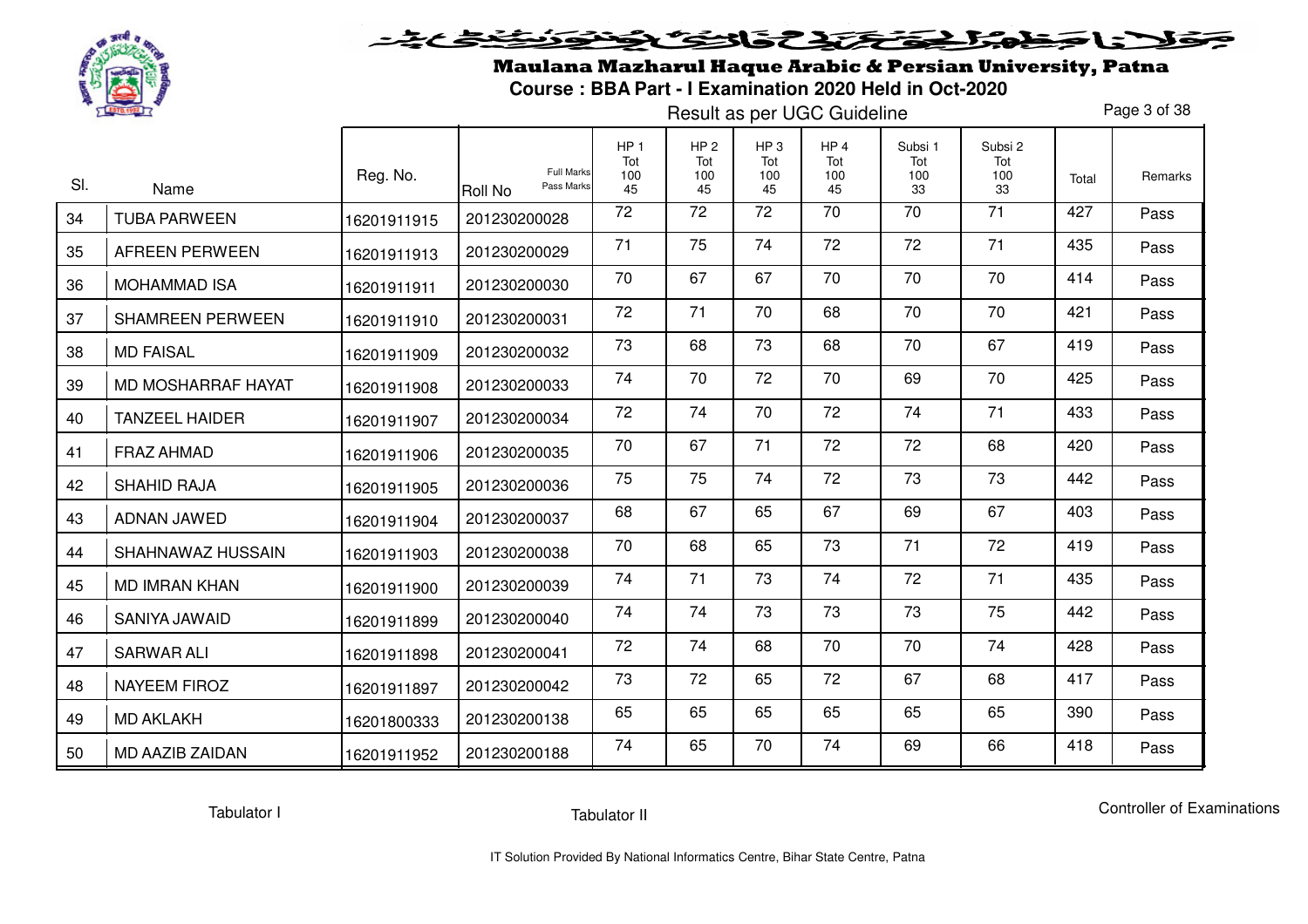

# <u>خخخ کی تو د</u> خلانا جمعله المحتفظ والتكافح لأنون

Maulana Mazharul Haque Arabic & Persian University, Patna**Course : BBA Part - I Examination 2020 Held in Oct-2020** 

Result as per UGC Guideline

Page 4 of 38

| SI. | Name                       | Reg. No.    | <b>Full Marks</b><br>Pass Marks<br><b>Roll No</b> | HP <sub>1</sub><br>Tot<br>100<br>45 | HP <sub>2</sub><br>Tot<br>100<br>45 | HP <sub>3</sub><br>Tot<br>100<br>45 | HP <sub>4</sub><br>Tot<br>100<br>45 | Subsi 1<br>Tot<br>100<br>33 | Subsi 2<br>Tot<br>100<br>33 | Total | Remarks |
|-----|----------------------------|-------------|---------------------------------------------------|-------------------------------------|-------------------------------------|-------------------------------------|-------------------------------------|-----------------------------|-----------------------------|-------|---------|
| 51  | <b>MD CHAND</b>            | 16201911945 | 201230200189                                      | 74                                  | 72                                  | 70                                  | 72                                  | 75                          | 69                          | 432   | Pass    |
| 52  | <b>OSSAMA EHSAN</b>        | 16201911944 | 201230200190                                      | 71                                  | 74                                  | 71                                  | 73                                  | 73                          | 67                          | 429   | Pass    |
| 53  | <b>IMSHA SHABRIN</b>       | 16201911940 | 201230200191                                      | 67                                  | 70                                  | 65                                  | 66                                  | 68                          | 72                          | 408   | Pass    |
| 54  | <b>MD UMAR ALAM</b>        | 16201911939 | 201230200192                                      | 66                                  | 65                                  | 71                                  | 65                                  | 69                          | 70                          | 406   | Pass    |
| 55  | <b>MD IRFAN</b>            | 16201911938 | 201230200193                                      | 72                                  | 70                                  | 69                                  | 66                                  | 68                          | 72                          | 417   | Pass    |
| 56  | <b>MD YUSUF</b>            | 16201911935 | 201230200194                                      | 74                                  | 71                                  | 75                                  | 69                                  | 68                          | 73                          | 430   | Pass    |
| 57  | <b>MD QAIS ALAM</b>        | 16201911934 | 201230200195                                      | 67                                  | 67                                  | 71                                  | 67                                  | 67                          | 70                          | 409   | Pass    |
| 58  | <b>MD FAISAL SIDDIQUEE</b> | 16201911933 | 201230200196                                      | 75                                  | 72                                  | 72                                  | 75                                  | 69                          | 70                          | 433   | Pass    |
| 59  | <b>MD SHANWAZ</b>          | 16201911932 | 201230200197                                      | 73                                  | 71                                  | 65                                  | 74                                  | 70                          | 72                          | 425   | Pass    |
| 60  | MUSHARRAF NAWAZ            | 16201911931 | 201230200198                                      | 72                                  | 70                                  | 73                                  | 71                                  | 69                          | 73                          | 428   | Pass    |
| 61  | <b>MD ASIF</b>             | 16201911928 | 201230200199                                      | 72                                  | 73                                  | 74                                  | 66                                  | 73                          | 73                          | 431   | Pass    |
| 62  | <b>HAMMAD MALLICK</b>      | 16201911920 | 201230200200                                      | 70                                  | 67                                  | 73                                  | 68                                  | 74                          | 72                          | 424   | Pass    |
| 63  | <b>ARIBA NADEEM</b>        | 16201911914 | 201230200201                                      | 69                                  | 71                                  | 71                                  | 69                                  | 74                          | 70                          | 424   | Pass    |
| 64  | MOHAMMAD GHAZI HASAN       | 16201911912 | 201230200202                                      | 74                                  | 73                                  | 74                                  | 68                                  | 72                          | 72                          | 433   | Pass    |
| 65  | <b>MD FAHAD FAHIM</b>      | 16201911902 | 201230200203                                      | 69                                  | 68                                  | 68                                  | 69                                  | 69                          | 68                          | 411   | Pass    |
| 66  | <b>AQUIB ALI</b>           | 16201800328 | 201230200204                                      | 65                                  | 67                                  | 68                                  | 68                                  | 71                          | 72                          | 411   | Pass    |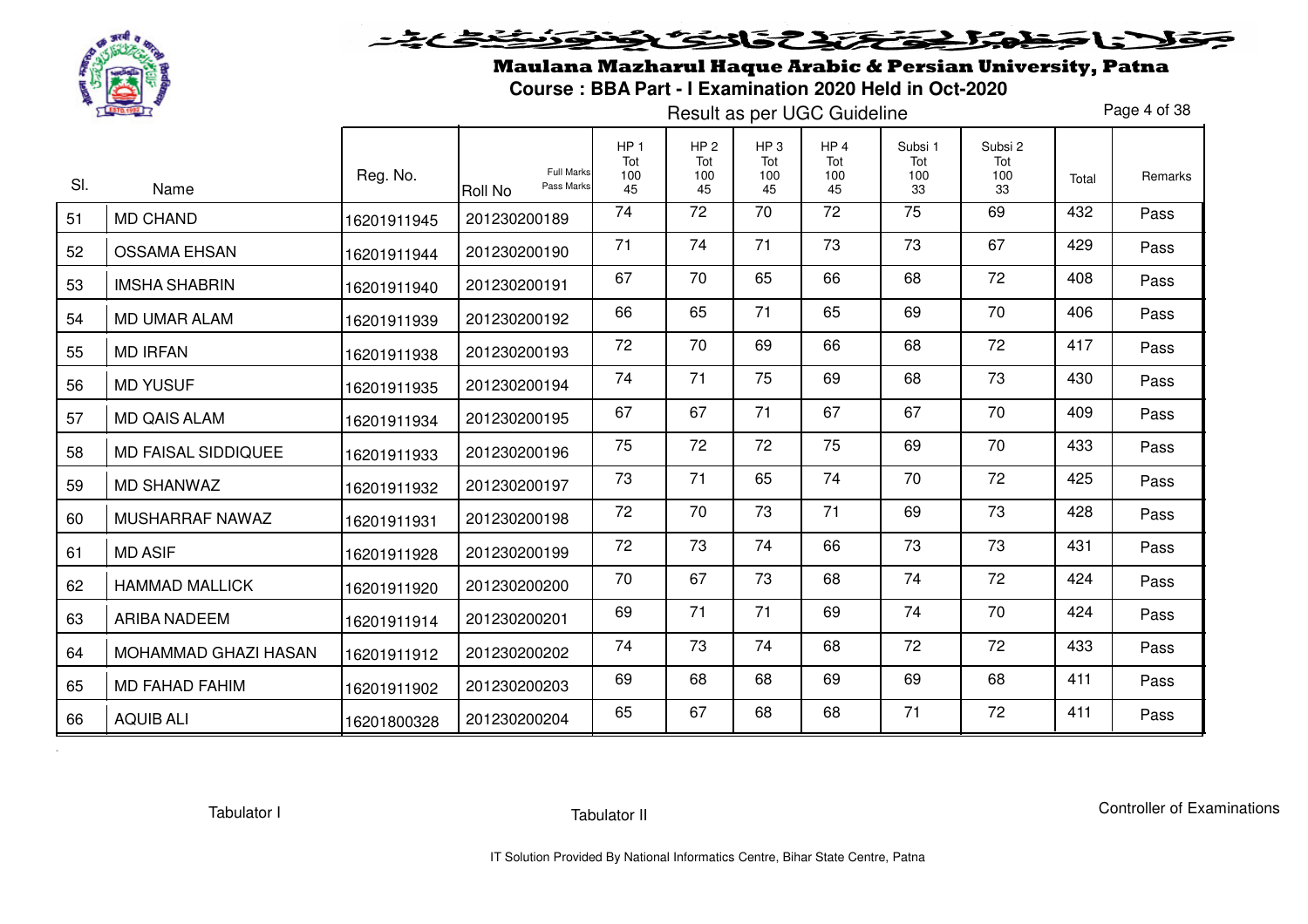

Maulana Mazharul Haque Arabic & Persian University, Patna**Course : BBA Part - I Examination 2020 Held in Oct-2020** 

Result as per UGC Guideline

Page 5 of 38

| SI. | Name                      | Reg. No.    | <b>Full Marks</b><br>Pass Marks<br><b>Roll No</b> | HP <sub>1</sub><br>Tot<br>100<br>45 | HP <sub>2</sub><br>Tot<br>100<br>45 | HP <sub>3</sub><br>Tot<br>100<br>45 | HP <sub>4</sub><br>Tot<br>100<br>45 | Subsi 1<br>Tot<br>100<br>33 | Subsi 2<br>Tot<br>100<br>33 | Total | Remarks |
|-----|---------------------------|-------------|---------------------------------------------------|-------------------------------------|-------------------------------------|-------------------------------------|-------------------------------------|-----------------------------|-----------------------------|-------|---------|
| 67  | <b>MOHAMMAD IRFAN</b>     | 16201924993 | 201270200001                                      | 73                                  | $\overline{74}$                     | 75                                  | 73                                  | $\overline{73}$             | $\overline{75}$             | 443   | Pass    |
| 68  | <b>KUMAR GAWRAV</b>       | 16201918621 | 201270200002                                      | 74                                  | 74                                  | 74                                  | 74                                  | 74                          | 74                          | 444   | Pass    |
| 69  | MOHAMMAD ALAM             | 16201918620 | 201270200003                                      | 73                                  | 75                                  | 74                                  | 73                                  | 73                          | 73                          | 441   | Pass    |
| 70  | <b>ACHHELAL YADAV</b>     | 16201918619 | 201270200004                                      | 74                                  | 74                                  | 74                                  | 74                                  | 74                          | 74                          | 444   | Pass    |
| 71  | <b>SHAHILA PARVEEN</b>    | 16201918618 | 201270200005                                      | 74                                  | 74                                  | 75                                  | 74                                  | 74                          | 75                          | 446   | Pass    |
| 72  | <b>RAKESH KUMAR</b>       | 16201918616 | 201270200006                                      | 74                                  | 74                                  | 74                                  | 74                                  | 74                          | 74                          | 444   | Pass    |
| 73  | SHASHANK KUMAR SARRAF     | 16201918615 | 201270200007                                      | 73                                  | 74                                  | 74                                  | 73                                  | 73                          | 74                          | 441   | Pass    |
| 74  | <b>SALONI KUMARI</b>      | 16201918614 | 201270200008                                      | 74                                  | 75                                  | 74                                  | 74                                  | 74                          | 74                          | 445   | Pass    |
| 75  | <b>SHOAIB AHMAD</b>       | 16201918613 | 201270200009                                      | 74                                  | 74                                  | 74                                  | 74                                  | 74                          | 74                          | 444   | Pass    |
| 76  | <b>MD IRFAN MUSHTAQUE</b> | 16201918612 | 201270200010                                      | 73                                  | 74                                  | 75                                  | 73                                  | 73                          | 75                          | 443   | Pass    |
| 77  | <b>JAISH PRIYA</b>        | 16201918611 | 201270200011                                      | 74                                  | 74                                  | 74                                  | 74                                  | 74                          | 74                          | 444   | Pass    |
| 78  | NAWAJ KHAN                | 16201918607 | 201270200012                                      | 73                                  | 73                                  | 75                                  | 73                                  | 73                          | 75                          | 442   | Pass    |
| 79  | <b>NIRAJ KUMARI</b>       | 16201918606 | 201270200013                                      | 74                                  | 74                                  | 74                                  | 74                                  | 74                          | 74                          | 444   | Pass    |
| 80  | <b>SALIM ANSARI</b>       | 16201918605 | 201270200014                                      | 74                                  | 74                                  | 74                                  | 74                                  | 74                          | 74                          | 444   | Pass    |
| 81  | <b>NAZIA WAHEED</b>       | 16201918604 | 201270200015                                      | 74                                  | 74                                  | 75                                  | 74                                  | 74                          | 75                          | 446   | Pass    |
| 82  | <b>SAIF ALI</b>           | 16201918603 | 201270200016                                      | 73                                  | 73                                  | 75                                  | 73                                  | 73                          | 75                          | 442   | Pass    |
| 83  | <b>HALIMA FIRDOUS</b>     | 16201918602 | 201270200017                                      | 75                                  | 74                                  | 75                                  | 74                                  | 74                          | 75                          | 447   | Pass    |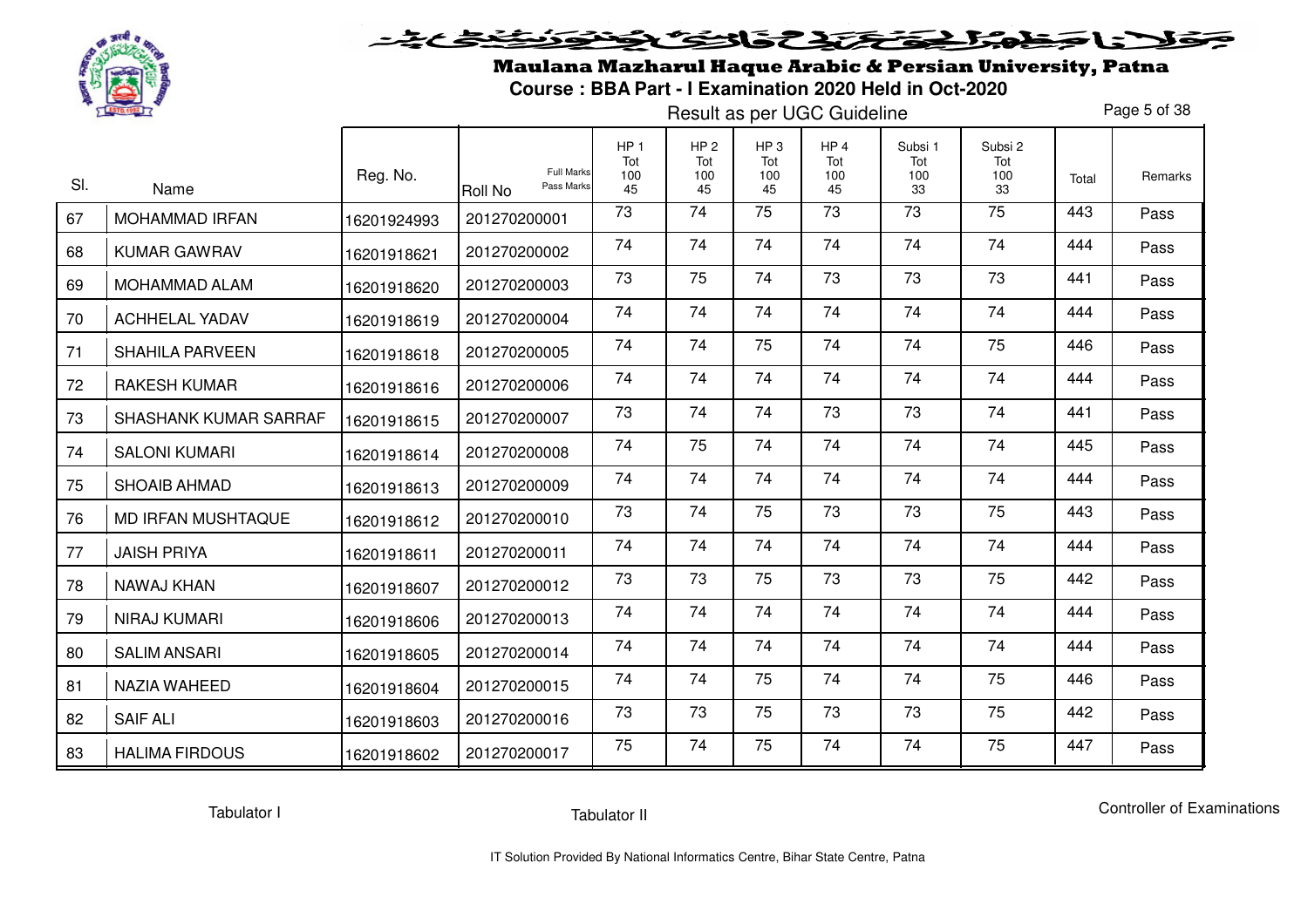

Maulana Mazharul Haque Arabic & Persian University, Patna**Course : BBA Part - I Examination 2020 Held in Oct-2020** 

Result as per UGC Guideline

Page 6 of 38

| SI. | Name                  | Reg. No.    | <b>Full Marks</b><br>Pass Marks<br><b>Roll No</b> | HP <sub>1</sub><br>Tot<br>100<br>45 | HP <sub>2</sub><br>Tot<br>100<br>45 | HP <sub>3</sub><br>Tot<br>100<br>45 | HP <sub>4</sub><br>Tot<br>100<br>45 | Subsi 1<br>Tot<br>100<br>33 | Subsi 2<br>Tot<br>100<br>33 | Total | Remarks |
|-----|-----------------------|-------------|---------------------------------------------------|-------------------------------------|-------------------------------------|-------------------------------------|-------------------------------------|-----------------------------|-----------------------------|-------|---------|
| 84  | PRIYADARSHANI SINGH   | 16201918600 | 201270200018                                      | 74                                  | 74                                  | 74                                  | 74                                  | $\overline{74}$             | 74                          | 444   | Pass    |
| 85  | SUPRIYA SINGH         | 16201918599 | 201270200019                                      | 75                                  | 75                                  | 75                                  | 75                                  | 75                          | 75                          | 450   | Pass    |
| 86  | SIDDHARTH KUMAR       | 16201918598 | 201270200020                                      | 74                                  | 74                                  | 74                                  | 74                                  | 74                          | 74                          | 444   | Pass    |
| 87  | KISHAN CHAURASIA      | 16201918597 | 201270200021                                      | 74                                  | 74                                  | 74                                  | 74                                  | 74                          | 74                          | 444   | Pass    |
| 88  | ALWIYA AKHLAQUE       | 16201918596 | 201270200022                                      | 74                                  | 74                                  | 74                                  | 74                                  | 74                          | 74                          | 444   | Pass    |
| 89  | PRIYA KUMARI          | 16201918593 | 201270200023                                      | 75                                  | 75                                  | 75                                  | 75                                  | 75                          | 75                          | 450   | Pass    |
| 90  | <b>WASIM KAISHAR</b>  | 16201918592 | 201270200024                                      | 74                                  | 74                                  | 74                                  | 74                                  | 74                          | 74                          | 444   | Pass    |
| 91  | <b>GULSHAN KUMAR</b>  | 16201918591 | 201270200025                                      | 75                                  | 75                                  | 75                                  | 75                                  | 75                          | 75                          | 450   | Pass    |
| 92  | <b>MOJAFFAR ALAM</b>  | 16201918590 | 201270200026                                      | 74                                  | 74                                  | 74                                  | 74                                  | 74                          | 74                          | 444   | Pass    |
| 93  | PRIYA KUMARI          | 16201918589 | 201270200027                                      | 74                                  | 74                                  | 74                                  | 74                                  | 74                          | 74                          | 444   | Pass    |
| 94  | <b>SHALINI KUMARI</b> | 16201918588 | 201270200028                                      | 73                                  | 73                                  | 75                                  | 73                                  | 73                          | 74                          | 441   | Pass    |
| 95  | AASIYA NAAZ           | 16201918587 | 201270200029                                      | 75                                  | 75                                  | 75                                  | 75                                  | 75                          | 75                          | 450   | Pass    |
| 96  | <b>SHIWANI GUPTA</b>  | 16201918586 | 201270200030                                      | 74                                  | 74                                  | 74                                  | 74                                  | 74                          | 74                          | 444   | Pass    |
| 97  | SHUBHAM KUMAR GUPTA   | 16201918585 | 201270200031                                      | 75                                  | 75                                  | 75                                  | 75                                  | 75                          | 75                          | 450   | Pass    |
| 98  | <b>DIVYA KUMARI</b>   | 16201918584 | 201270200032                                      | 74                                  | 74                                  | 74                                  | 74                                  | 73                          | 74                          | 443   | Pass    |
| 99  | <b>LOVELY KUMARI</b>  | 16201918583 | 201270200033                                      | 75                                  | 75                                  | 75                                  | 75                                  | 75                          | 75                          | 450   | Pass    |
| 100 | SUKANYA KUMARI        | 16201918582 | 201270200034                                      | 75                                  | 75                                  | 75                                  | 75                                  | 75                          | 75                          | 450   | Pass    |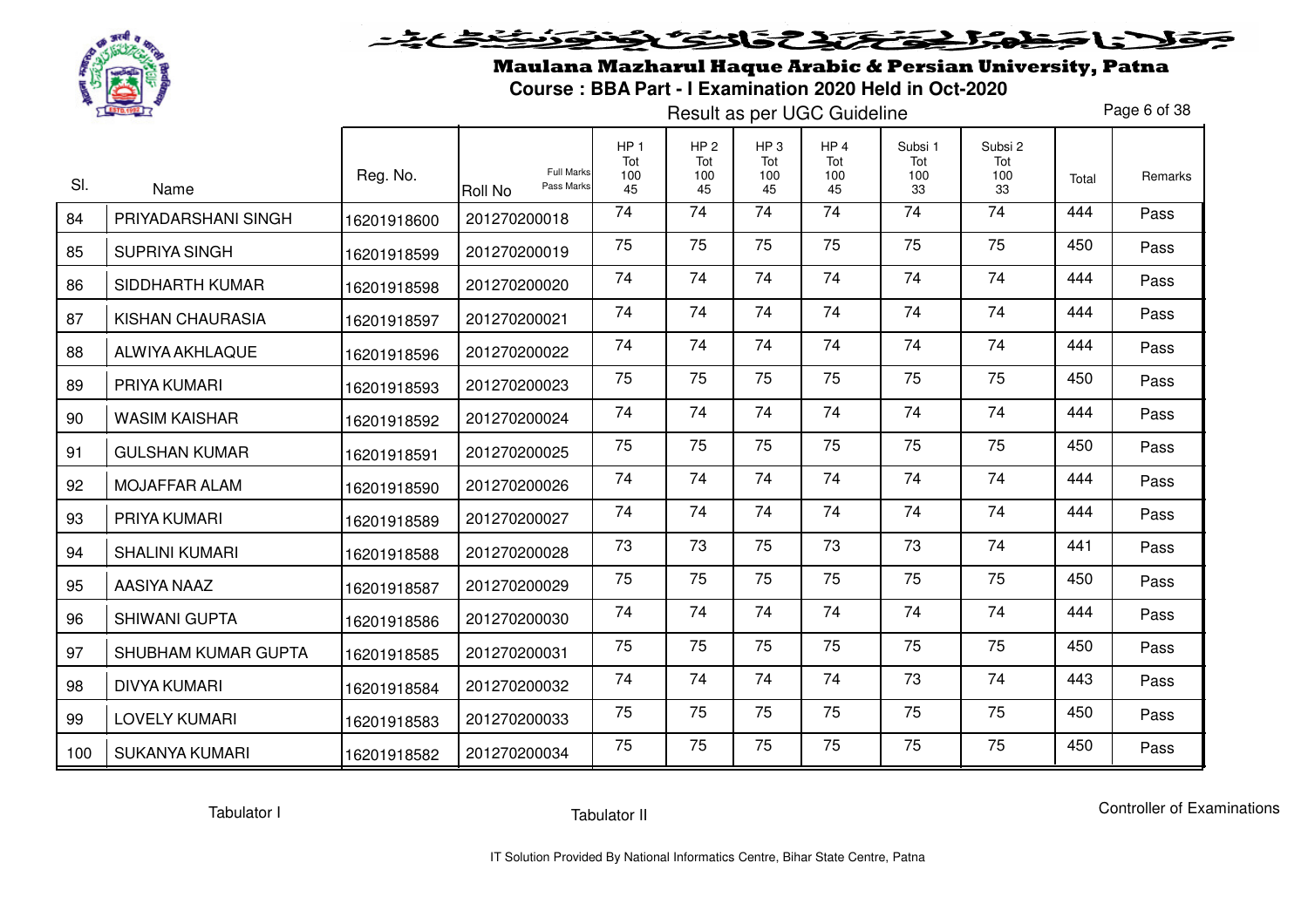

Maulana Mazharul Haque Arabic & Persian University, Patna**Course : BBA Part - I Examination 2020 Held in Oct-2020** 

Result as per UGC Guideline

Page 7 of 38

| SI. | Name                      | Reg. No.    | <b>Full Marks</b><br>Pass Marks<br>Roll No | HP <sub>1</sub><br>Tot<br>100<br>45 | HP <sub>2</sub><br>Tot<br>100<br>45 | HP <sub>3</sub><br>Tot<br>100<br>45 | HP <sub>4</sub><br>Tot<br>100<br>45 | Subsi 1<br>Tot<br>100<br>33 | Subsi 2<br>Tot<br>100<br>33 | Total | Remarks |
|-----|---------------------------|-------------|--------------------------------------------|-------------------------------------|-------------------------------------|-------------------------------------|-------------------------------------|-----------------------------|-----------------------------|-------|---------|
| 101 | <b>NISHAT FATIMA</b>      | 16201918581 | 201270200035                               | 75                                  | 74                                  | 74                                  | 74                                  | 74                          | 74                          | 445   | Pass    |
| 102 | PAYAL KUMARI              | 16201918579 | 201270200036                               | 74                                  | 75                                  | 75                                  | 75                                  | 75                          | 75                          | 449   | Pass    |
| 103 | <b>SAKSHI SINGH</b>       | 16201918578 | 201270200037                               | 75                                  | 75                                  | 74                                  | 75                                  | 75                          | 74                          | 448   | Pass    |
| 104 | <b>FAIZ AHMAD</b>         | 16201918577 | 201270200038                               | 74                                  | 74                                  | 74                                  | 74                                  | 74                          | 74                          | 444   | Pass    |
| 105 | <b>ANJUM ARA</b>          | 16201918576 | 201270200039                               | 75                                  | 75                                  | 75                                  | 75                                  | 75                          | 75                          | 450   | Pass    |
| 106 | <b>GULNAAZ PERWEEN</b>    | 16201918575 | 201270200040                               | 75                                  | 75                                  | 74                                  | 75                                  | 75                          | 74                          | 448   | Pass    |
| 107 | <b>AMRIT RAJ SINGH</b>    | 16201918574 | 201270200041                               | 74                                  | 74                                  | 74                                  | 74                                  | 75                          | 74                          | 445   | Pass    |
| 108 | <b>SUKRITI SINGH</b>      | 16201918573 | 201270200042                               | 73                                  | 74                                  | 75                                  | 74                                  | 74                          | 75                          | 445   | Pass    |
| 109 | SHREYA SINGH              | 16201918572 | 201270200043                               | 75                                  | 75                                  | 74                                  | 75                                  | 75                          | 75                          | 449   | Pass    |
| 110 | SHAHBAZ KHAN              | 16201918571 | 201270200044                               | 75                                  | 75                                  | 75                                  | 75                                  | 75                          | 75                          | 450   | Pass    |
| 111 | <b>AMIT KUMAR</b>         | 16201918570 | 201270200045                               | 74                                  | 74                                  | 74                                  | 74                                  | 74                          | 74                          | 444   | Pass    |
| 112 | <b>SUMIT PANDEY</b>       | 16201918594 | 201270200104                               | 75                                  | 75                                  | 75                                  | 75                                  | 75                          | 74                          | 449   | Pass    |
|     |                           |             |                                            |                                     |                                     |                                     |                                     |                             |                             |       |         |
| 113 | SHAHBAZ ALAM              | 16201806442 | 191310200018                               | 71                                  | 70                                  | 73                                  | 70                                  | 71                          | 73                          | 428   | Pass    |
| 114 | <b>REHAN ALI</b>          | 16201922198 | 201310200001                               | A                                   | A                                   | A                                   | A                                   | A                           | A                           | 0     | Absent  |
| 115 | <b>MD IMRAN - FARUQUI</b> | 16201922197 | 201310200002                               | 70                                  | 70                                  | 72                                  | 68                                  | 73                          | 74                          | 427   | Pass    |
| 116 | <b>APURVA VERMA</b>       | 16201922196 | 201310200003                               | 70                                  | 70                                  | 73                                  | 69                                  | 74                          | 73                          | 429   | Pass    |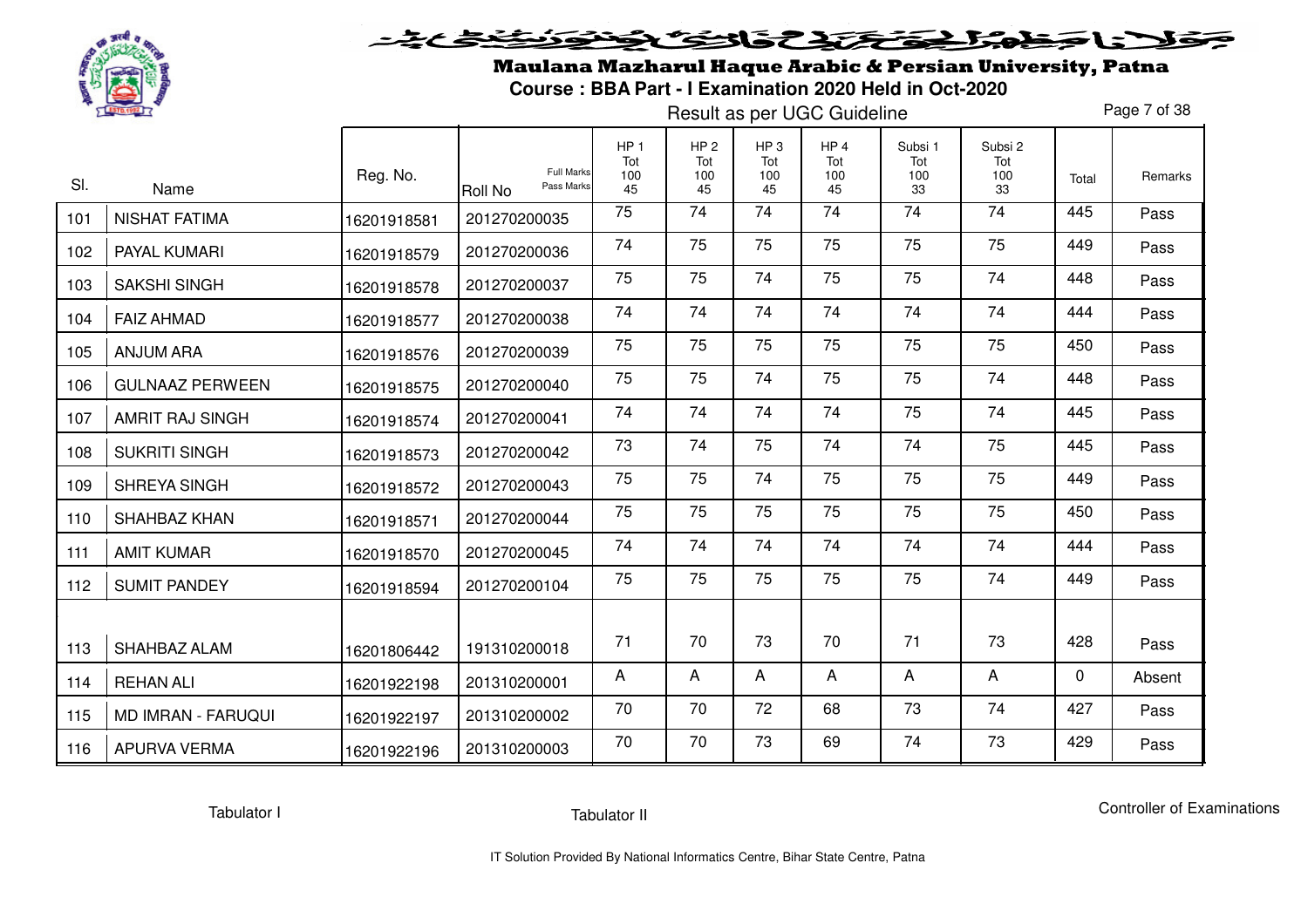

Maulana Mazharul Haque Arabic & Persian University, Patna**Course : BBA Part - I Examination 2020 Held in Oct-2020** 

Result as per UGC Guideline

Page 8 of 38

| SI. | Name                        | Reg. No.    | <b>Full Marks</b><br>Pass Marks<br><b>Roll No</b> | HP <sub>1</sub><br>Tot<br>100<br>45 | HP <sub>2</sub><br>Tot<br>100<br>45 | HP <sub>3</sub><br>Tot<br>100<br>45 | HP <sub>4</sub><br>Tot<br>100<br>45 | Subsi 1<br>Tot<br>100<br>33 | Subsi 2<br>Tot<br>100<br>33 | Total    | Remarks |
|-----|-----------------------------|-------------|---------------------------------------------------|-------------------------------------|-------------------------------------|-------------------------------------|-------------------------------------|-----------------------------|-----------------------------|----------|---------|
| 117 | <b>SAIMA GOUS</b>           | 16201912054 | 201310200004                                      | A                                   | A                                   | A                                   | A                                   | A                           | A                           | $\Omega$ | Absent  |
| 118 | <b>GIYANENDU</b>            | 16201912053 | 201310200005                                      | 73                                  | 72                                  | 71                                  | 72                                  | 73                          | 74                          | 435      | Pass    |
| 119 | <b>MOHNISH KUMAR</b>        | 16201912052 | 201310200006                                      | 72                                  | 71                                  | 70                                  | 71                                  | 74                          | 73                          | 431      | Pass    |
| 120 | <b>AIMAN RAHMAN</b>         | 16201912051 | 201310200007                                      | 71                                  | 70                                  | 72                                  | 70                                  | 73                          | 74                          | 430      | Pass    |
| 121 | <b>JASKY KUMARI</b>         | 16201912049 | 201310200008                                      | 69                                  | 70                                  | 71                                  | 69                                  | 73                          | 74                          | 426      | Pass    |
| 122 | <b>SHAGUFTA NAAZ</b>        | 16201912048 | 201310200009                                      | 71                                  | 70                                  | 72                                  | 72                                  | 74                          | 72                          | 431      | Pass    |
| 123 | SANIYA MINHAJ               | 16201912047 | 201310200010                                      | 69                                  | 71                                  | 70                                  | 65                                  | 72                          | 74                          | 421      | Pass    |
| 124 | <b>BASANT PRABHAT GUPTA</b> | 16201912046 | 201310200011                                      | 69                                  | 71                                  | 70                                  | 69                                  | 73                          | 72                          | 424      | Pass    |
| 125 | <b>MD AQUIB</b>             | 16201912045 | 201310200012                                      | 70                                  | 69                                  | 71                                  | 71                                  | 73                          | 72                          | 426      | Pass    |
| 126 | MD FARQUAN AHMAD            | 16201912044 | 201310200013                                      | 70                                  | 70                                  | 72                                  | 72                                  | 74                          | 72                          | 430      | Pass    |
| 127 | <b>SABA HASSAN</b>          | 16201912043 | 201310200014                                      | 69                                  | 70                                  | 72                                  | 71                                  | 73                          | 74                          | 429      | Pass    |
| 128 | DEEPSHIKHA BHARDWAJ         | 16201912042 | 201310200015                                      | 69                                  | 70                                  | 71                                  | 71                                  | 74                          | 73                          | 428      | Pass    |
| 129 | <b>ABU TALHA</b>            | 16201912041 | 201310200016                                      | 72                                  | 70                                  | 71                                  | 70                                  | 74                          | 73                          | 430      | Pass    |
| 130 | PRASHANT KUMAR SINHA        | 16201912040 | 201310200017                                      | 71                                  | 69                                  | 71                                  | 72                                  | 72                          | 74                          | 429      | Pass    |
| 131 | <b>MOHAMMAD SHADAB</b>      | 16201912039 | 201310200018                                      | 72                                  | 71                                  | 70                                  | 73                                  | 74                          | 72                          | 432      | Pass    |
| 132 | <b>MD AADIL</b>             | 16201912038 | 201310200019                                      | 73                                  | 71                                  | 71                                  | 73                                  | 74                          | 73                          | 435      | Pass    |
| 133 | <b>SAMAR NAIM</b>           | 16201912037 | 201310200020                                      | 73                                  | 70                                  | 72                                  | 72                                  | 74                          | 73                          | 434      | Pass    |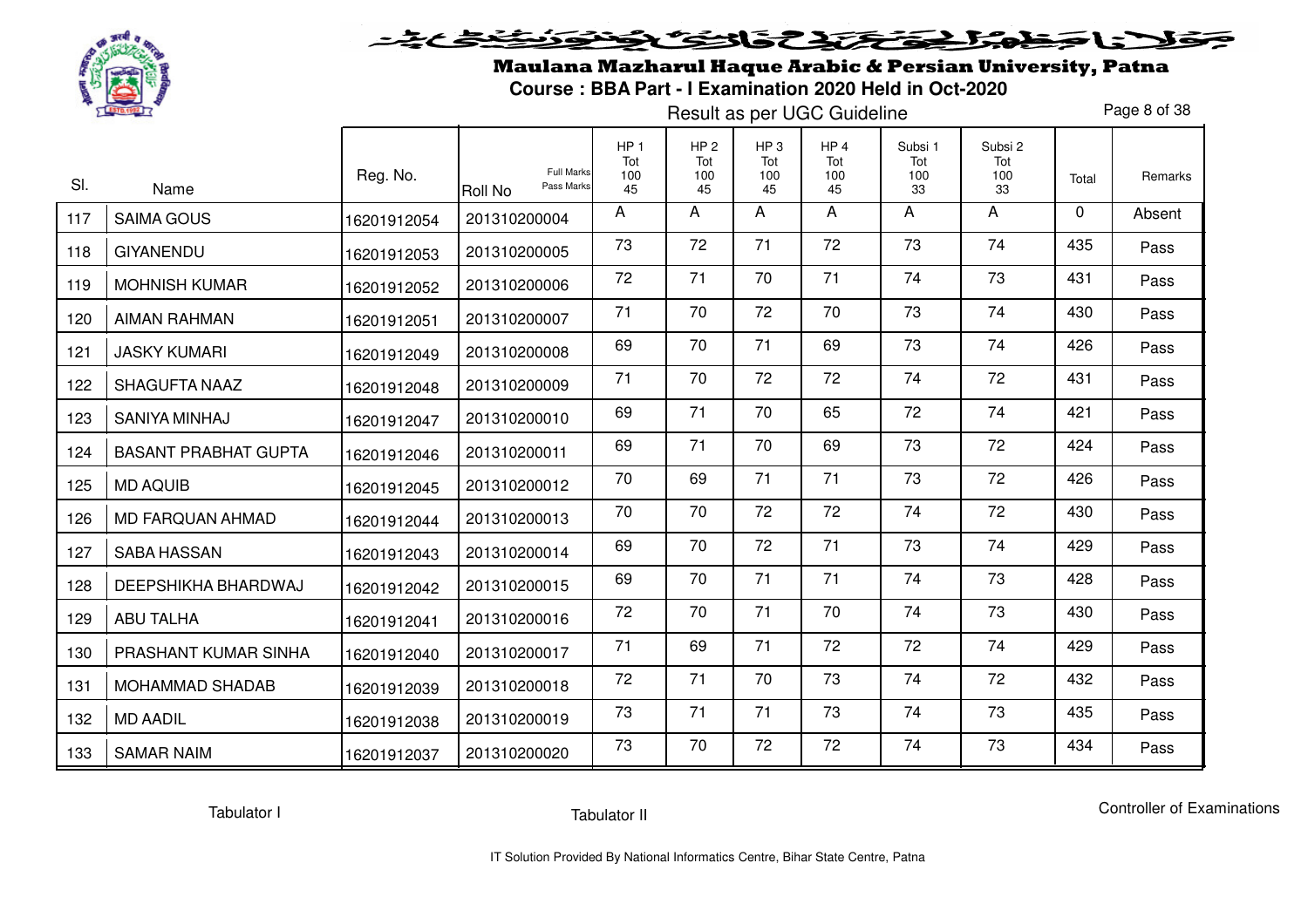

# <u>خخخ کی تو د</u> فلانا حفاه الحفظ والث والتفافض

Maulana Mazharul Haque Arabic & Persian University, Patna**Course : BBA Part - I Examination 2020 Held in Oct-2020** 

Result as per UGC Guideline

Page 9 of 38

| SI. | Name                     | Reg. No.    | <b>Full Marks</b><br>Pass Marks<br><b>Roll No</b> | HP <sub>1</sub><br>Tot<br>100<br>45 | HP <sub>2</sub><br>Tot<br>100<br>45 | HP <sub>3</sub><br>Tot<br>100<br>45 | HP <sub>4</sub><br>Tot<br>100<br>45 | Subsi 1<br>Tot<br>100<br>33 | Subsi 2<br>Tot<br>100<br>33 | Total | Remarks |
|-----|--------------------------|-------------|---------------------------------------------------|-------------------------------------|-------------------------------------|-------------------------------------|-------------------------------------|-----------------------------|-----------------------------|-------|---------|
| 134 | <b>MD SHAKIR</b>         | 16201912036 | 201310200021                                      | 70                                  | $\overline{71}$                     | 72                                  | 71                                  | $\overline{74}$             | $\overline{72}$             | 430   | Pass    |
| 135 | <b>TALAT SIDDIQUI</b>    | 16201912035 | 201310200022                                      | 70                                  | 70                                  | 71                                  | 72                                  | 74                          | 73                          | 430   | Pass    |
| 136 | <b>IMTIYAZ HASAN</b>     | 16201912034 | 201310200023                                      | 72                                  | 70                                  | 72                                  | 70                                  | 72                          | 74                          | 430   | Pass    |
| 137 | <b>MD KAIFI</b>          | 16201912033 | 201310200024                                      | 72                                  | 71                                  | 70                                  | 71                                  | 73                          | 72                          | 429   | Pass    |
| 138 | <b>UTKARSH</b>           | 16201912032 | 201310200025                                      | 71                                  | 72                                  | 71                                  | 72                                  | 72                          | 74                          | 432   | Pass    |
| 139 | <b>MD ASHIF TASIR</b>    | 16201912031 | 201310200026                                      | 71                                  | 70                                  | 72                                  | 71                                  | 74                          | 73                          | 431   | Pass    |
| 140 | <b>MD ILTIMA HUSSAIN</b> | 16201912030 | 201310200027                                      | 73                                  | 72                                  | 70                                  | 72                                  | 74                          | 73                          | 434   | Pass    |
| 141 | <b>ADITYA RAJ</b>        | 16201912029 | 201310200028                                      | 71                                  | 70                                  | 72                                  | 72                                  | 74                          | 73                          | 432   | Pass    |
| 142 | <b>ABU HORAIRA</b>       | 16201912028 | 201310200029                                      | 70                                  | 69                                  | 72                                  | 68                                  | 72                          | 74                          | 425   | Pass    |
| 143 | ARFA AKHTAR ANSARI       | 16201912027 | 201310200030                                      | 70                                  | 69                                  | 71                                  | 71                                  | 74                          | 72                          | 427   | Pass    |
| 144 | <b>KUSH KUMAR</b>        | 16201912026 | 201310200031                                      | 71                                  | 70                                  | 73                                  | 72                                  | 72                          | 74                          | 432   | Pass    |
| 145 | <b>MD RASHID</b>         | 16201912025 | 201310200032                                      | 72                                  | 70                                  | 71                                  | 71                                  | 72                          | 74                          | 430   | Pass    |
| 146 | <b>SHAHLA KAUSAR</b>     | 16201912024 | 201310200033                                      | 70                                  | 71                                  | 72                                  | 72                                  | 74                          | 72                          | 431   | Pass    |
| 147 | <b>MD AAMIR ALAM</b>     | 16201912023 | 201310200034                                      | 72                                  | 70                                  | 71                                  | 70                                  | 72                          | 73                          | 428   | Pass    |
| 148 | <b>SAQUIB RAHMAN</b>     | 16201912022 | 201310200035                                      | 73                                  | 71                                  | 70                                  | 73                                  | 74                          | 72                          | 433   | Pass    |
| 149 | RITIKA CHAKRAWARTY       | 16201912021 | 201310200036                                      | 72                                  | 70                                  | 71                                  | 72                                  | 72                          | 74                          | 431   | Pass    |
| 150 | <b>MD ALI ADNAN</b>      | 16201912020 | 201310200037                                      | 73                                  | 73                                  | 70                                  | 70                                  | 72                          | 74                          | 432   | Pass    |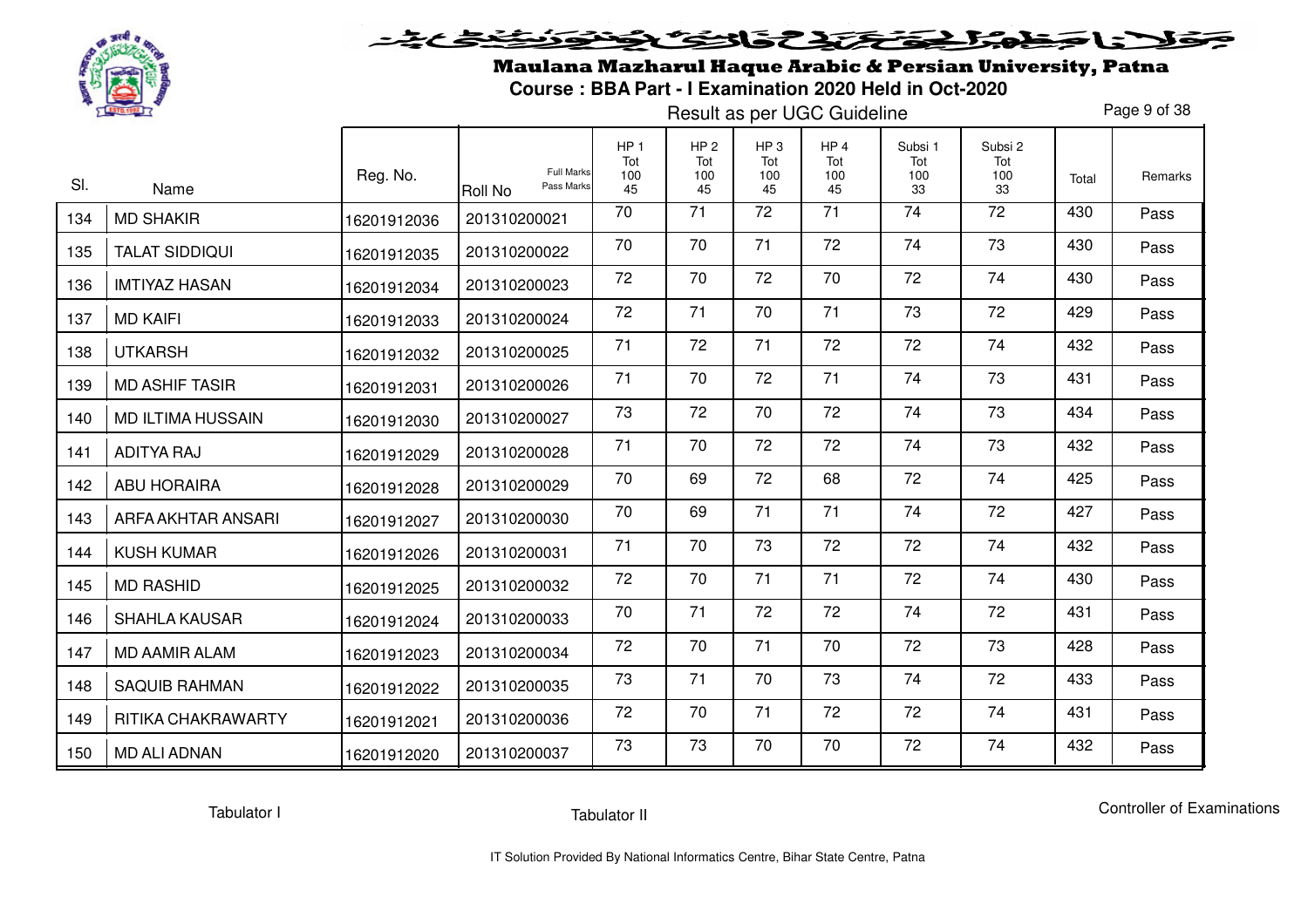

Maulana Mazharul Haque Arabic & Persian University, Patna**Course : BBA Part - I Examination 2020 Held in Oct-2020** 

Result as per UGC Guideline

Page 10 of 38

| SI. | Name                    | Reg. No.    | <b>Full Marks</b><br>Pass Marks<br><b>Roll No</b> | HP <sub>1</sub><br>Tot<br>100<br>45 | HP <sub>2</sub><br>Tot<br>100<br>45 | HP <sub>3</sub><br>Tot<br>100<br>45 | HP <sub>4</sub><br>Tot<br>100<br>45 | Subsi 1<br>Tot<br>100<br>33 | Subsi 2<br>Tot<br>100<br>33 | Total | Remarks |
|-----|-------------------------|-------------|---------------------------------------------------|-------------------------------------|-------------------------------------|-------------------------------------|-------------------------------------|-----------------------------|-----------------------------|-------|---------|
| 151 | RAJ KUMAR CHAUDHARY     | 16201912019 | 201310200038                                      | 70                                  | $\overline{72}$                     | 71                                  | 72                                  | $\overline{74}$             | $\overline{73}$             | 432   | Pass    |
| 152 | <b>MD IRSHAD ARSHAD</b> | 16201912018 | 201310200039                                      | 71                                  | 72                                  | 71                                  | 72                                  | 72                          | 74                          | 432   | Pass    |
| 153 | SHIVANI CHANDRA         | 16201912017 | 201310200040                                      | 72                                  | 72                                  | 70                                  | 71                                  | 74                          | 72                          | 431   | Pass    |
| 154 | <b>ADITYA RANJAN</b>    | 16201912016 | 201310200041                                      | 72                                  | 71                                  | 71                                  | 70                                  | 73                          | 72                          | 429   | Pass    |
| 155 | <b>HARJEET KUMAR</b>    | 16201912015 | 201310200042                                      | 73                                  | 71                                  | 70                                  | 72                                  | 72                          | 73                          | 431   | Pass    |
| 156 | <b>MD ZAFAR KHAN</b>    | 16201912014 | 201310200043                                      | 72                                  | 70                                  | 71                                  | 71                                  | 74                          | 72                          | 430   | Pass    |
| 157 | <b>SHILPA KUMARI</b>    | 16201912013 | 201310200044                                      | 71                                  | 72                                  | 72                                  | 72                                  | 73                          | 74                          | 434   | Pass    |
| 158 | YASH KUMAR              | 16201912012 | 201310200045                                      | 72                                  | 71                                  | 70                                  | 70                                  | 72                          | 74                          | 429   | Pass    |
| 159 | <b>SUBHAM SINHA</b>     | 16201912011 | 201310200046                                      | 72                                  | 71                                  | 72                                  | 71                                  | 74                          | 73                          | 433   | Pass    |
| 160 | <b>KHUSHI KUMARI</b>    | 16201925525 | 201310200093                                      | 73                                  | 72                                  | 72                                  | 70                                  | 72                          | 74                          | 433   | Pass    |
| 161 | <b>MD IMRAN</b>         | 16201935524 | 201310200098                                      | 71                                  | 71                                  | 72                                  | 71                                  | 70                          | 71                          | 426   | Pass    |
| 162 | MD. MASROOR ALAM KHAN   | 16201805900 | 191380200001                                      | 69                                  | 72                                  | 73                                  | 72                                  | 71                          | 72                          | 429   | Pass    |
|     |                         |             |                                                   |                                     |                                     |                                     |                                     |                             |                             |       |         |
| 163 | <b>MANTU KUMAR RAM</b>  | 16201801024 | 191460200008                                      | 72                                  | 71                                  | 69                                  | 71                                  | 71                          | 73                          | 427   | Pass    |
| 164 | <b>SAURABH KUMAR</b>    | 16201801021 | 191460200011                                      | 71                                  | 72                                  | 68                                  | 72                                  | 72                          | 74                          | 429   | Pass    |
| 165 | <b>MUKESH KUMAR</b>     | 16201924994 | 201460200001                                      | 72                                  | 70                                  | 71                                  | 71                                  | 71                          | 75                          | 430   | Pass    |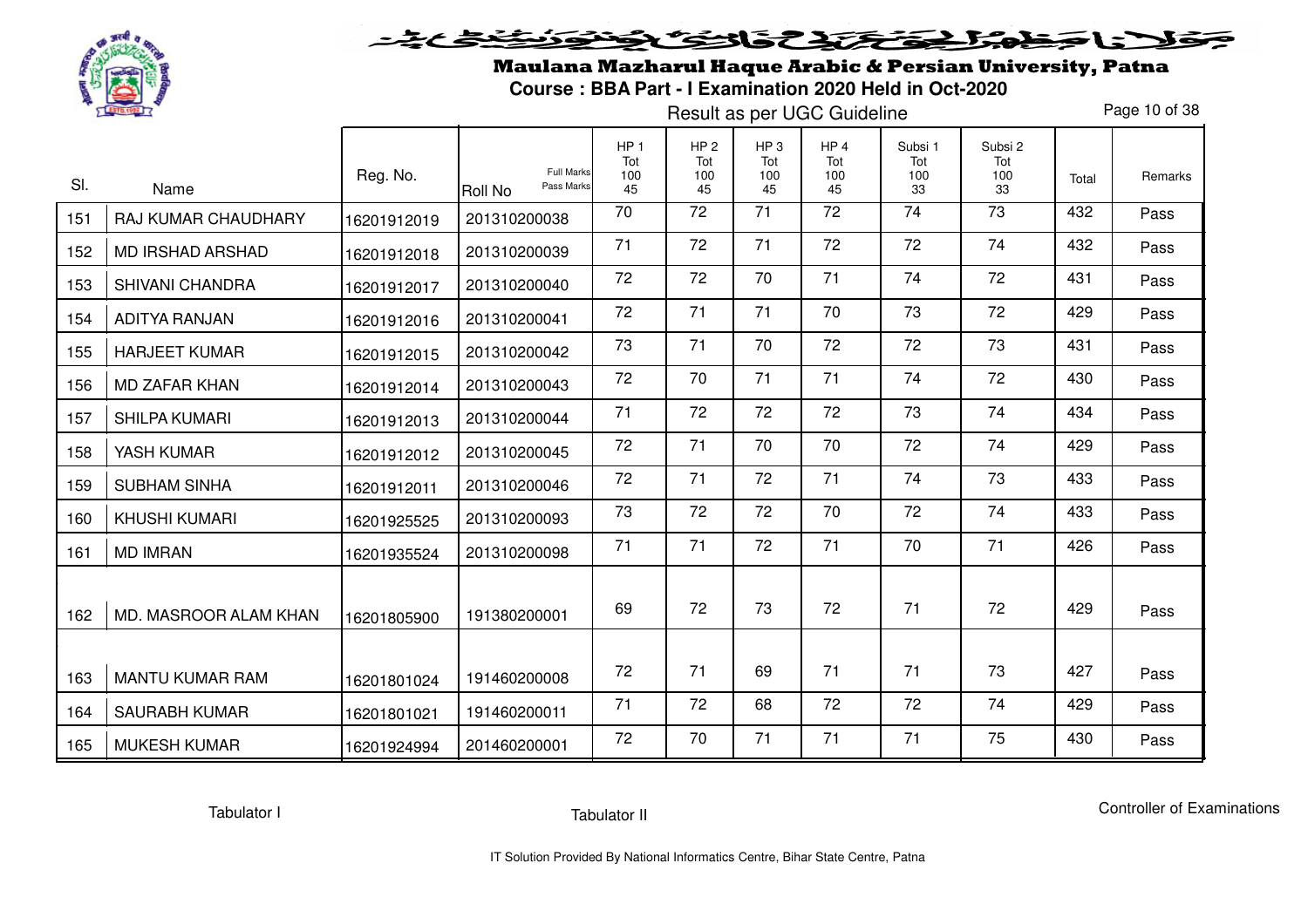

Maulana Mazharul Haque Arabic & Persian University, Patna**Course : BBA Part - I Examination 2020 Held in Oct-2020** 

Result as per UGC Guideline

Page 11 of 38

| SI. |                             | Reg. No.    | <b>Full Marks</b><br>Pass Marks | HP <sub>1</sub><br>Tot<br>100 | HP <sub>2</sub><br>Tot<br>100 | HP <sub>3</sub><br>Tot<br>100 | HP <sub>4</sub><br>Tot<br>100 | Subsi 1<br>Tot<br>100 | Subsi 2<br>Tot<br>100 | Total | Remarks |
|-----|-----------------------------|-------------|---------------------------------|-------------------------------|-------------------------------|-------------------------------|-------------------------------|-----------------------|-----------------------|-------|---------|
| 166 | Name<br><b>UMMAY HABIBA</b> | 16201922329 | Roll No<br>201460200002         | 45<br>71                      | 45<br>$\overline{71}$         | 45<br>69                      | 45<br>69                      | 33<br>$\overline{72}$ | 33<br>$\overline{72}$ | 424   | Pass    |
| 167 | <b>NAGMANI</b>              | 16201922328 | 201460200003                    | 74                            | 74                            | 75                            | 75                            | 75                    | 75                    | 448   | Pass    |
| 168 | <b>ABHISHEK PANDEY</b>      | 16201922327 | 201460200004                    | 72                            | 72                            | 68                            | 68                            | 68                    | 74                    | 422   | Pass    |
| 169 | <b>PRINCE KUMAR SINGH</b>   | 16201922326 | 201460200005                    | 72                            | 71                            | 72                            | 72                            | 72                    | 72                    | 431   | Pass    |
| 170 | <b>MONIKA RANI</b>          | 16201920330 | 201460200006                    | 74                            | 74                            | 73                            | 73                            | 73                    | 73                    | 440   | Pass    |
| 171 | <b>SUBHAM DEEP</b>          | 16201920329 | 201460200007                    | 71                            | 70                            | 69                            | 69                            | 69                    | 72                    | 420   | Pass    |
| 172 | <b>RAVITANAY MISHRA</b>     | 16201920328 | 201460200008                    | 71                            | 71                            | 69                            | 69                            | 69                    | 73                    | 422   | Pass    |
| 173 | RUPANJALI KUMARI            | 16201920327 | 201460200009                    | 73                            | 73                            | 72                            | 72                            | 72                    | 72                    | 434   | Pass    |
| 174 | <b>CHETAN AGARWAL</b>       | 16201920326 | 201460200010                    | 74                            | 74                            | 72                            | 72                            | 72                    | 72                    | 436   | Pass    |
| 175 | <b>RISHAV RAJ</b>           | 16201920325 | 201460200011                    | 72                            | 73                            | 71                            | 71                            | 72                    | 71                    | 430   | Pass    |
| 176 | <b>RANVEER KUMAR</b>        | 16201920324 | 201460200012                    | $\mathsf{A}$                  | A                             | A                             | A                             | A                     | A                     | 0     | Absent  |
| 177 | <b>RAKHI KUMARI</b>         | 16201920323 | 201460200013                    | 73                            | 72                            | 69                            | 69                            | 69                    | 73                    | 425   | Pass    |
| 178 | ABHIJEET MAHARAJ            | 16201920322 | 201460200014                    | 72                            | 71                            | 70                            | 70                            | 70                    | 70                    | 423   | Pass    |
| 179 | <b>PRIYESH KUMAR</b>        | 16201920321 | 201460200015                    | 72                            | 71                            | 69                            | 69                            | 69                    | 73                    | 423   | Pass    |
| 180 | <b>ABDUL MOHIT</b>          | 16201920320 | 201460200016                    | A                             | A                             | A                             | A                             | A                     | A                     | 0     | Absent  |
| 181 | <b>SHIVAM KUMAR</b>         | 16201920319 | 201460200017                    | 73                            | 74                            | 73                            | 73                            | 73                    | 73                    | 439   | Pass    |
| 182 | <b>ASIMA RAJ</b>            | 16201920318 | 201460200018                    | 72                            | 72                            | 69                            | 69                            | 69                    | 72                    | 423   | Pass    |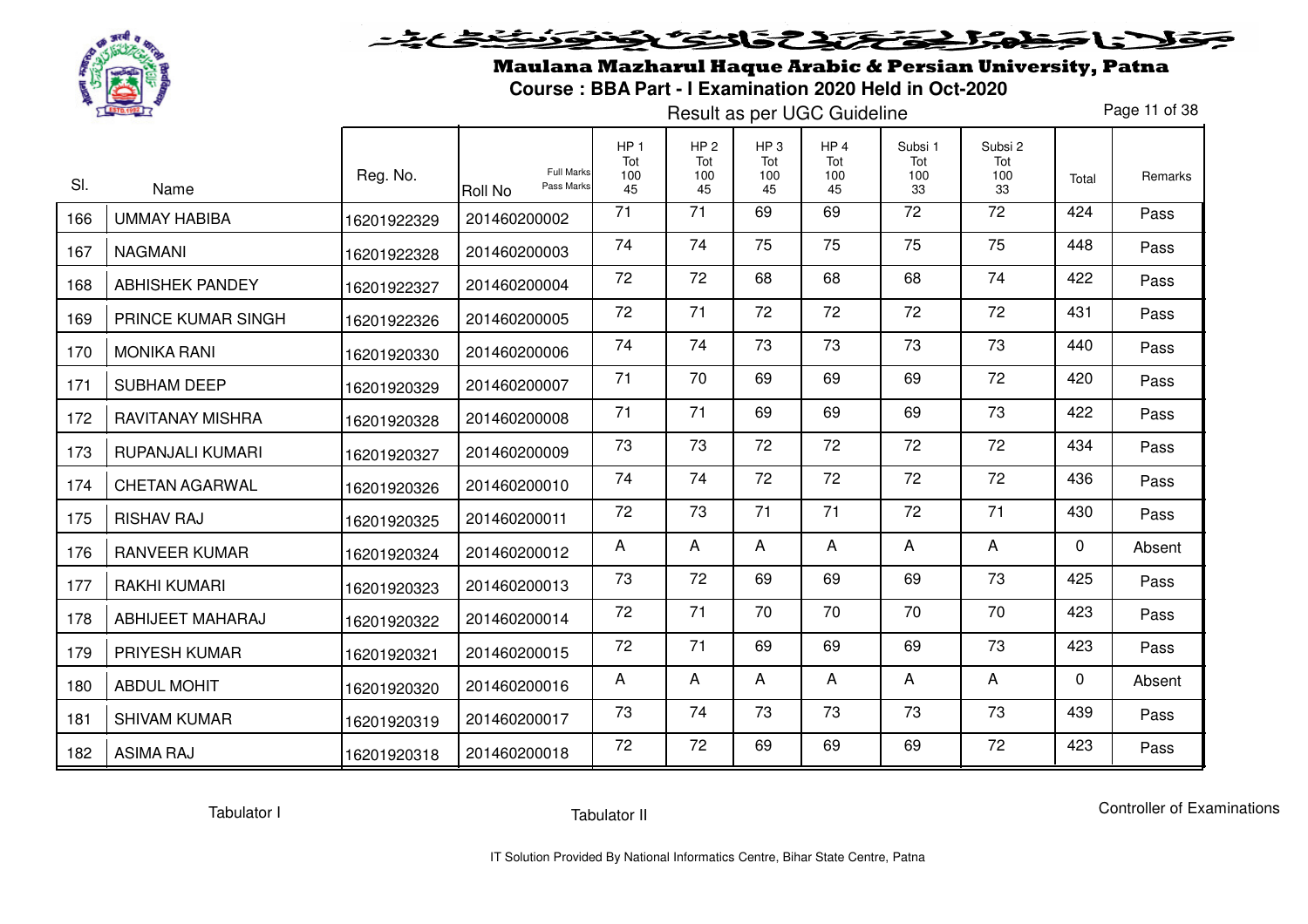

Maulana Mazharul Haque Arabic & Persian University, Patna**Course : BBA Part - I Examination 2020 Held in Oct-2020** 

Result as per UGC Guideline

Page 12 of 38

|     |                          | Reg. No.    | <b>Full Marks</b>     | HP <sub>1</sub><br>Tot<br>100 | HP <sub>2</sub><br>Tot<br>100 | HP <sub>3</sub><br>Tot<br>100 | HP <sub>4</sub><br>Tot<br>100 | Subsi 1<br>Tot<br>100 | Subsi 2<br>Tot<br>100 | Total | Remarks |
|-----|--------------------------|-------------|-----------------------|-------------------------------|-------------------------------|-------------------------------|-------------------------------|-----------------------|-----------------------|-------|---------|
| SI. | Name                     |             | Pass Marks<br>Roll No | 45                            | 45                            | 45                            | 45                            | 33                    | 33                    |       |         |
| 183 | <b>HIMANSHU KUMAR</b>    | 16201920317 | 201460200019          | 71                            | 73                            | 68                            | 68                            | 68                    | 73                    | 421   | Pass    |
| 184 | PANKAJ KUMAR             | 16201920316 | 201460200020          | 72                            | 72                            | 69                            | 69                            | 69                    | 73                    | 424   | Pass    |
| 185 | MOBASSHIR ALAM           | 16201920315 | 201460200021          | 65                            | 66                            | 65                            | 66                            | 66                    | 65                    | 393   | Pass    |
| 186 | <b>MD IMRAN KHAN</b>     | 16201920314 | 201460200022          | 72                            | 71                            | 70                            | 72                            | 72                    | 72                    | 429   | Pass    |
| 187 | <b>KAWISH IQBAL</b>      | 16201920313 | 201460200023          | 70                            | 72                            | 71                            | 73                            | 73                    | 73                    | 432   | Pass    |
| 188 | <b>SAURAV KUMAR</b>      | 16201920312 | 201460200024          | 72                            | 71                            | 70                            | 73                            | 73                    | 73                    | 432   | Pass    |
| 189 | <b>ADARSH RANJAN</b>     | 16201920311 | 201460200025          | 76                            | 77                            | 78                            | 78                            | 78                    | 79                    | 466   | Pass    |
| 190 | <b>VARTIKA ANAND</b>     | 16201920310 | 201460200026          | 72                            | 71                            | 68                            | 70                            | 70                    | 70                    | 421   | Pass    |
| 191 | <b>MD CHAND ALAM</b>     | 16201920309 | 201460200027          | 71                            | 72                            | 69                            | 71                            | 71                    | 71                    | 425   | Pass    |
| 192 | <b>ANIKET KUMAR</b>      | 16201920308 | 201460200028          | 72                            | 71                            | 69                            | 70                            | 70                    | 70                    | 422   | Pass    |
| 193 | <b>NIKUNJAN KUMAR</b>    | 16201920307 | 201460200029          | 73                            | 72                            | 68                            | 72                            | 72                    | 72                    | 429   | Pass    |
| 194 | KARAN KUMAR TIWARI       | 16201920306 | 201460200030          | 72                            | 73                            | 69                            | 70                            | 70                    | 70                    | 424   | Pass    |
| 195 | <b>HEMANSHU</b>          | 16201920305 | 201460200031          | 72                            | 73                            | 72                            | 72                            | 72                    | 72                    | 433   | Pass    |
| 196 | RAUSHAN LAL PATWA        | 16201920304 | 201460200032          | 73                            | 72                            | 72                            | 72                            | 72                    | 72                    | 433   | Pass    |
| 197 | <b>RAVI KUMAR SHARMA</b> | 16201920303 | 201460200033          | 74                            | 73                            | 73                            | 73                            | 73                    | 73                    | 439   | Pass    |
| 198 | <b>NIKHIL TIWARI</b>     | 16201924798 | 201510200001          | 70                            | 69                            | 68                            | 69                            | 71                    | 70                    | 417   | Pass    |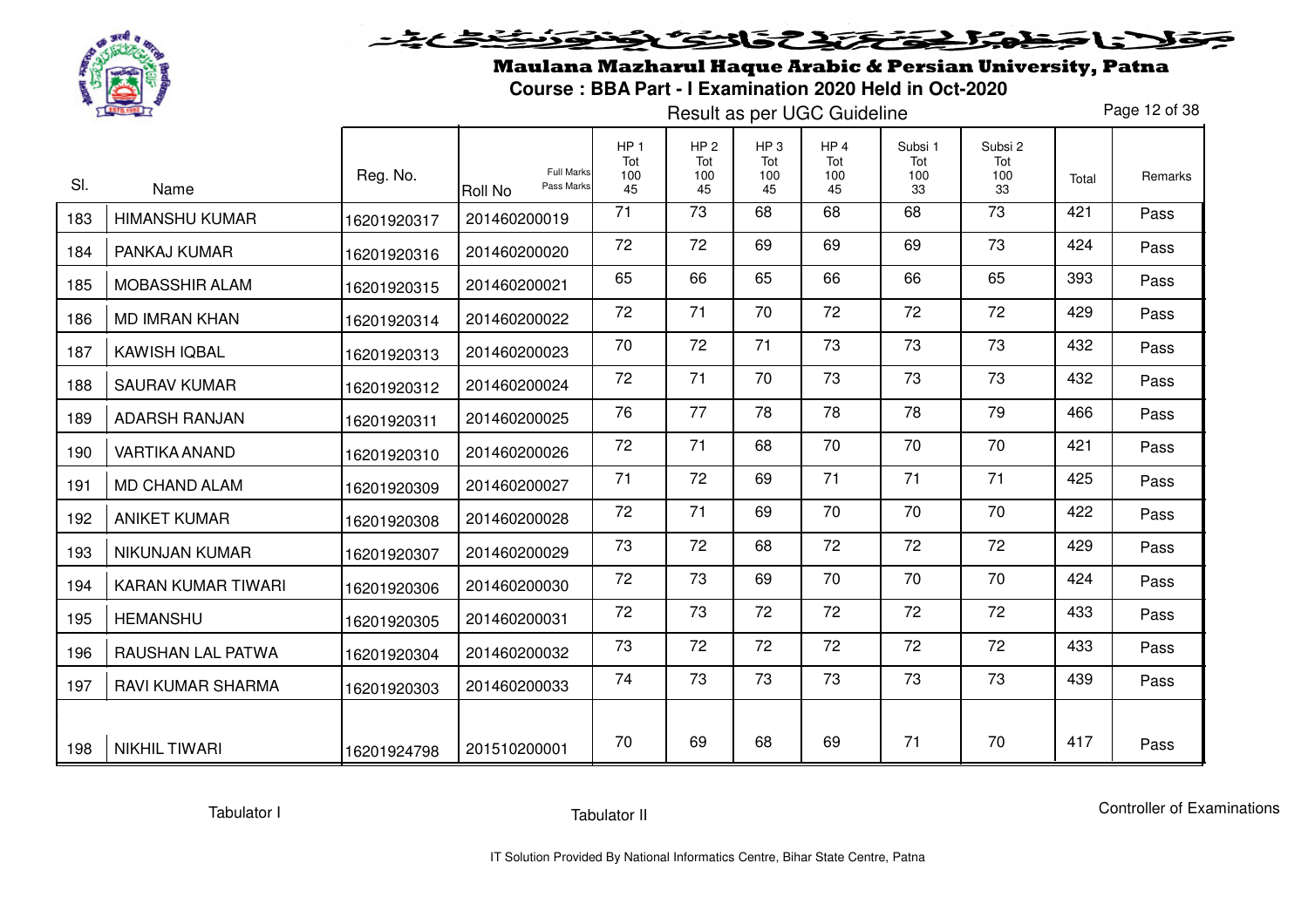

Maulana Mazharul Haque Arabic & Persian University, Patna**Course : BBA Part - I Examination 2020 Held in Oct-2020** 

Result as per UGC Guideline

Page 13 of 38

| SI. | Name                     | Reg. No.    | <b>Full Marks</b><br>Pass Marks<br><b>Roll No</b> | HP <sub>1</sub><br>Tot<br>100<br>45 | HP <sub>2</sub><br>Tot<br>100<br>45 | HP <sub>3</sub><br>Tot<br>100<br>45 | HP <sub>4</sub><br>Tot<br>100<br>45 | Subsi 1<br>Tot<br>100<br>33 | Subsi 2<br>Tot<br>100<br>33 | Total | Remarks |
|-----|--------------------------|-------------|---------------------------------------------------|-------------------------------------|-------------------------------------|-------------------------------------|-------------------------------------|-----------------------------|-----------------------------|-------|---------|
| 199 | <b>RANBIR KUMAR</b>      | 16201923094 | 201510200002                                      | 70                                  | 69                                  | 69                                  | 70                                  | 69                          | 69                          | 416   | Pass    |
| 200 | <b>RAVIKANT KUMAR</b>    | 16201923093 | 201510200003                                      | 70                                  | 70                                  | 67                                  | 68                                  | 69                          | 70                          | 414   | Pass    |
| 201 | ABHISHEKH ANAND          | 16201923092 | 201510200004                                      | 69                                  | 68                                  | 69                                  | 68                                  | 68                          | 70                          | 412   | Pass    |
| 202 | <b>RAKESH KUMAR</b>      | 16201923091 | 201510200005                                      | 71                                  | 70                                  | 69                                  | 72                                  | 70                          | 72                          | 424   | Pass    |
| 203 | <b>ASHUTOSH SINGH</b>    | 16201923090 | 201510200006                                      | 70                                  | 71                                  | 69                                  | 69                                  | 71                          | 70                          | 420   | Pass    |
| 204 | <b>MEGHA SINGH</b>       | 16201923089 | 201510200007                                      | 69                                  | 70                                  | 69                                  | 70                                  | 71                          | 70                          | 419   | Pass    |
| 205 | <b>MOHAMMAD FURKAN</b>   | 16201923088 | 201510200008                                      | 70                                  | 69                                  | 70                                  | 71                                  | 70                          | 71                          | 421   | Pass    |
| 206 | <b>RAHUL KUMAR SINGH</b> | 16201923087 | 201510200009                                      | 70                                  | 69                                  | 70                                  | 68                                  | 70                          | 71                          | 418   | Pass    |
| 207 | <b>AMRIT AKARSH</b>      | 16201923086 | 201510200010                                      | 69                                  | 70                                  | 70                                  | 69                                  | 69                          | 71                          | 418   | Pass    |
| 208 | <b>RAVI KUMAR</b>        | 16201923085 | 201510200011                                      | 70                                  | 69                                  | 68                                  | 68                                  | 70                          | 70                          | 415   | Pass    |
| 209 | <b>ADITYA SINHA</b>      | 16201923084 | 201510200012                                      | 71                                  | 70                                  | 69                                  | 70                                  | 71                          | 70                          | 421   | Pass    |
| 210 | <b>DEEP SIKHA</b>        | 16201923083 | 201510200013                                      | 70                                  | 69                                  | 69                                  | 71                                  | 70                          | 70                          | 419   | Pass    |
| 211 | PRIYA KUMARI             | 16201923082 | 201510200014                                      | 71                                  | 70                                  | 69                                  | 70                                  | 69                          | 70                          | 419   | Pass    |
| 212 | <b>UDDESHYA</b>          | 16201923081 | 201510200015                                      | 70                                  | 71                                  | 69                                  | 69                                  | 71                          | 70                          | 420   | Pass    |
| 213 | <b>MONALI MISHRA</b>     | 16201923080 | 201510200016                                      | 70                                  | 71                                  | 69                                  | 69                                  | 70                          | 71                          | 420   | Pass    |
| 214 | <b>SANJEEV KUMAR</b>     | 16201923079 | 201510200017                                      | 70                                  | 70                                  | 69                                  | 69                                  | 71                          | 70                          | 419   | Pass    |
| 215 | <b>UTSAW GAURAV</b>      | 16201923078 | 201510200018                                      | 70                                  | 69                                  | 69                                  | 69                                  | 69                          | 71                          | 417   | Pass    |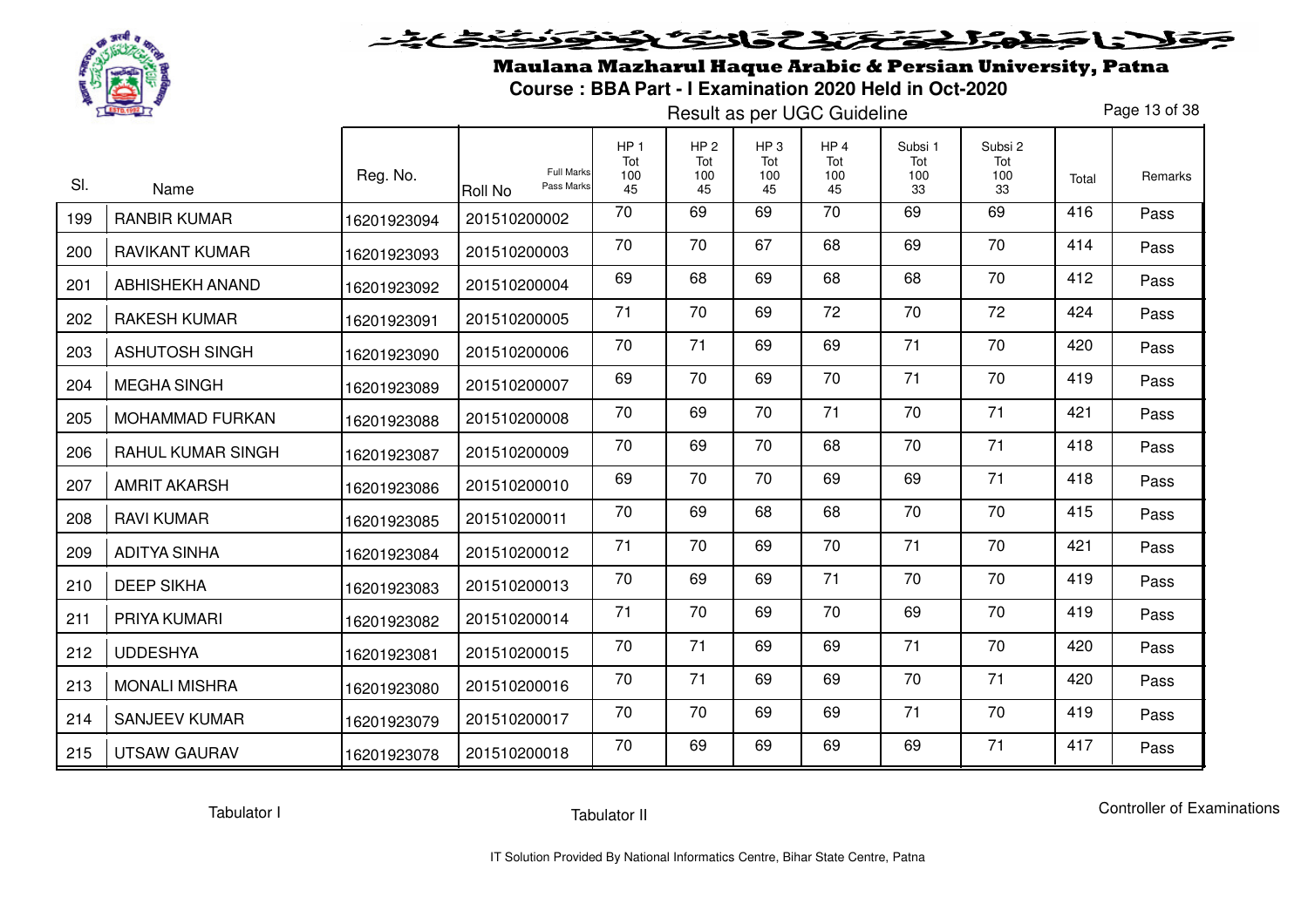

# فلان حفاهك فتختلفك فالتفك فجنون <u>خخخ کی تو د</u>

Maulana Mazharul Haque Arabic & Persian University, Patna**Course : BBA Part - I Examination 2020 Held in Oct-2020** 

Result as per UGC Guideline

Page 14 of 38

| SI. | Name                      | Reg. No.    | <b>Full Marks</b><br>Pass Marks<br><b>Roll No</b> | HP <sub>1</sub><br>Tot<br>100<br>45 | HP <sub>2</sub><br>Tot<br>100<br>45 | HP <sub>3</sub><br>Tot<br>100<br>45 | HP <sub>4</sub><br>Tot<br>100<br>45 | Subsi 1<br>Tot<br>100<br>33 | Subsi 2<br>Tot<br>100<br>33 | Total | Remarks |
|-----|---------------------------|-------------|---------------------------------------------------|-------------------------------------|-------------------------------------|-------------------------------------|-------------------------------------|-----------------------------|-----------------------------|-------|---------|
| 216 | <b>SYED TANWEER MAHDI</b> | 16201923077 | 201510200019                                      | $\overline{70}$                     | $\overline{70}$                     | 68                                  | 69                                  | $\overline{70}$             | $\overline{71}$             | 418   | Pass    |
| 217 | <b>AMAN RAJ</b>           | 16201923076 | 201510200020                                      | 68                                  | 69                                  | 67                                  | 69                                  | 68                          | 72                          | 413   | Pass    |
| 218 | <b>AASHISH RAJ</b>        | 16201923075 | 201510200021                                      | 70                                  | 71                                  | 68                                  | 69                                  | 70                          | 69                          | 417   | Pass    |
| 219 | <b>SUMIT KUMAR</b>        | 16201922961 | 201510200022                                      | 70                                  | 71                                  | 69                                  | 69                                  | 71                          | 70                          | 420   | Pass    |
| 220 | <b>RAVI RAJ TIWARI</b>    | 16201925811 | 201510200066                                      | 70                                  | 68                                  | 69                                  | 69                                  | 70                          | 69                          | 415   | Pass    |
| 221 | <b>ROHIT KUMAR</b>        | 16201925810 | 201510200067                                      | 70                                  | 70                                  | 69                                  | 70                                  | 70                          | 71                          | 420   | Pass    |
|     |                           |             |                                                   |                                     |                                     |                                     |                                     |                             |                             |       |         |
| 222 | <b>MD FAHIM KHAN</b>      | 16201922108 | 201590200001                                      | 65                                  | 66                                  | 69                                  | 64                                  | 67                          | 69                          | 400   | Pass    |
| 223 | <b>AJIT KUMAR BHARTI</b>  | 16201922107 | 201590200002                                      | 68                                  | 68                                  | 70                                  | 68                                  | 68                          | 70                          | 412   | Pass    |
| 224 | <b>MURSHID ALAM</b>       | 16201922106 | 201590200003                                      | 71                                  | 70                                  | 68                                  | 70                                  | 71                          | 69                          | 419   | Pass    |
| 225 | <b>MD SHADAB</b>          | 16201922105 | 201590200004                                      | 64                                  | 69                                  | 70                                  | 69                                  | 70                          | 71                          | 413   | Pass    |
| 226 | <b>MD SHARIQUE</b>        | 16201922103 | 201590200005                                      | 63                                  | 68                                  | 67                                  | 67                                  | 69                          | 68                          | 402   | Pass    |
| 227 | <b>ARYAN RAJ</b>          | 16201922102 | 201590200006                                      | 69                                  | 65                                  | 69                                  | 71                                  | 68                          | 69                          | 411   | Pass    |
| 228 | <b>ARSHI INAM</b>         | 16201922101 | 201590200007                                      | 70                                  | 71                                  | 71                                  | 70                                  | 69                          | 71                          | 422   | Pass    |
| 229 | <b>MURTAZA ALI</b>        | 16201922100 | 201590200008                                      | 69                                  | 70                                  | 68                                  | 69                                  | 67                          | 69                          | 412   | Pass    |
| 230 | <b>ALKA KUMARI</b>        | 16201922099 | 201590200009                                      | A                                   | A                                   | A                                   | A                                   | A                           | A                           | 0     | Absent  |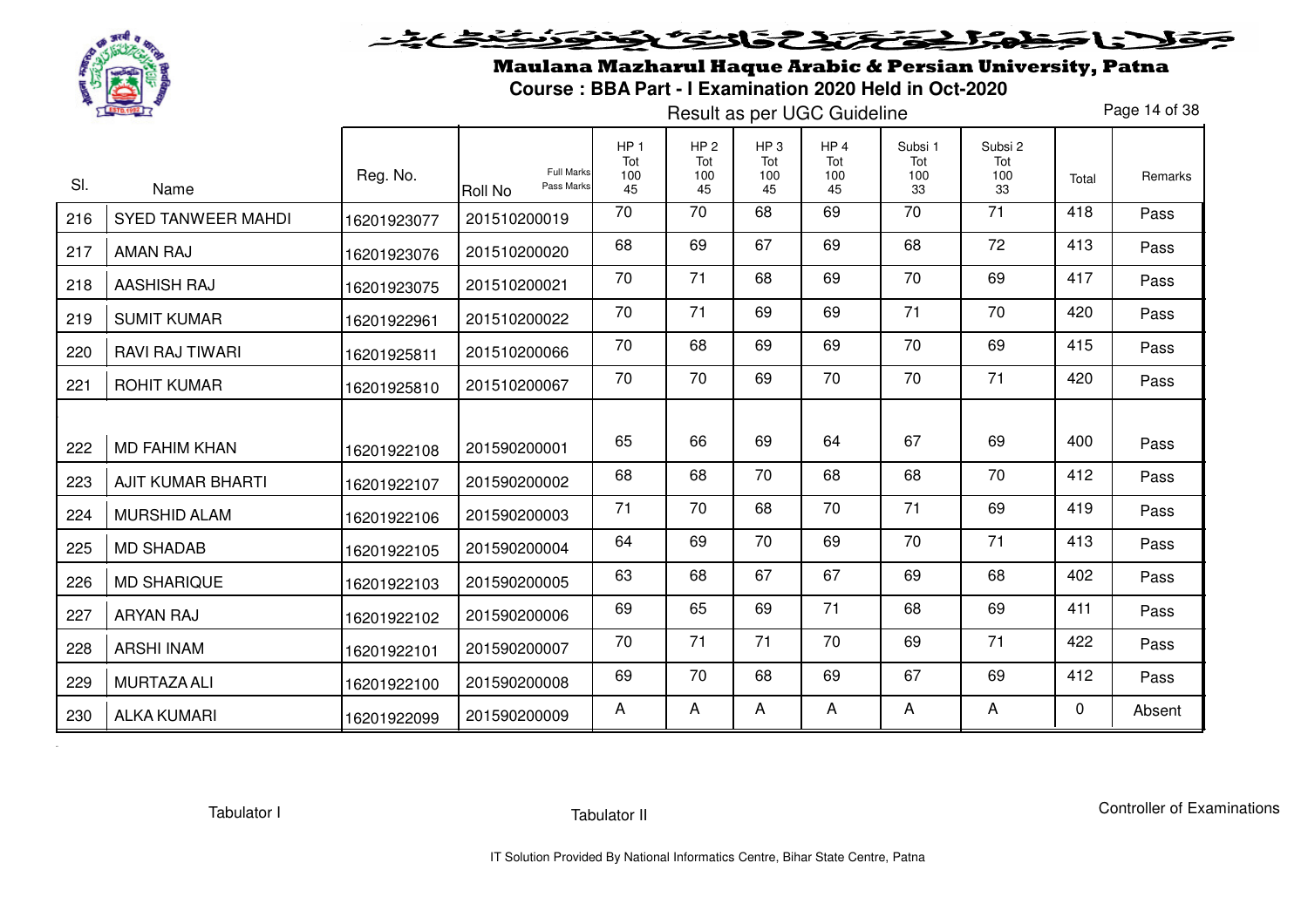

Maulana Mazharul Haque Arabic & Persian University, Patna**Course : BBA Part - I Examination 2020 Held in Oct-2020** 

Result as per UGC Guideline

Page 15 of 38

| SI. | Name                                | Reg. No.    | <b>Full Marks</b><br>Pass Marks<br><b>Roll No</b> | HP <sub>1</sub><br>Tot<br>100<br>45 | HP <sub>2</sub><br>Tot<br>100<br>45 | HP <sub>3</sub><br>Tot<br>100<br>45 | HP <sub>4</sub><br>Tot<br>100<br>45 | Subsi 1<br>Tot<br>100<br>33 | Subsi 2<br>Tot<br>100<br>33 | Total | Remarks |
|-----|-------------------------------------|-------------|---------------------------------------------------|-------------------------------------|-------------------------------------|-------------------------------------|-------------------------------------|-----------------------------|-----------------------------|-------|---------|
| 231 | <b>SUMBUL ARUSHA</b>                | 16201924803 | 201610200033                                      | 73                                  | $\overline{74}$                     | 70                                  | 73                                  | 70                          | $\overline{73}$             | 433   | Pass    |
| 232 | <b>AKASH KUMAR</b>                  | 16201924802 | 201610200034                                      | 74                                  | 72                                  | 74                                  | 70                                  | 71                          | 74                          | 435   | Pass    |
| 233 | <b>TAYYABA FATMA</b>                | 16201924801 | 201610200035                                      | 72                                  | 75                                  | 70                                  | 69                                  | 72                          | 75                          | 433   | Pass    |
| 234 | <b>SHADABRIZVI</b>                  | 16201924800 | 201610200036                                      | 73                                  | 73                                  | 71                                  | 69                                  | 70                          | 73                          | 429   | Pass    |
| 235 | ANSHUMAN JAISWAL                    | 16201924799 | 201610200037                                      | 72                                  | 72                                  | 70                                  | 70                                  | 69                          | 72                          | 425   | Pass    |
| 236 | <b>DEEP SAGAR GUPTA</b>             | 16201925380 | 201680200001                                      | 70                                  | 70                                  | 71                                  | 70                                  | 70                          | 70                          | 421   | Pass    |
| 237 | SHREYA SINGH                        | 16201924054 | 201680200002                                      | 71                                  | 72                                  | 72                                  | 71                                  | 71                          | 71                          | 428   | Pass    |
| 238 | <b>MD TAJ HASAN</b>                 | 16201924053 | 201680200003                                      | 72                                  | 72                                  | 70                                  | 71                                  | 72                          | 72                          | 429   | Pass    |
| 239 | SHOBHA VISHWANATH SUJAT/16201924052 |             | 201680200004                                      | 73                                  | 72                                  | 73                                  | 73                                  | 73                          | 73                          | 437   | Pass    |
| 240 | <b>MD SAIFUDDIN</b>                 | 16201924051 | 201680200005                                      | 72                                  | 71                                  | 73                                  | 72                                  | 71                          | 72                          | 431   | Pass    |
| 241 | ZEESHAN HUSAIN                      | 16201922535 | 201690200053                                      | 70                                  | 71                                  | 70                                  | 72                                  | 72                          | 71                          | 426   | Pass    |
| 242 | <b>MD RASHID</b>                    | 16201922534 | 201690200054                                      | 66                                  | 68                                  | 68                                  | 64                                  | 69                          | 70                          | 405   | Pass    |
| 243 | <b>VISHWAJEET KUMAR</b>             | 16201922533 | 201690200055                                      | 67                                  | 65                                  | 65                                  | 64                                  | 68                          | 66                          | 395   | Pass    |
| 244 | <b>ABHINAV BHASHKAR</b>             | 16201922532 | 201690200056                                      | 66                                  | 66                                  | 67                                  | 66                                  | 66                          | 64                          | 395   | Pass    |
| 245 | UJJAWAL RAJ                         | 16201922531 | 201690200057                                      | 66                                  | 67                                  | 65                                  | 66                                  | 67                          | 65                          | 396   | Pass    |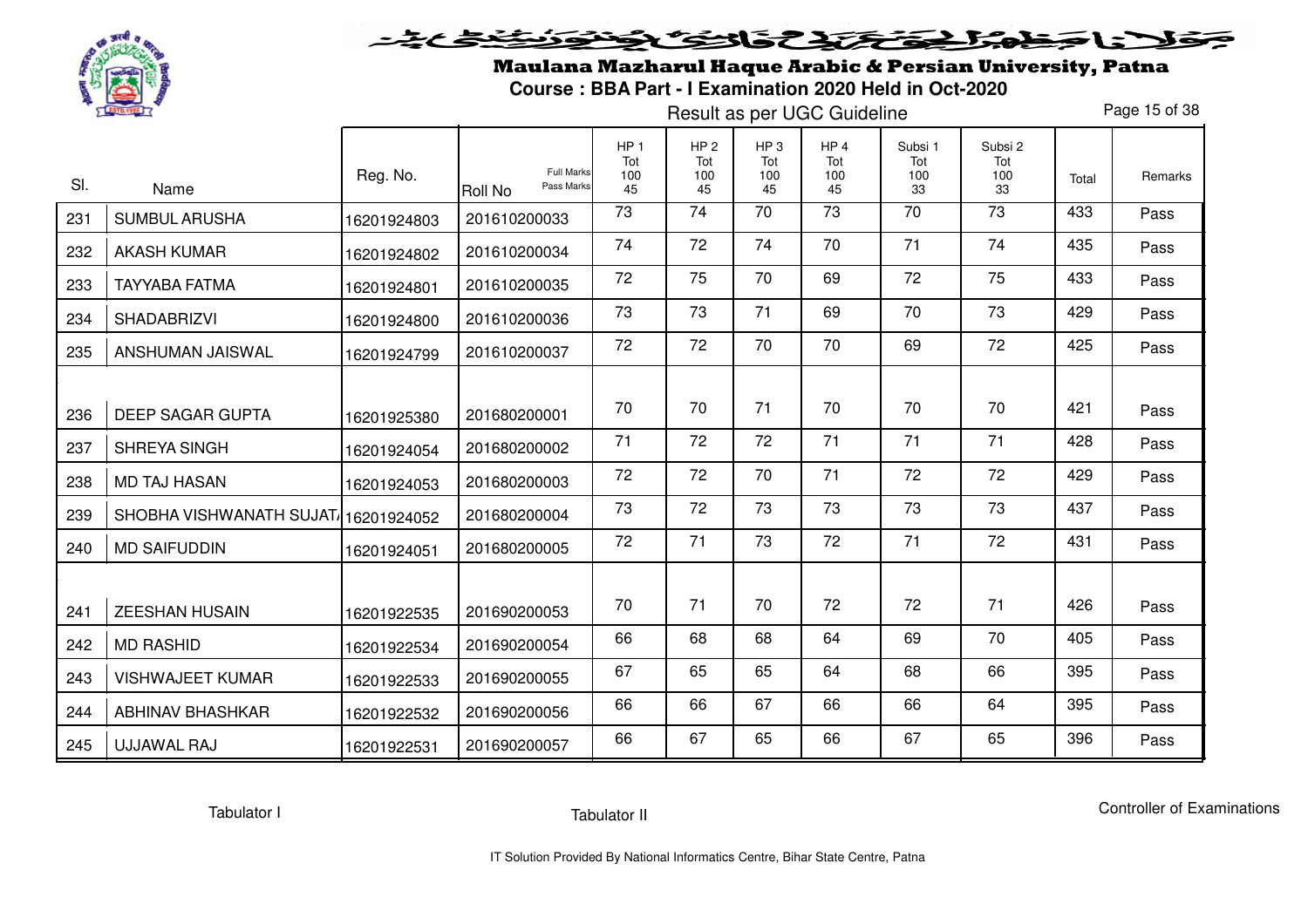

Maulana Mazharul Haque Arabic & Persian University, Patna**Course : BBA Part - I Examination 2020 Held in Oct-2020** 

Result as per UGC Guideline

Page 16 of 38

| SI. | Name                                 | Reg. No.    | <b>Full Marks</b><br>Pass Marks<br><b>Roll No</b> | HP <sub>1</sub><br>Tot<br>100<br>45 | HP <sub>2</sub><br>Tot<br>100<br>45 | HP <sub>3</sub><br>Tot<br>100<br>45 | HP <sub>4</sub><br>Tot<br>100<br>45 | Subsi 1<br>Tot<br>100<br>33 | Subsi 2<br>Tot<br>100<br>33 | Total | Remarks |
|-----|--------------------------------------|-------------|---------------------------------------------------|-------------------------------------|-------------------------------------|-------------------------------------|-------------------------------------|-----------------------------|-----------------------------|-------|---------|
| 246 | <b>NANCY KUMARI</b>                  | 16201922530 | 201690200058                                      | 66                                  | 64                                  | 65                                  | 67                                  | 65                          | 63                          | 390   | Pass    |
| 247 | MD SHAHBAJ ALAM                      | 16201922529 | 201690200059                                      | 70                                  | 69                                  | 70                                  | 70                                  | 68                          | 66                          | 413   | Pass    |
| 248 | <b>MANVIKA KUMARI</b>                | 16201922528 | 201690200060                                      | 68                                  | 69                                  | 68                                  | 67                                  | 68                          | 66                          | 406   | Pass    |
| 249 | <b>VAIBHAV RAJ</b>                   | 16201922527 | 201690200061                                      | 73                                  | 74                                  | 72                                  | 74                                  | 73                          | 72                          | 438   | Pass    |
| 250 | <b>GARIMA KUMARI</b>                 | 16201922526 | 201690200062                                      | 72                                  | 71                                  | 70                                  | 72                                  | 70                          | 70                          | 425   | Pass    |
| 251 | <b>AYUSH KUMAR</b>                   | 16201922525 | 201690200063                                      | 66                                  | 68                                  | 69                                  | 67                                  | 65                          | 66                          | 401   | Pass    |
| 252 | <b>VARTIKA SHAHDEO</b>               | 16201922524 | 201690200064                                      | 66                                  | 67                                  | 65                                  | 66                                  | 64                          | 67                          | 395   | Pass    |
| 253 | <b>ADITYA RAJ</b>                    | 16201922523 | 201690200065                                      | 70                                  | 71                                  | 70                                  | 72                                  | 70                          | 70                          | 423   | Pass    |
| 254 | <b>RAJAN KUMAR</b>                   | 16201922522 | 201690200066                                      | 66                                  | 68                                  | 65                                  | 67                                  | 67                          | 64                          | 397   | Pass    |
| 255 | <b>ANIKET</b>                        | 16201922521 | 201690200067                                      | 70                                  | 69                                  | 70                                  | 70                                  | 69                          | 68                          | 416   | Pass    |
| 256 | <b>RISHAB KUMAR</b>                  | 16201922520 | 201690200068                                      | 66                                  | 68                                  | 65                                  | 64                                  | 65                          | 64                          | 392   | Pass    |
| 257 | <b>SALMAN AHMAD</b>                  | 16201922519 | 201690200069                                      | 67                                  | 68                                  | 64                                  | 67                                  | 62                          | 68                          | 396   | Pass    |
| 258 | <b>ANURAG PARASHAR</b>               | 16201922518 | 201690200070                                      | 66                                  | 68                                  | 67                                  | 67                                  | 65                          | 67                          | 400   | Pass    |
| 259 | <b>ANISH KUMAR</b>                   | 16201922517 | 201690200071                                      | 73                                  | 72                                  | 73                                  | 70                                  | 72                          | 71                          | 431   | Pass    |
| 260 | PANKAJ KUMAR CHAUDHARY   16201922516 |             | 201690200072                                      | 70                                  | 71                                  | 70                                  | 70                                  | 70                          | 70                          | 421   | Pass    |
| 261 | RAGHUBIR RAJ                         | 16201922515 | 201690200073                                      | 66                                  | 68                                  | 69                                  | 64                                  | 63                          | 69                          | 399   | Pass    |
| 262 | <b>SOUMYA</b>                        | 16201922514 | 201690200074                                      | 73                                  | 72                                  | 70                                  | 72                                  | 72                          | 71                          | 430   | Pass    |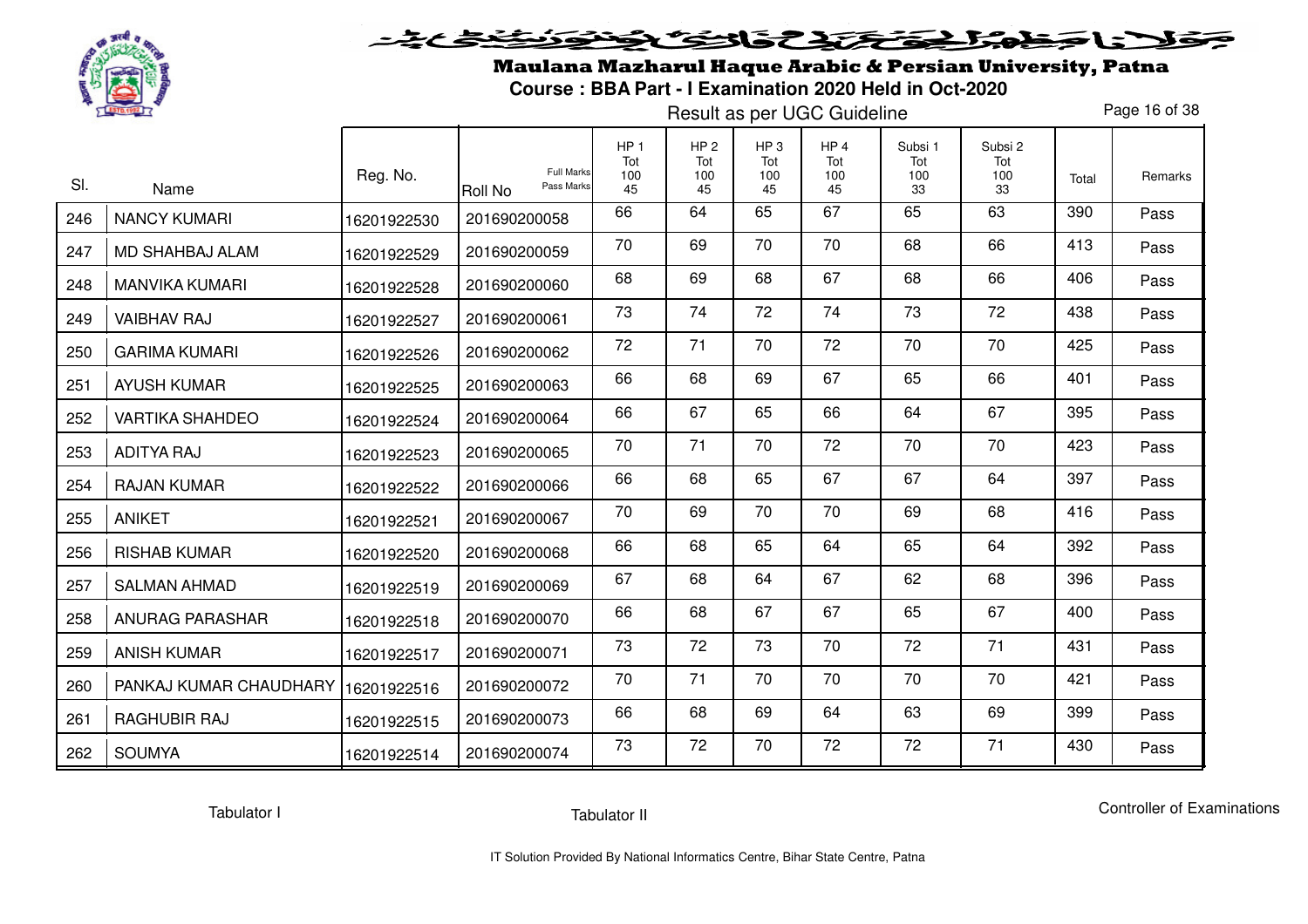

Maulana Mazharul Haque Arabic & Persian University, Patna**Course : BBA Part - I Examination 2020 Held in Oct-2020** 

Result as per UGC Guideline

Page 17 of 38

| SI. | Name                      | Reg. No.    | <b>Full Marks</b><br>Pass Marks<br>Roll No | HP <sub>1</sub><br>Tot<br>100<br>45 | HP <sub>2</sub><br>Tot<br>100<br>45 | HP <sub>3</sub><br>Tot<br>100<br>45 | HP <sub>4</sub><br>Tot<br>100<br>45 | Subsi 1<br>Tot<br>100<br>33 | Subsi 2<br>Tot<br>100<br>33 | Total | Remarks  |
|-----|---------------------------|-------------|--------------------------------------------|-------------------------------------|-------------------------------------|-------------------------------------|-------------------------------------|-----------------------------|-----------------------------|-------|----------|
| 263 | <b>SATYAM JHA</b>         | 16201801602 | 201690200075                               | 66                                  | 67                                  | 65                                  | 64                                  | 66                          | 65                          | 393   | Pass     |
| 264 | SHIVAM KUMAR SINGH        | 16201925654 | 201880200021                               | 60                                  | 70                                  | 66                                  | 68                                  | 68                          | 69                          | 401   | Pass     |
| 265 | <b>ANJALI KUMARI</b>      | 16201925653 | 201880200022                               | 62                                  | 69                                  | 64                                  | 65                                  | 69                          | 70                          | 399   | Pass     |
| 266 | <b>NAZIYA PERWEEN</b>     | 16201925652 | 201880200023                               | 63                                  | 72                                  | 69                                  | 69                                  | 72                          | 69                          | 414   | Pass     |
| 267 | <b>ASIF ALI ANJUM</b>     | 16201812213 | 201880200024                               | 68                                  | 71                                  | 73                                  | 72                                  | 65                          | 68                          | 417   | Pass     |
| 268 | <b>MANJIT KUMAR</b>       | 16201935545 | 201880200027                               | 50                                  | 55                                  | 55                                  | 52                                  | 48                          | 52                          | 390   | Pass     |
|     |                           |             |                                            |                                     |                                     |                                     |                                     |                             |                             |       |          |
| 269 | <b>PUSHKAR KUMAR</b>      | 16201922619 | 201900200001                               | 70                                  | 65                                  | 60                                  | 69                                  | 70                          | 47                          | 381   | Pass     |
| 270 | <b>ZULQAR NAIN SHAIKH</b> | 16201922616 | 201900200002                               | 72                                  | 69                                  | 67                                  | 72                                  | 72                          | 60                          | 412   | Pass     |
| 271 | <b>MD AQUIL ANJUM</b>     | 16201922615 | 201900200003                               | 71                                  | 70                                  | 57                                  | 73                                  | 71                          | 55                          | 397   | Pass     |
| 272 | <b>SHIZA TABASSUM</b>     | 16201922614 | 201900200004                               | 60                                  | 71                                  | 74                                  | 63                                  | 72                          | 65                          | 405   | Pass     |
| 273 | <b>TARIQUE ANWER</b>      | 16201922613 | 201900200005                               | 69                                  | 70                                  | 67                                  | 65                                  | 73                          | 60                          | 404   | Pass     |
| 274 | <b>HARSH RAJ</b>          | 16201922612 | 201900200006                               | 74                                  | 72                                  | 70                                  | 69                                  | 74                          | 63                          | 422   | Pass     |
| 275 | <b>MISHBAH ZAREEN</b>     | 16201922611 | 201900200007                               | 50                                  | 70                                  | 72                                  | 50                                  | 72                          | 25                          | 339   | Promoted |
| 276 | <b>MD ZAFAR SADIQUE</b>   | 16201922610 | 201900200008                               | 68                                  | 69                                  | 60                                  | 73                                  | 72                          | 56                          | 398   | Pass     |
| 277 | <b>SUGANDH KUMAR</b>      | 16201922609 | 201900200009                               | 70                                  | 68                                  | 55                                  | 72                                  | 71                          | 52                          | 388   | Pass     |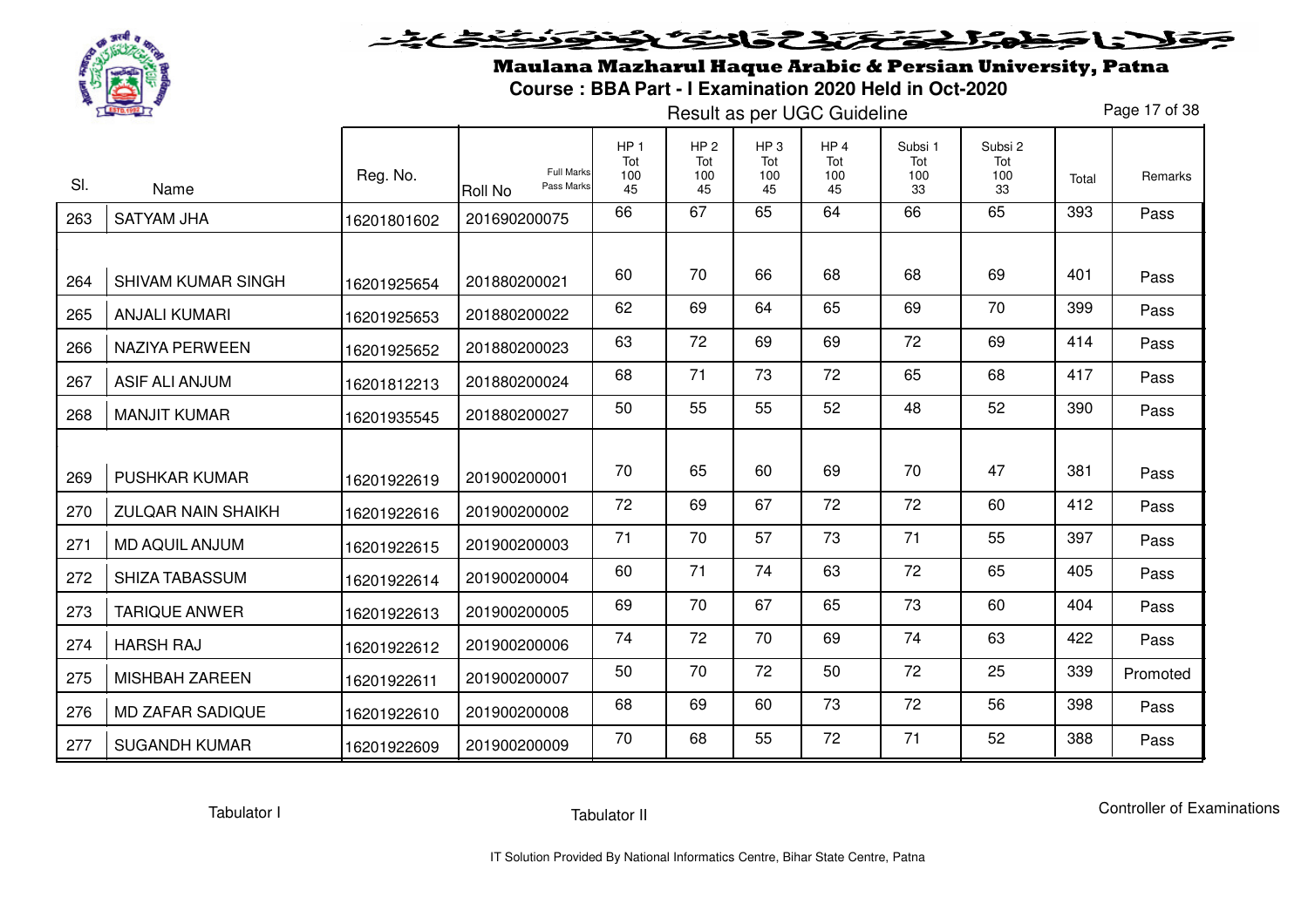

Maulana Mazharul Haque Arabic & Persian University, Patna**Course : BBA Part - I Examination 2020 Held in Oct-2020** 

Result as per UGC Guideline

Page 18 of 38

|     |                           | Reg. No.    | <b>Full Marks</b>            | HP <sub>1</sub><br>Tot<br>100 | HP <sub>2</sub><br>Tot<br>100 | HP <sub>3</sub><br>Tot<br>100 | HP <sub>4</sub><br>Tot<br>100 | Subsi 1<br>Tot<br>100 | Subsi 2<br>Tot<br>100 | Total | Remarks |
|-----|---------------------------|-------------|------------------------------|-------------------------------|-------------------------------|-------------------------------|-------------------------------|-----------------------|-----------------------|-------|---------|
| SI. | Name                      |             | Pass Marks<br><b>Roll No</b> | 45                            | 45                            | 45                            | 45                            | 33                    | 33                    |       |         |
| 278 | <b>VISHAL KUMAR SAH</b>   | 16201922608 | 201900200010                 | 69                            | 69                            | 65                            | 65                            | 72                    | 55                    | 395   | Pass    |
| 279 | <b>AYUSH KUMAR</b>        | 16201922607 | 201900200011                 | 58                            | 67                            | 62                            | 68                            | 73                    | 51                    | 379   | Pass    |
| 280 | AVINASH KUMAR BHAGAT      | 16201922606 | 201900200012                 | 67                            | 71                            | 57                            | 68                            | 71                    | 50                    | 384   | Pass    |
| 281 | <b>ASRAF REZA</b>         | 16201922605 | 201900200013                 | 65                            | 73                            | 70                            | 73                            | 72                    | 60                    | 413   | Pass    |
| 282 | <b>TAUFIQUE RAZA</b>      | 16201922604 | 201900200014                 | 71                            | 71                            | 63                            | 69                            | 71                    | 55                    | 400   | Pass    |
| 283 | <b>AFRIN ANJUM</b>        | 16201922603 | 201900200015                 | 72                            | 74                            | 65                            | 74                            | 74                    | 72                    | 431   | Pass    |
| 284 | RAHUL KUMAR SAHA          | 16201922602 | 201900200016                 | 69                            | 70                            | 60                            | 65                            | 71                    | 50                    | 385   | Pass    |
|     |                           |             |                              |                               |                               |                               |                               |                       |                       |       |         |
| 285 | <b>AMIT KUMAR</b>         | 16201925529 | 202000200020                 | 72                            | 73                            | 70                            | 70                            | 74                    | 74                    | 433   | Pass    |
| 286 | <b>NEERAJ KUMAR SINGH</b> | 16201925528 | 202000200021                 | 70                            | 72                            | 71                            | 73                            | 74                    | 74                    | 434   | Pass    |
| 287 | <b>ABHISHEK KUMAR</b>     | 16201925527 | 202000200022                 | 74                            | 73                            | 72                            | 72                            | 70                    | 72                    | 433   | Pass    |
| 288 | <b>SUNNY KUMAR</b>        | 16201925526 | 202000200023                 | 73                            | 75                            | 73                            | 71                            | 73                    | 75                    | 440   | Pass    |
| 289 | <b>SONU SUMAN</b>         | 16201925645 | 202060200009                 | A                             | A                             | A                             | A                             | A                     | A                     | 0     | Absent  |
|     |                           |             |                              |                               |                               |                               |                               |                       |                       |       |         |
| 290 | <b>NICKY KASHYAP</b>      | 16201922811 | 202150200001                 | 66                            | 70                            | 70                            | 74                            | 66                    | 68                    | 414   | Pass    |
| 291 | <b>RATNESH KUMAR GIRI</b> | 16201922810 | 202150200002                 | 74                            | 71                            | 69                            | 71                            | 70                    | 67                    | 422   | Pass    |

Tabulator I

Tabulator II

Controller of Examinations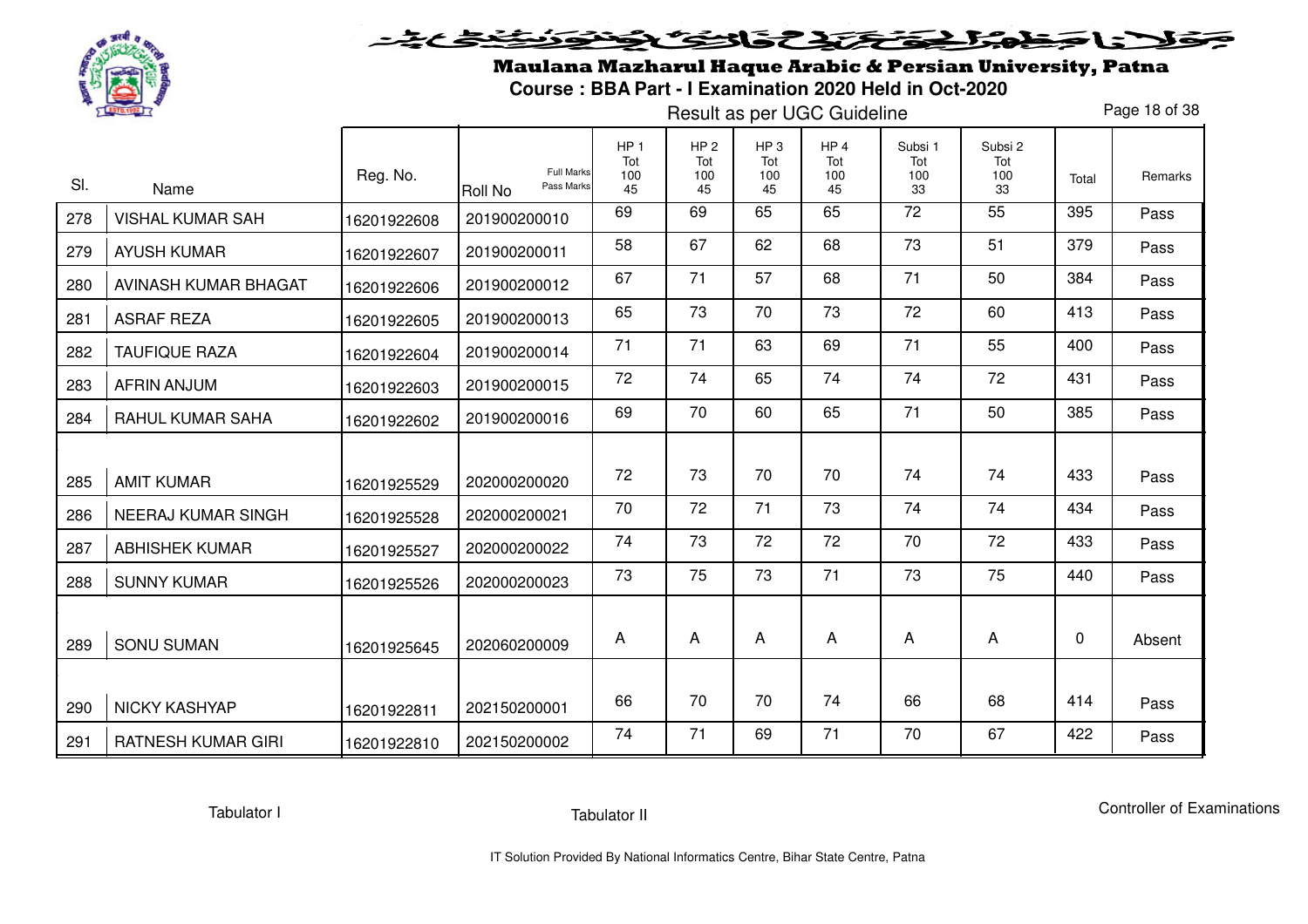

Maulana Mazharul Haque Arabic & Persian University, Patna**Course : BBA Part - I Examination 2020 Held in Oct-2020** 

Result as per UGC Guideline

Page 19 of 38

|     |                       |             | <b>Full Marks</b>     | HP <sub>1</sub><br>Tot | HP <sub>2</sub><br>Tot | HP <sub>3</sub><br>Tot | HP <sub>4</sub><br>Tot | Subsi 1<br>Tot  | Subsi 2<br>Tot |       |         |
|-----|-----------------------|-------------|-----------------------|------------------------|------------------------|------------------------|------------------------|-----------------|----------------|-------|---------|
| SI. | Name                  | Reg. No.    | Pass Marks<br>Roll No | 100<br>45              | 100<br>45              | 100<br>45              | 100<br>45              | 100<br>33       | 100<br>33      | Total | Remarks |
| 292 | <b>TANYA JAISWAL</b>  | 16201922809 | 202150200003          | $\overline{73}$        | $\overline{70}$        | 68                     | $\overline{74}$        | $\overline{71}$ | 67             | 423   | Pass    |
| 293 | <b>ABHISHEK KUMAR</b> | 16201922808 | 202150200004          | 66                     | 70                     | 74                     | 66                     | 66              | 67             | 409   | Pass    |
| 294 | <b>AKASH SHANKAR</b>  | 16201922807 | 202150200005          | 74                     | 73                     | 72                     | 74                     | 74              | 74             | 441   | Pass    |
| 295 | <b>SAMI KUMAR</b>     | 16201922806 | 202150200006          | 66                     | 74                     | 70                     | 66                     | 70              | 69             | 415   | Pass    |
| 296 | <b>JIGYASHA RAJ</b>   | 16201922805 | 202150200007          | 73                     | 72                     | 70                     | 69                     | 73              | 72             | 429   | Pass    |
| 297 | <b>SAURAV KUMAR</b>   | 16201922804 | 202150200008          | 70                     | 66                     | 71                     | 74                     | 68              | 71             | 420   | Pass    |
|     |                       |             |                       |                        |                        |                        |                        |                 |                |       |         |
| 298 | <b>RAVIKANT KUMAR</b> | 16201925704 | 202160200001          | 75                     | 74                     | 75                     | 75                     | 75              | 74             | 448   | Pass    |
| 299 | <b>DIVYA KUMARI</b>   | 16201925703 | 202160200002          | 74                     | 75                     | 75                     | 75                     | 74              | 75             | 448   | Pass    |
| 300 | <b>SHUBHAM THAKUR</b> | 16201925702 | 202160200003          | 75                     | 74                     | 75                     | 75                     | 75              | 74             | 448   | Pass    |
| 301 | <b>VISHAL SINGH</b>   | 16201925701 | 202160200004          | 74                     | 75                     | 75                     | 75                     | 74              | 75             | 448   | Pass    |
| 302 | <b>SHIVAM KUMAR</b>   | 16201925700 | 202160200005          | 75                     | 74                     | 75                     | 75                     | 75              | 74             | 448   | Pass    |
| 303 | <b>RISHABH NAAYAK</b> | 16201925699 | 202160200006          | 74                     | 75                     | 75                     | 75                     | 74              | 75             | 448   | Pass    |
| 304 | ANUJ KUMAR BHARTI     | 16201925698 | 202160200007          | 75                     | 74                     | 75                     | 75                     | 75              | 74             | 448   | Pass    |
|     |                       |             |                       |                        |                        |                        |                        |                 |                |       |         |
| 305 | <b>MD SHAMSE ALAM</b> | 16201922881 | 202270200001          | 65                     | 67                     | 65                     | 67                     | 68              | 63             | 395   | Pass    |
| 306 | <b>SOURABH KUMAR</b>  | 16201922880 | 202270200002          | 66                     | 69                     | 64                     | 66                     | 65              | 64             | 394   | Pass    |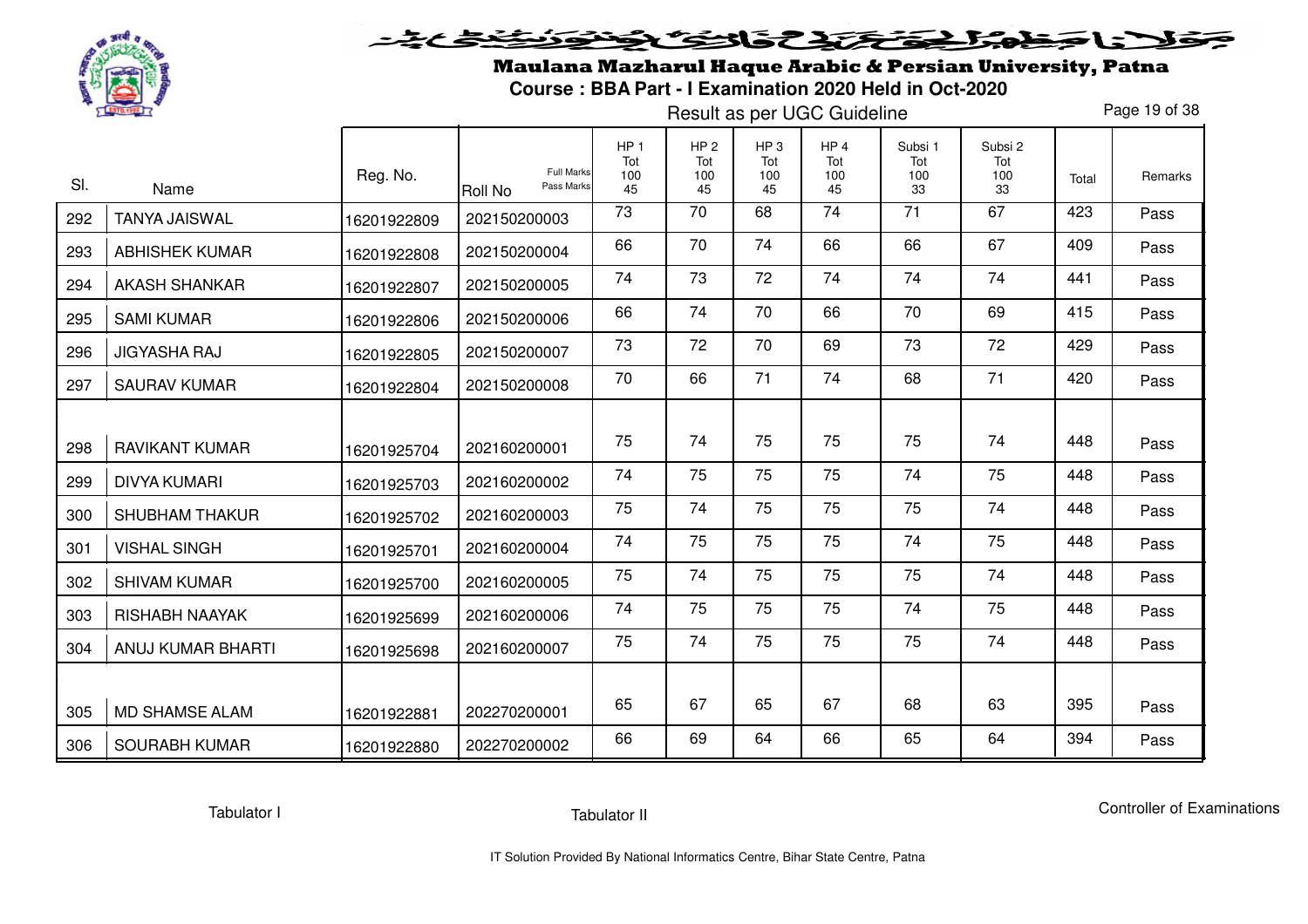

Maulana Mazharul Haque Arabic & Persian University, Patna**Course : BBA Part - I Examination 2020 Held in Oct-2020** 

Result as per UGC Guideline

Page 20 of 38

| SI. | Name                    | Reg. No.    | <b>Full Marks</b><br>Pass Marks<br>Roll No | HP <sub>1</sub><br>Tot<br>100<br>45 | HP <sub>2</sub><br>Tot<br>100<br>45 | HP <sub>3</sub><br>Tot<br>100<br>45 | HP <sub>4</sub><br>Tot<br>100<br>45 | Subsi 1<br>Tot<br>100<br>33 | Subsi 2<br>Tot<br>100<br>33 | Total        | Remarks |
|-----|-------------------------|-------------|--------------------------------------------|-------------------------------------|-------------------------------------|-------------------------------------|-------------------------------------|-----------------------------|-----------------------------|--------------|---------|
| 307 | <b>AMIR SOHAIL</b>      | 16201922879 | 202270200003                               | 68                                  | 66                                  | 68                                  | 68                                  | 69                          | 69                          | 408          | Pass    |
|     |                         |             |                                            |                                     |                                     |                                     |                                     |                             |                             |              |         |
| 308 | RABEYA KHATUN           | 16201924518 | 202290200001                               | 72                                  | 73                                  | 72                                  | 71                                  | 72                          | 71                          | 431          | Pass    |
| 309 | <b>SHIKHA KUMARI</b>    | 16201924517 | 202290200002                               | A                                   | A                                   | A                                   | A                                   | A                           | A                           | $\mathbf{0}$ | Absent  |
| 310 | <b>ROHIT KUMAR</b>      | 16201924516 | 202290200003                               | 71                                  | 70                                  | 71                                  | 70                                  | 69                          | 70                          | 421          | Pass    |
| 311 | <b>SUNIL KUMAR</b>      | 16201924515 | 202290200004                               | 73                                  | 72                                  | 71                                  | 72                                  | 70                          | 71                          | 429          | Pass    |
| 312 | <b>MD KAMRAN ALAM</b>   | 16201924514 | 202290200005                               | 73                                  | 72                                  | 71                                  | 72                                  | 71                          | 70                          | 429          | Pass    |
| 313 | <b>SUMAIYA KHATOON</b>  | 16201924513 | 202290200006                               | 74                                  | 73                                  | 71                                  | 72                                  | 73                          | 72                          | 435          | Pass    |
| 314 | <b>MUNNI KUMARI</b>     | 16201924512 | 202290200007                               | 74                                  | 72                                  | 71                                  | 72                                  | 71                          | 72                          | 432          | Pass    |
| 315 | <b>KHUSHBUN KHATOON</b> | 16201924511 | 202290200008                               | 71                                  | 70                                  | 71                                  | 70                                  | 69                          | 70                          | 421          | Pass    |
| 316 | <b>NIRAJ KUMAR</b>      | 16201924510 | 202290200009                               | 74                                  | 73                                  | 74                                  | 74                                  | 74                          | 73                          | 442          | Pass    |
| 317 | <b>ANITA KUMARI</b>     | 16201924509 | 202290200010                               | 70                                  | 71                                  | 72                                  | 71                                  | 70                          | 71                          | 425          | Pass    |
| 318 | <b>ADITYA RAJ</b>       | 16201924508 | 202290200011                               | 70                                  | 71                                  | 70                                  | 68                                  | 67                          | 68                          | 414          | Pass    |
| 319 | PRIYANKA KUMARI         | 16201924507 | 202290200012                               | 71                                  | 70                                  | 71                                  | 70                                  | 71                          | 70                          | 423          | Pass    |
| 320 | <b>SANYA SHAKIL</b>     | 16201924506 | 202290200013                               | 73                                  | 72                                  | 71                                  | 72                                  | 72                          | 71                          | 431          | Pass    |
| 321 | <b>NAZRANA PARVIN</b>   | 16201924505 | 202290200014                               | 72                                  | 71                                  | 72                                  | 72                                  | 73                          | 65                          | 425          | Pass    |
| 322 | <b>SHADIR HUSSAIN</b>   | 16201924504 | 202290200015                               | 72                                  | 70                                  | 71                                  | 72                                  | 71                          | 68                          | 424          | Pass    |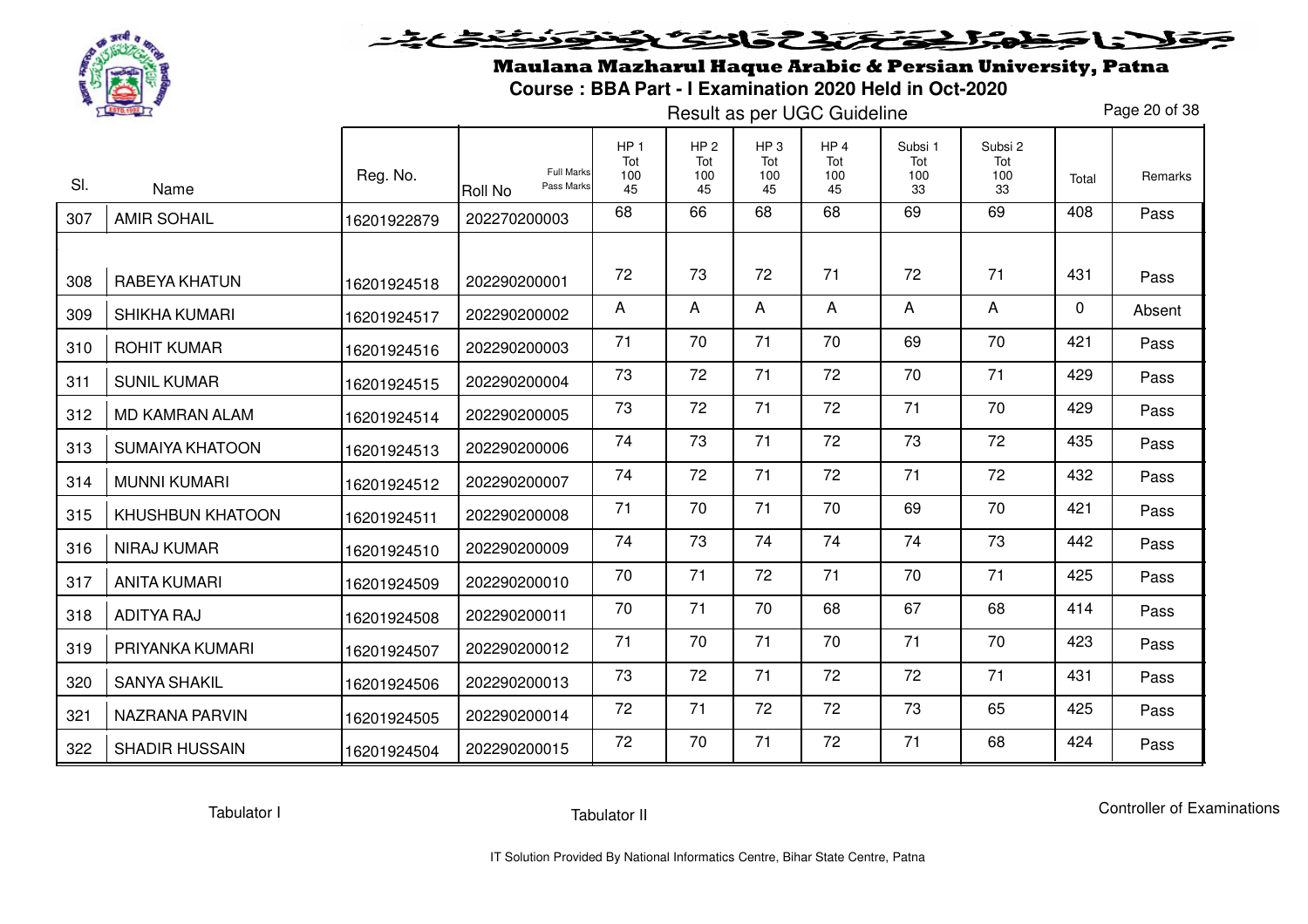

Maulana Mazharul Haque Arabic & Persian University, Patna**Course : BBA Part - I Examination 2020 Held in Oct-2020** 

Result as per UGC Guideline

Page 21 of 38

| SI. | Name                       | Reg. No.    | <b>Full Marks</b><br>Pass Marks<br><b>Roll No</b> | HP <sub>1</sub><br>Tot<br>100<br>45 | HP <sub>2</sub><br>Tot<br>100<br>45 | HP <sub>3</sub><br>Tot<br>100<br>45 | HP <sub>4</sub><br>Tot<br>100<br>45 | Subsi 1<br>Tot<br>100<br>33 | Subsi 2<br>Tot<br>100<br>33 | Total       | Remarks |
|-----|----------------------------|-------------|---------------------------------------------------|-------------------------------------|-------------------------------------|-------------------------------------|-------------------------------------|-----------------------------|-----------------------------|-------------|---------|
| 323 | <b>MOHIT KUMAR CHAUBEY</b> | 16201924503 | 202290200016                                      | 70                                  | $\overline{71}$                     | 70                                  | 71                                  | $\overline{72}$             | 70                          | 424         | Pass    |
| 324 | <b>MD IRFAN</b>            | 16201924502 | 202290200017                                      | 73                                  | 72                                  | 73                                  | 72                                  | 73                          | 72                          | 435         | Pass    |
| 325 | <b>SURAJ KUMAR</b>         | 16201924501 | 202290200018                                      | 72                                  | 71                                  | 70                                  | 71                                  | 70                          | 71                          | 425         | Pass    |
| 326 | <b>MD NAUSAD ALAM</b>      | 16201924500 | 202290200019                                      | 74                                  | 72                                  | 73                                  | 72                                  | 73                          | 72                          | 436         | Pass    |
| 327 | <b>NITESH KUMAR</b>        | 16201924499 | 202290200020                                      | 71                                  | 70                                  | 71                                  | 72                                  | 70                          | 71                          | 425         | Pass    |
| 328 | <b>MD SAMERAJ AKHTAR</b>   | 16201924498 | 202290200021                                      | 72                                  | 71                                  | 70                                  | 71                                  | 70                          | 71                          | 425         | Pass    |
| 329 | <b>VEDANTI SHARAN</b>      | 16201924497 | 202290200022                                      | 71                                  | 70                                  | 71                                  | 70                                  | 69                          | 70                          | 421         | Pass    |
| 330 | <b>PRINCE RAJ</b>          | 16201924496 | 202290200023                                      | 71                                  | 70                                  | 71                                  | 70                                  | 71                          | 70                          | 423         | Pass    |
| 331 | <b>RISHABH KUMAR</b>       | 16201924495 | 202290200024                                      | $\overline{A}$                      | A                                   | A                                   | A                                   | A                           | A                           | $\mathbf 0$ | Absent  |
| 332 | <b>ANKIT ROUSHAN</b>       | 16201614986 | 202360200001                                      | 78                                  | 81                                  | 82                                  | 80                                  | 75                          | 70                          | 466         | Pass    |
| 333 | <b>RAJ BHUSHAN</b>         | 16201924644 | 202380200017                                      | 68                                  | 68                                  | 70                                  | 70                                  | 69                          | 67                          | 412         | Pass    |
| 334 | <b>ABHISHEK KUMAR</b>      | 16201924643 | 202380200018                                      | 69                                  | 67                                  | 71                                  | 71                                  | 68                          | 68                          | 414         | Pass    |
| 335 | <b>FAIZ AKHTER</b>         | 16201924642 | 202380200019                                      | 71                                  | 68                                  | 72                                  | 72                                  | 67                          | 69                          | 419         | Pass    |
| 336 | <b>RAUNAK KUMAR SINGH</b>  | 16201924641 | 202380200020                                      | 70                                  | 68                                  | 70                                  | 69                                  | 69                          | 70                          | 416         | Pass    |
| 337 | <b>VAGISHA</b>             | 16201924640 | 202380200021                                      | 68                                  | 70                                  | 68                                  | 68                                  | 70                          | 71                          | 415         | Pass    |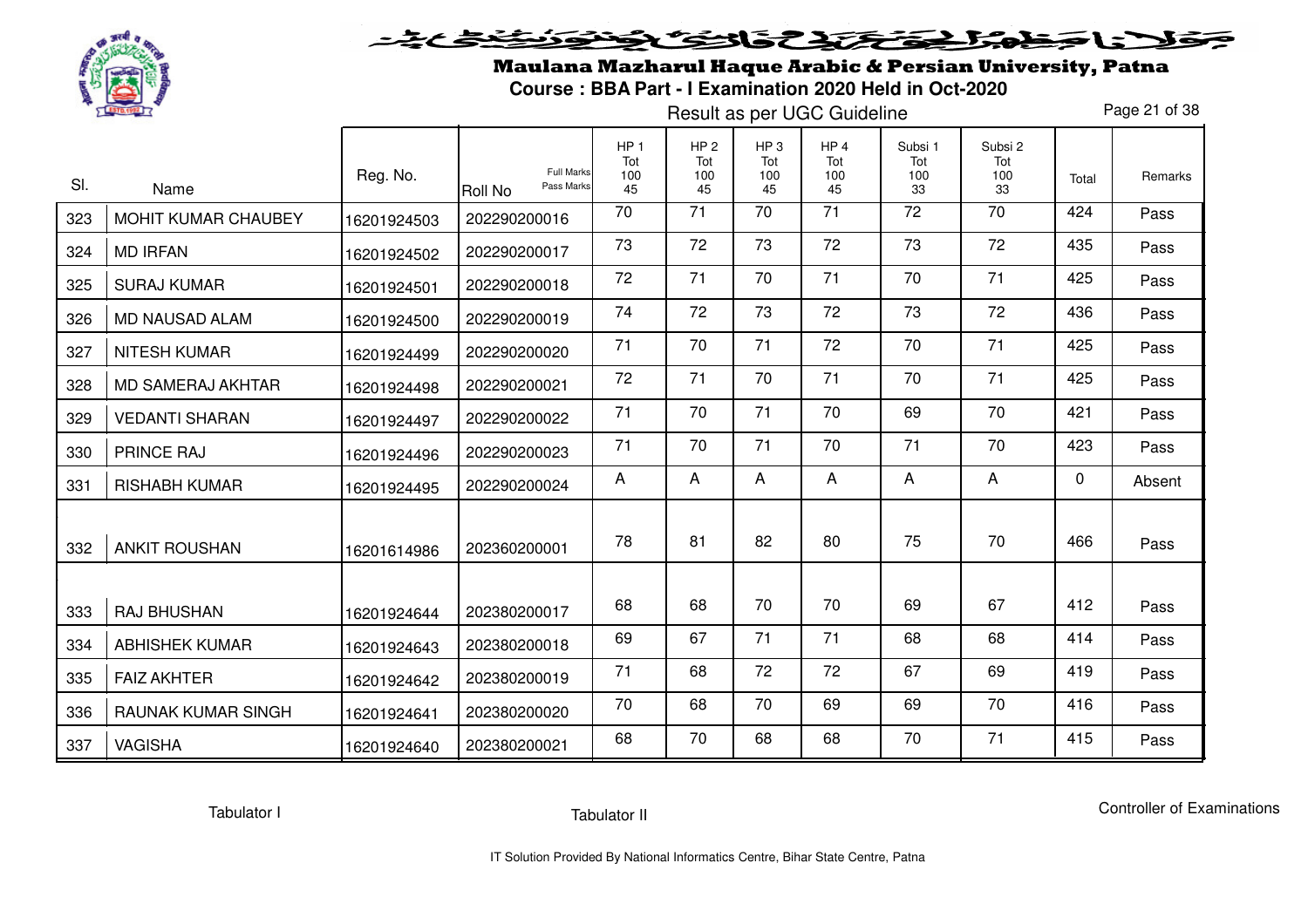

Maulana Mazharul Haque Arabic & Persian University, Patna**Course : BBA Part - I Examination 2020 Held in Oct-2020** 

Result as per UGC Guideline

Page 22 of 38

|     |                           |             |                                            | HP <sub>1</sub><br>Tot | HP <sub>2</sub><br>Tot | HP <sub>3</sub><br>Tot | HP <sub>4</sub><br>Tot | Subsi 1<br>Tot | Subsi 2<br>Tot |       |         |
|-----|---------------------------|-------------|--------------------------------------------|------------------------|------------------------|------------------------|------------------------|----------------|----------------|-------|---------|
| SI. | Name                      | Reg. No.    | <b>Full Marks</b><br>Pass Marks<br>Roll No | 100<br>45              | 100<br>45              | 100<br>45              | 100<br>45              | 100<br>33      | 100<br>33      | Total | Remarks |
| 338 | <b>AMIT KUMAR</b>         | 16201924639 | 202380200022                               | 69                     | 68                     | 71                     | 68                     | 69             | 71             | 416   | Pass    |
| 339 | <b>SHRAVAN KUMAR</b>      | 16201924638 | 202380200023                               | 70                     | 69                     | 72                     | 67                     | 69             | 70             | 417   | Pass    |
| 340 | <b>NIRAJ KUMAR SINGH</b>  | 16201924637 | 202380200024                               | 71                     | 72                     | 69                     | 71                     | 67             | 69             | 419   | Pass    |
| 341 | <b>KHADIJA TASNEEM</b>    | 16201924636 | 202380200025                               | 67                     | 71                     | 68                     | 70                     | 69             | 69             | 414   | Pass    |
| 342 | <b>BIKKY KUMAR</b>        | 16201924635 | 202380200026                               | 69                     | 72                     | 69                     | 71                     | 70             | 68             | 419   | Pass    |
| 343 | <b>RISHIKESH KUMAR</b>    | 16201924634 | 202380200027                               | 69                     | 69                     | 71                     | 69                     | 71             | 70             | 419   | Pass    |
|     |                           |             |                                            |                        | 85                     | 89                     |                        | 86             | 89             | 526   |         |
| 344 | <b>ANKITA KUMARI</b>      | 16201925641 | 202400200001                               | 89                     |                        |                        | 88                     |                |                |       | Pass    |
| 345 | <b>BIKASH KUMAR YADAV</b> | 16201924990 | 202550200001                               | 70                     | 72                     | 70                     | 71                     | 74             | 70             | 427   | Pass    |
|     |                           |             |                                            |                        |                        |                        |                        |                |                |       |         |
| 346 | <b>SABEYA NASRIN</b>      | 16201925647 | 202710200001                               | 65                     | 69                     | 68                     | 68                     | 68             | 67             | 405   | Pass    |
| 347 | ASAD AMAN                 | 16201925646 | 202710200002                               | 68                     | 66                     | 68                     | 68                     | 67             | 67             | 404   | Pass    |
| 348 | <b>SUNITA KUMARI</b>      | 16201923126 | 202710200003                               | 67                     | 67                     | 67                     | 67                     | 68             | 66             | 402   | Pass    |
| 349 | ARCHNA KUMARI SHARMA      | 16201923125 | 202710200004                               | 68                     | 68                     | 67                     | 68                     | 67             | 66             | 404   | Pass    |
| 350 | <b>SAHJAHAN KHATOON</b>   | 16201923123 | 202710200005                               | 69                     | 68                     | 68                     | 66                     | 68             | 68             | 407   | Pass    |
| 351 | <b>BEAUTY KUMARI</b>      | 16201923121 | 202710200006                               | 67                     | 67                     | 67                     | 66                     | 67             | 67             | 401   | Pass    |

Tabulator I

Tabulator II

Controller of Examinations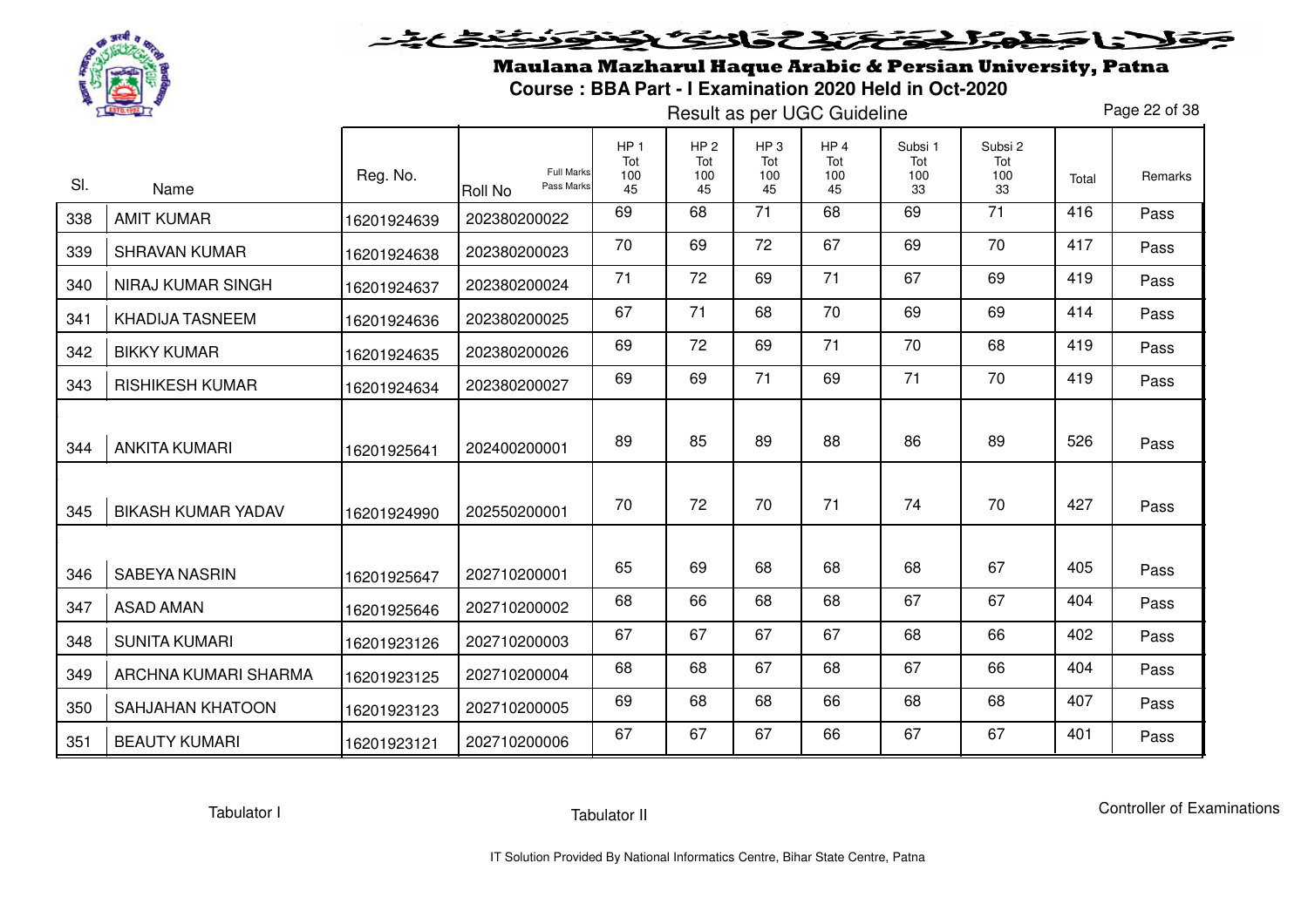

Maulana Mazharul Haque Arabic & Persian University, Patna**Course : BBA Part - I Examination 2020 Held in Oct-2020** 

Result as per UGC Guideline

Page 23 of 38

| SI. | Name                 | Reg. No.    | <b>Full Marks</b><br>Pass Marks<br><b>Roll No</b> | HP <sub>1</sub><br>Tot<br>100<br>45 | HP <sub>2</sub><br>Tot<br>100<br>45 | HP <sub>3</sub><br>Tot<br>100<br>45 | HP <sub>4</sub><br>Tot<br>100<br>45 | Subsi 1<br>Tot<br>100<br>33 | Subsi 2<br>Tot<br>100<br>33 | Total | Remarks |
|-----|----------------------|-------------|---------------------------------------------------|-------------------------------------|-------------------------------------|-------------------------------------|-------------------------------------|-----------------------------|-----------------------------|-------|---------|
| 352 | <b>NEHA KUMARI</b>   | 16201923120 | 202710200007                                      | 66                                  | 66                                  | 68                                  | 66                                  | 67                          | 67                          | 400   | Pass    |
|     |                      |             |                                                   |                                     |                                     |                                     |                                     |                             |                             |       |         |
| 353 | <b>JEEVAN KUMAR</b>  | 16201923218 | 202750200021                                      | 72                                  | 73                                  | 72                                  | 74                                  | 73                          | 73                          | 437   | Pass    |
| 354 | <b>MANSI GUPTA</b>   | 16201923217 | 202750200022                                      | 73                                  | 74                                  | 73                                  | 73                                  | 73                          | 73                          | 439   | Pass    |
| 355 | SHIVANSH RAJ         | 16201923216 | 202750200023                                      | 73                                  | 72                                  | 74                                  | 74                                  | 72                          | 72                          | 437   | Pass    |
| 356 | <b>FARHEEN WASIM</b> | 16201923215 | 202750200024                                      | 74                                  | 73                                  | 74                                  | 73                                  | 73                          | 73                          | 440   | Pass    |
| 357 | <b>ABHINAY KUMAR</b> | 16201923214 | 202750200025                                      | 73                                  | 72                                  | 72                                  | 73                                  | 71                          | 71                          | 432   | Pass    |
| 358 | <b>AJAY KUMAR</b>    | 16201923213 | 202750200026                                      | 74                                  | 73                                  | 74                                  | 72                                  | 73                          | 73                          | 439   | Pass    |
| 359 | <b>AVINASH KUMAR</b> | 16201923212 | 202750200027                                      | 74                                  | 72                                  | 73                                  | 73                                  | 72                          | 72                          | 436   | Pass    |
| 360 | <b>SANTOSH KUMAR</b> | 16201923211 | 202750200028                                      | 74                                  | 73                                  | 74                                  | 74                                  | 73                          | 73                          | 441   | Pass    |
| 361 | <b>AKASH SINGH</b>   | 16201923210 | 202750200029                                      | 72                                  | 71                                  | 72                                  | 72                                  | 74                          | 74                          | 435   | Pass    |
| 362 | <b>SHASHI RANJAN</b> | 16201804285 | 202750200030                                      | 74                                  | 73                                  | 72                                  | 73                                  | 72                          | 72                          | 436   | Pass    |
| 363 | <b>AMIT RAJ</b>      | 16201923250 | 202750200031                                      | 73                                  | 74                                  | 73                                  | 73                                  | 74                          | 74                          | 441   | Pass    |
| 364 | <b>KOMAL KUMARI</b>  | 16201923249 | 202750200032                                      | 73                                  | 72                                  | 73                                  | 74                                  | 72                          | 72                          | 436   | Pass    |
| 365 | <b>HARSH</b>         | 16201923248 | 202750200033                                      | 73                                  | 71                                  | 72                                  | 73                                  | 72                          | 72                          | 433   | Pass    |
| 366 | <b>RAUSHAN KUMAR</b> | 16201923247 | 202750200034                                      | 74                                  | 72                                  | 73                                  | 74                                  | 74                          | 74                          | 441   | Pass    |
| 367 | <b>AMAN KUMAR</b>    | 16201923246 | 202750200035                                      | 72                                  | 74                                  | 73                                  | 74                                  | 73                          | 71                          | 437   | Pass    |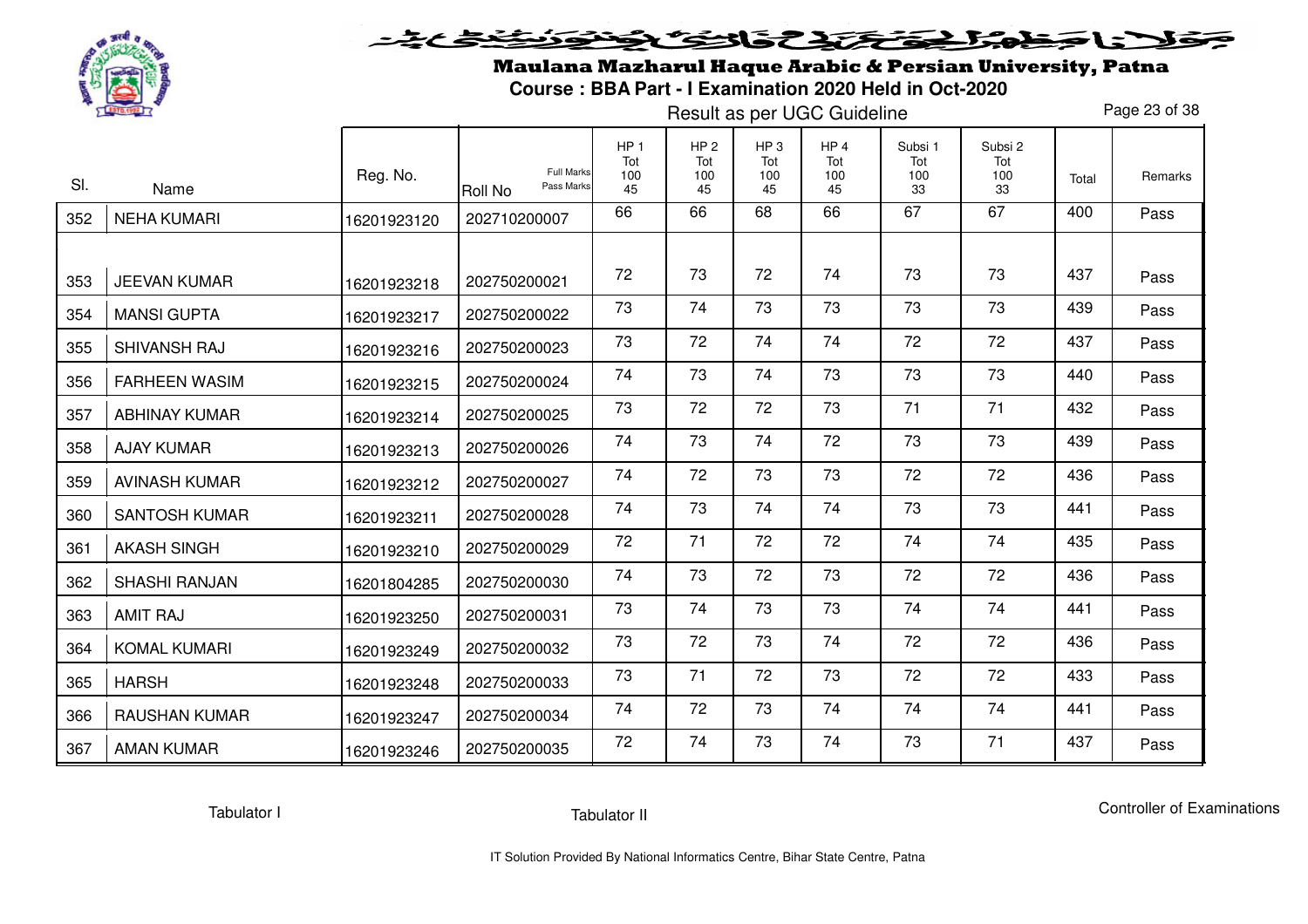

Maulana Mazharul Haque Arabic & Persian University, Patna**Course : BBA Part - I Examination 2020 Held in Oct-2020** 

Result as per UGC Guideline

Page 24 of 38

|     |                        | Reg. No.    | <b>Full Marks</b>            | HP <sub>1</sub><br>Tot<br>100 | HP <sub>2</sub><br>Tot<br>100 | HP <sub>3</sub><br>Tot<br>100 | HP <sub>4</sub><br>Tot<br>100 | Subsi 1<br>Tot<br>100 | Subsi 2<br>Tot<br>100 | Total | <b>Remarks</b> |
|-----|------------------------|-------------|------------------------------|-------------------------------|-------------------------------|-------------------------------|-------------------------------|-----------------------|-----------------------|-------|----------------|
| SI. | Name                   |             | Pass Marks<br><b>Roll No</b> | 45                            | 45                            | 45                            | 45                            | 33                    | 33                    |       |                |
| 368 | <b>SHIVAM KUMAR</b>    | 16201923245 | 202750200036                 | 74                            | 74                            | 72                            | 71                            | 73                    | 72                    | 436   | Pass           |
| 369 | <b>MANISH KUMAR</b>    | 16201923244 | 202750200037                 | 74                            | 71                            | 73                            | 74                            | 71                    | 73                    | 436   | Pass           |
| 370 | <b>AAYUSH KUMAR</b>    | 16201923242 | 202750200038                 | 71                            | 73                            | 74                            | 74                            | 73                    | 72                    | 437   | Pass           |
| 371 | <b>BINAY SHARMA</b>    | 16201923240 | 202750200039                 | 71                            | 73                            | 74                            | 73                            | 72                    | 73                    | 436   | Pass           |
| 372 | <b>PREM SAGAR</b>      | 16201923239 | 202750200040                 | 74                            | 72                            | 74                            | 74                            | 73                    | 72                    | 439   | Pass           |
| 373 | ARJUN KUMAR JHA        | 16201923238 | 202750200041                 | 73                            | 72                            | 74                            | 71                            | 74                    | 73                    | 437   | Pass           |
| 374 | <b>SABREEN PERWEEN</b> | 16201923237 | 202750200042                 | 73                            | 74                            | 72                            | 74                            | 73                    | 74                    | 440   | Pass           |
| 375 | <b>RITIK RAJ</b>       | 16201923236 | 202750200043                 | 73                            | 73                            | 74                            | 73                            | 72                    | 74                    | 439   | Pass           |
| 376 | SHIVESH VERMA          | 16201923235 | 202750200044                 | 74                            | 73                            | 72                            | 73                            | 74                    | 73                    | 439   | Pass           |
| 377 | <b>SONAM KUMARI</b>    | 16201923234 | 202750200045                 | 73                            | 72                            | 73                            | 74                            | 71                    | 73                    | 436   | Pass           |
| 378 | <b>JAY KUMAR</b>       | 16201923233 | 202750200046                 | 73                            | 74                            | 73                            | 72                            | 73                    | 74                    | 439   | Pass           |
| 379 | <b>AARAV SINHA</b>     | 16201923232 | 202750200047                 | 72                            | 72                            | 73                            | 74                            | 72                    | 70                    | 433   | Pass           |
| 380 | <b>SUMANT ROUT</b>     | 16201923231 | 202750200048                 | 73                            | 73                            | 72                            | 69                            | 72                    | 73                    | 432   | Pass           |
| 381 | <b>PRINCE RAJ</b>      | 16201923230 | 202750200049                 | 72                            | 74                            | 74                            | 73                            | 73                    | 74                    | 440   | Pass           |
| 382 | <b>ANSHU GUPTA</b>     | 16201923229 | 202750200050                 | 73                            | 72                            | 73                            | 74                            | 72                    | 73                    | 437   | Pass           |
| 383 | <b>ALKA YADAV</b>      | 16201923228 | 202750200051                 | 73                            | 71                            | 74                            | 72                            | 71                    | 74                    | 435   | Pass           |
| 384 | ABHIJEET KUMAR SINGH   | 16201923227 | 202750200052                 | 71                            | 72                            | 73                            | 74                            | 72                    | 73                    | 435   | Pass           |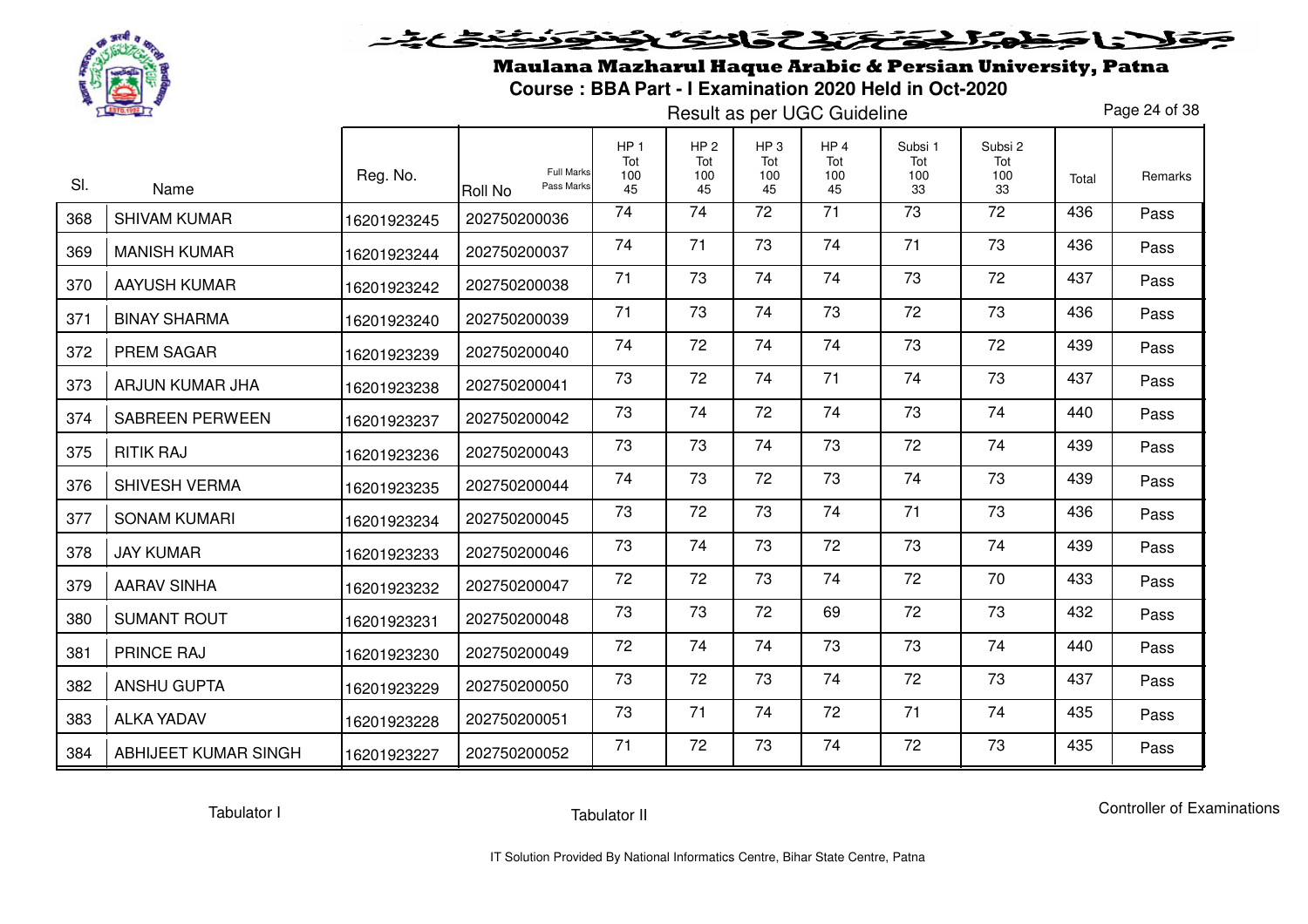

# <u>يحامي جو به</u> فلانا حفاه الحقكم والمحتار والتفارق

Maulana Mazharul Haque Arabic & Persian University, Patna**Course : BBA Part - I Examination 2020 Held in Oct-2020** 

Result as per UGC Guideline

Page 25 of 38

|     |                           |             | <b>Full Marks</b>            | HP <sub>1</sub><br>Tot | HP <sub>2</sub><br>Tot | HP <sub>3</sub><br>Tot | HP <sub>4</sub><br>Tot | Subsi 1<br>Tot | Subsi 2<br>Tot |       |         |
|-----|---------------------------|-------------|------------------------------|------------------------|------------------------|------------------------|------------------------|----------------|----------------|-------|---------|
| SI. | Name                      | Reg. No.    | Pass Marks<br><b>Roll No</b> | 100<br>45              | 100<br>45              | 100<br>45              | 100<br>45              | 100<br>33      | 100<br>33      | Total | Remarks |
| 385 | <b>MD. ISMAIL</b>         | 16201923226 | 202750200053                 | 70                     | 74                     | 72                     | 73                     | 71             | 72             | 432   | Pass    |
| 386 | <b>CHUNNU KUMAR SINGH</b> | 16201923225 | 202750200054                 | 74                     | 73                     | 74                     | 72                     | 73             | 72             | 438   | Pass    |
| 387 | <b>RAJ KUMAR</b>          | 16201923224 | 202750200055                 | 74                     | 74                     | 72                     | 73                     | 71             | 74             | 438   | Pass    |
| 388 | <b>RANJEET KUMAR</b>      | 16201923223 | 202750200056                 | 73                     | 73                     | 72                     | 74                     | 73             | 71             | 436   | Pass    |
| 389 | <b>ANJALI VERMA</b>       | 16201923222 | 202750200057                 | 73                     | 74                     | 73                     | 72                     | 73             | 74             | 439   | Pass    |
| 390 | ADITYA ANAND              | 16201923221 | 202750200058                 | 74                     | 73                     | 74                     | 71                     | 73             | 72             | 437   | Pass    |
| 391 | <b>BIPUL RAJ</b>          | 16201923220 | 202750200059                 | 73                     | 72                     | 73                     | 74                     | 72             | 72             | 436   | Pass    |
| 392 | <b>NAINCY PRIYA</b>       | 16201923219 | 202750200060                 | 73                     | 73                     | 72                     | 70                     | 71             | 70             | 429   | Pass    |
| 393 | PANKAJ GUPTA              | 16201925105 | 202750200061                 | 74                     | 72                     | 73                     | 72                     | 74             | 73             | 438   | Pass    |
| 394 | <b>AMAN KUMAR</b>         | 16201925104 | 202750200062                 | 72                     | 73                     | 74                     | 71                     | 73             | 74             | 437   | Pass    |
| 395 | <b>GURPREET KAUR</b>      | 16201925103 | 202750200063                 | 74                     | 72                     | 73                     | 73                     | 74             | 72             | 438   | Pass    |
| 396 | <b>ABHISHEK THAKUR</b>    | 16201925102 | 202750200064                 | 73                     | 74                     | 74                     | 74                     | 73             | 74             | 442   | Pass    |
| 397 | MD. ARMAN KHAN            | 16201925101 | 202750200065                 | 72                     | 73                     | 73                     | 72                     | 71             | 72             | 433   | Pass    |
|     |                           |             |                              |                        |                        |                        |                        |                |                |       |         |
| 398 | <b>SANDHYA KUMARI</b>     | 16201925106 | 202830200061                 | 50                     | 57                     | 54                     | 58                     | 50             | 55             | 324   | Pass    |
| 399 | AMAR KUMAR SINGH          | 16201919462 | 202830200062                 | 68                     | 72                     | 65                     | 70                     | 67             | 69             | 411   | Pass    |
| 400 | <b>SNEHIL RAJ</b>         | 16201919461 | 202830200063                 | 72                     | 65                     | 69                     | 66                     | 71             | 70             | 413   | Pass    |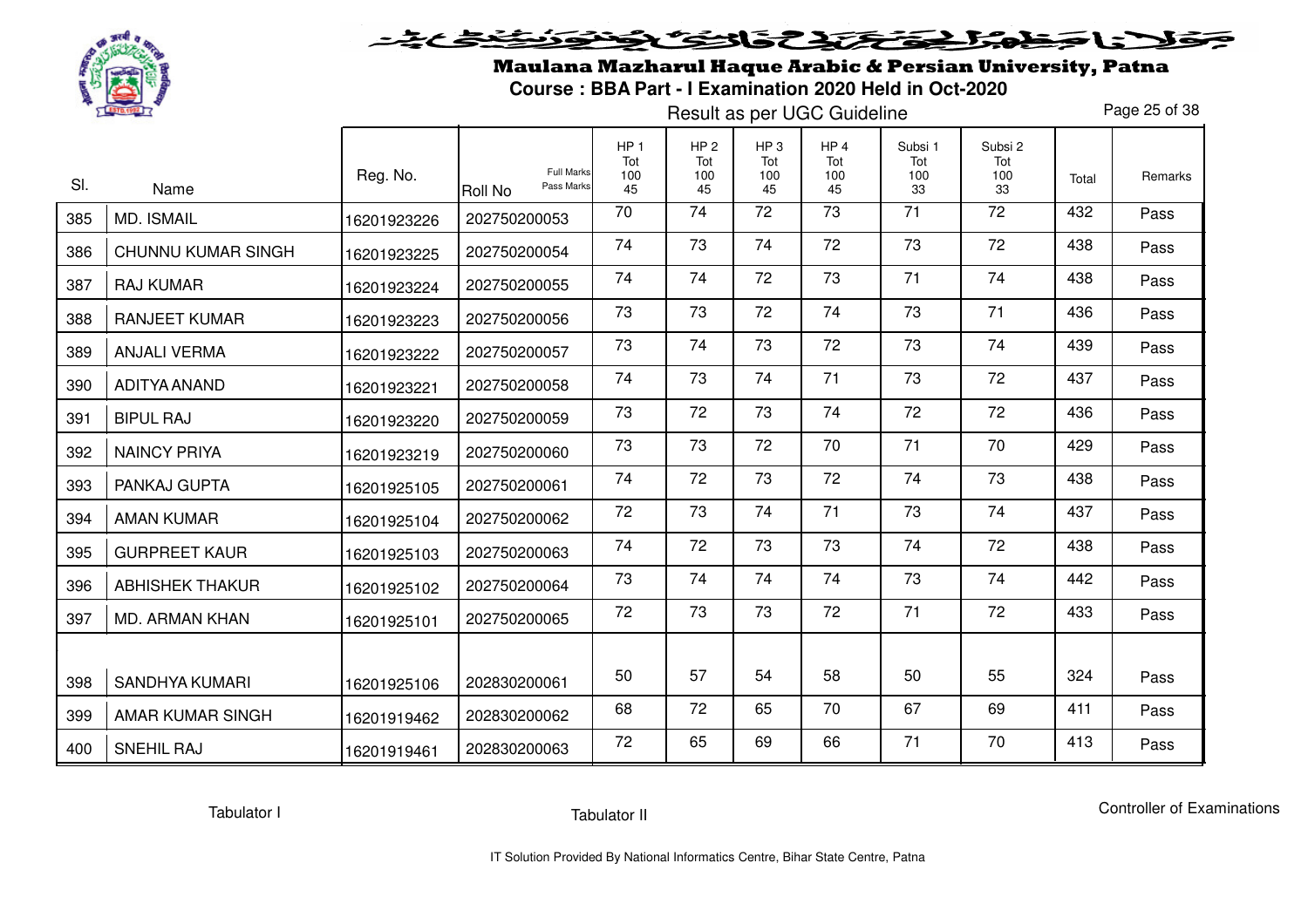

Maulana Mazharul Haque Arabic & Persian University, Patna**Course : BBA Part - I Examination 2020 Held in Oct-2020** 

Result as per UGC Guideline

Page 26 of 38

| SI. | Name                      | Reg. No.    | <b>Full Marks</b><br>Pass Marks<br>Roll No | HP <sub>1</sub><br>Tot<br>100<br>45 | HP <sub>2</sub><br>Tot<br>100<br>45 | HP <sub>3</sub><br>Tot<br>100<br>45 | HP <sub>4</sub><br>Tot<br>100<br>45 | Subsi 1<br>Tot<br>100<br>33 | Subsi 2<br>Tot<br>100<br>33 | Total | Remarks |
|-----|---------------------------|-------------|--------------------------------------------|-------------------------------------|-------------------------------------|-------------------------------------|-------------------------------------|-----------------------------|-----------------------------|-------|---------|
| 401 | ANIKET KUMAR CHANCHAL     | 16201919460 | 202830200064                               | 65                                  | 70                                  | 66                                  | 69                                  | 73                          | 64                          | 407   | Pass    |
| 402 | <b>SATYAM KUMAR</b>       | 16201919459 | 202830200065                               | 50                                  | 52                                  | 59                                  | 55                                  | 51                          | 57                          | 324   | Pass    |
| 403 | <b>PRATIK KUMAR SINGH</b> | 16201919458 | 202830200066                               | 70                                  | 64                                  | 68                                  | 73                                  | 70                          | 65                          | 410   | Pass    |
| 404 | <b>BIKASH KUMAR SINGH</b> | 16201919457 | 202830200067                               | 73                                  | 66                                  | 71                                  | 65                                  | 69                          | 68                          | 412   | Pass    |
| 405 | <b>JUHI KUMARI</b>        | 16201919456 | 202830200068                               | 74                                  | 68                                  | 73                                  | 66                                  | 72                          | 69                          | 422   | Pass    |
| 406 | ADITYA KUMAR SINGH        | 16201919455 | 202830200069                               | 67                                  | 64                                  | 69                                  | 71                                  | 65                          | 72                          | 408   | Pass    |
| 407 | <b>VARSHA KUMARI</b>      | 16201919454 | 202830200070                               | 65                                  | 73                                  | 70                                  | 68                                  | 72                          | 70                          | 418   | Pass    |
| 408 | PREETI KUMARI             | 16201919453 | 202830200071                               | 69                                  | 74                                  | 72                                  | 66                                  | 68                          | 71                          | 420   | Pass    |
| 409 | AMRITA KUMARI VIDYARTHI   | 16201919452 | 202830200072                               | 72                                  | 70                                  | 67                                  | 72                                  | 74                          | 65                          | 420   | Pass    |
| 410 | MINAKSHI TIWARI           | 16201919451 | 202830200073                               | 64                                  | 69                                  | 72                                  | 68                                  | 70                          | 73                          | 416   | Pass    |
| 411 | <b>NITI KUMARI</b>        | 16201919450 | 202830200074                               | 71                                  | 66                                  | 69                                  | 73                                  | 72                          | 70                          | 421   | Pass    |
| 412 | <b>SRISHTI CHAURASIA</b>  | 16201919449 | 202830200075                               | 58                                  | 54                                  | 57                                  | 53                                  | 59                          | 50                          | 331   | Pass    |
| 413 | <b>SUJEET KUMAR SINGH</b> | 16201919448 | 202830200076                               | 65                                  | 65                                  | 70                                  | 73                                  | 69                          | 70                          | 412   | Pass    |
| 414 | <b>ANJALI SINGH</b>       | 16201919447 | 202830200077                               | 70                                  | 66                                  | 73                                  | 65                                  | 74                          | 69                          | 417   | Pass    |
| 415 | <b>ANIMESH PRANJAL</b>    | 16201919446 | 202830200078                               | 67                                  | 73                                  | 69                                  | 66                                  | 70                          | 65                          | 410   | Pass    |
| 416 | <b>SAHIL KUMAR</b>        | 16201919445 | 202830200079                               | 71                                  | 67                                  | 65                                  | 73                                  | 72                          | 66                          | 414   | Pass    |
| 417 | <b>SIMRAN SONI</b>        | 16201919444 | 202830200080                               | 53                                  | 58                                  | 51                                  | 59                                  | 55                          | 50                          | 326   | Pass    |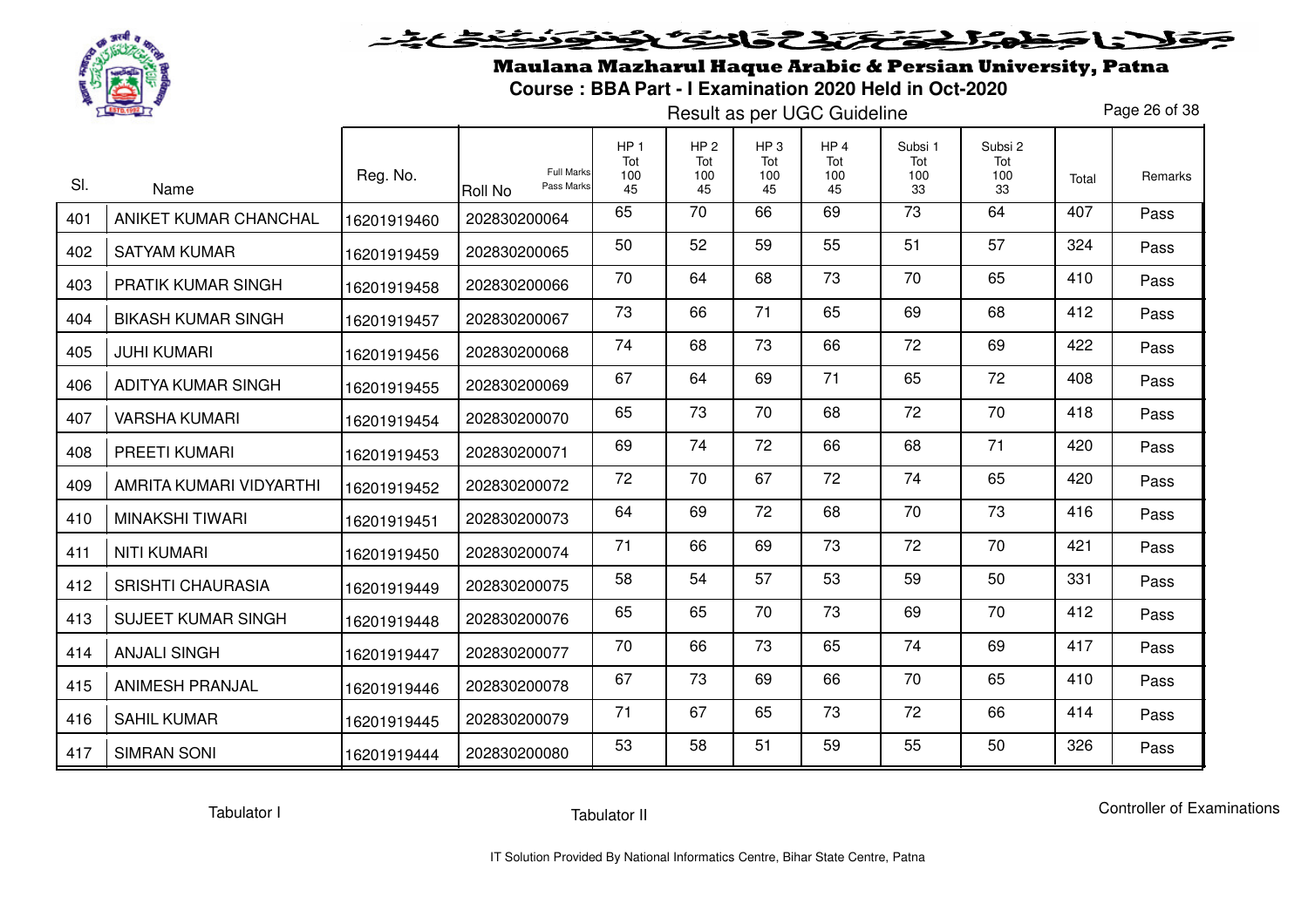

Maulana Mazharul Haque Arabic & Persian University, Patna**Course : BBA Part - I Examination 2020 Held in Oct-2020** 

Result as per UGC Guideline

Page 27 of 38

| SI. | Name                    | Reg. No.    | <b>Full Marks</b><br>Pass Marks<br>Roll No | HP <sub>1</sub><br>Tot<br>100<br>45 | HP <sub>2</sub><br>Tot<br>100<br>45 | HP <sub>3</sub><br>Tot<br>100<br>45 | HP <sub>4</sub><br>Tot<br>100<br>45 | Subsi 1<br>Tot<br>100<br>33 | Subsi 2<br>Tot<br>100<br>33 | Total | Remarks |
|-----|-------------------------|-------------|--------------------------------------------|-------------------------------------|-------------------------------------|-------------------------------------|-------------------------------------|-----------------------------|-----------------------------|-------|---------|
| 418 | <b>SNEHA</b>            | 16201919443 | 202830200081                               | 72                                  | 70                                  | 73                                  | 65                                  | 69                          | 68                          | 417   | Pass    |
| 419 | <b>RAKESH KUMAR RAY</b> | 16201919442 | 202830200082                               | 74                                  | 69                                  | 68                                  | 70                                  | 65                          | 71                          | 417   | Pass    |
| 420 | <b>SATYAM KUMAR</b>     | 16201919441 | 202830200083                               | 66                                  | 72                                  | 67                                  | 69                                  | 74                          | 71                          | 419   | Pass    |
| 421 | <b>ANANDITA SINGH</b>   | 16201919440 | 202830200084                               | 70                                  | 73                                  | 68                                  | 65                                  | 70                          | 72                          | 418   | Pass    |
| 422 | <b>PAWAN SINGH</b>      | 16201919523 | 202880200001                               | 72                                  | 72                                  | 72                                  | 73                                  | 71                          | 73                          | 433   | Pass    |
| 423 | <b>AMAN VERMA</b>       | 16201919522 | 202880200002                               | 71                                  | 73                                  | 73                                  | 72                                  | 72                          | 71                          | 432   | Pass    |
| 424 | <b>RAJNISH KUMAR</b>    | 16201923467 | 202980200053                               | 74                                  | 72                                  | 74                                  | 73                                  | 73                          | 72                          | 438   | Pass    |
| 425 | <b>VISHAL KUMAR</b>     | 16201923466 | 202980200054                               | 73                                  | 73                                  | 74                                  | 72                                  | 73                          | 74                          | 439   | Pass    |
| 426 | <b>RAUSHANI KUMARI</b>  | 16201923465 | 202980200055                               | 70                                  | 73                                  | 74                                  | 74                                  | 74                          | 72                          | 437   | Pass    |
| 427 | <b>KOMAL KESHRI</b>     | 16201923464 | 202980200056                               | 72                                  | 74                                  | 73                                  | 72                                  | 74                          | 73                          | 438   | Pass    |
| 428 | <b>AADARSH KUMAR</b>    | 16201923463 | 202980200057                               | 74                                  | 71                                  | 72                                  | 74                                  | 72                          | 73                          | 436   | Pass    |
| 429 | <b>AMISHA ROY</b>       | 16201923462 | 202980200058                               | 72                                  | 73                                  | 71                                  | 73                                  | 74                          | 74                          | 437   | Pass    |
| 430 | <b>AMRITA RAJ</b>       | 16201923461 | 202980200059                               | 73                                  | 72                                  | 73                                  | 71                                  | 73                          | 73                          | 435   | Pass    |
| 431 | MD. FAIZ KARIM          | 16201923460 | 202980200060                               | 70                                  | 71                                  | 73                                  | 73                                  | 71                          | 70                          | 428   | Pass    |
| 432 | <b>ROUSHAN KUMAR</b>    | 16201923459 | 202980200061                               | 71                                  | 70                                  | 71                                  | 70                                  | 71                          | 73                          | 426   | Pass    |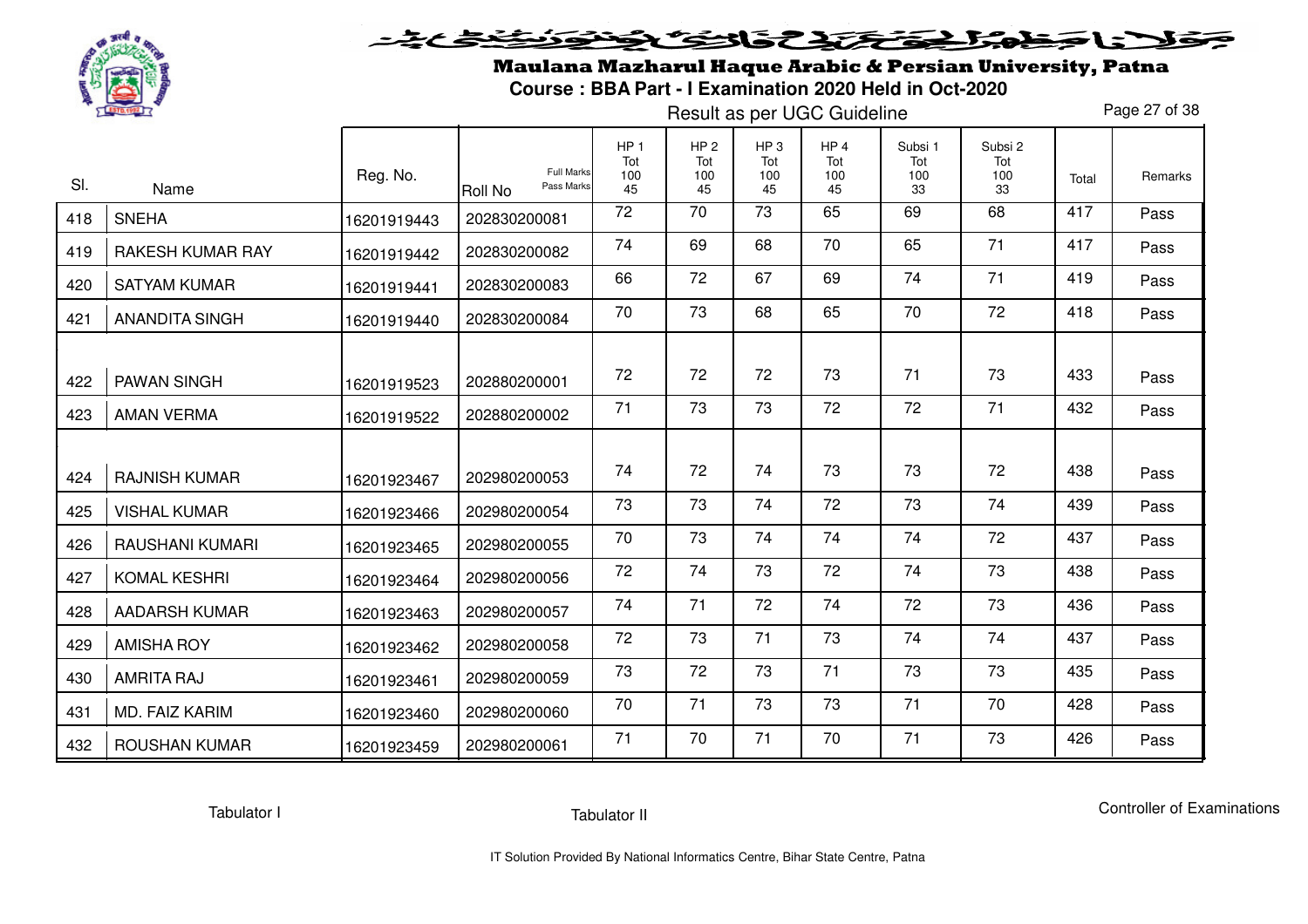

Maulana Mazharul Haque Arabic & Persian University, Patna**Course : BBA Part - I Examination 2020 Held in Oct-2020** 

Result as per UGC Guideline

Page 28 of 38

| SI. | Name                      | Reg. No.    | <b>Full Marks</b><br>Pass Marks<br>Roll No | HP <sub>1</sub><br>Tot<br>100<br>45 | HP <sub>2</sub><br>Tot<br>100<br>45 | HP <sub>3</sub><br>Tot<br>100<br>45 | HP <sub>4</sub><br>Tot<br>100<br>45 | Subsi 1<br>Tot<br>100<br>33 | Subsi 2<br>Tot<br>100<br>33 | Total | Remarks |
|-----|---------------------------|-------------|--------------------------------------------|-------------------------------------|-------------------------------------|-------------------------------------|-------------------------------------|-----------------------------|-----------------------------|-------|---------|
| 433 | <b>HEENA ARFIN</b>        | 16201923458 | 202980200062                               | 74                                  | 72                                  | 72                                  | 73                                  | $\overline{73}$             | $\overline{74}$             | 438   | Pass    |
| 434 | ROHAN RAVI KUMAR          | 16201923457 | 202980200063                               | 74                                  | 73                                  | 74                                  | 73                                  | 73                          | 74                          | 441   | Pass    |
| 435 | <b>AMAR KUMAR</b>         | 16201923456 | 202980200064                               | 73                                  | 73                                  | 73                                  | 73                                  | 71                          | 72                          | 435   | Pass    |
| 436 | <b>JASMINE NAAZ</b>       | 16201923455 | 202980200065                               | 70                                  | 71                                  | 69                                  | 70                                  | 70                          | 69                          | 419   | Pass    |
| 437 | <b>MUSKAN GUPTA</b>       | 16201923454 | 202980200066                               | 74                                  | 73                                  | 74                                  | 73                                  | 74                          | 73                          | 441   | Pass    |
| 438 | <b>UJJWAL KUMAR</b>       | 16201923453 | 202980200067                               | 70                                  | 72                                  | 70                                  | 71                                  | 70                          | 71                          | 424   | Pass    |
| 439 | <b>SAHIL KUMAR SARRAF</b> | 16201923452 | 202980200068                               | 72                                  | 73                                  | 73                                  | 72                                  | 73                          | 74                          | 437   | Pass    |
| 440 | ARPIT RAJ SRIVASTAVA      | 16201923451 | 202980200069                               | 74                                  | 73                                  | 72                                  | 73                                  | 72                          | 74                          | 438   | Pass    |
| 441 | <b>SAHIL SRIVASTAVA</b>   | 16201923450 | 202980200070                               | 74                                  | 72                                  | 73                                  | 74                                  | 71                          | 73                          | 437   | Pass    |
| 442 | <b>TUSHAR JAISHWAL</b>    | 16201923449 | 202980200071                               | 73                                  | 74                                  | 73                                  | 74                                  | 72                          | 73                          | 439   | Pass    |
| 443 | <b>ABHISHEK KUMAR</b>     | 16201923448 | 202980200072                               | 72                                  | 73                                  | 74                                  | 73                                  | 73                          | 72                          | 437   | Pass    |
| 444 | <b>MANISH KUMAR</b>       | 16201923447 | 202980200073                               | 72                                  | 73                                  | 73                                  | 72                                  | 74                          | 73                          | 437   | Pass    |
| 445 | <b>SHRUTI SHAHI</b>       | 16201923446 | 202980200074                               | 70                                  | 71                                  | 70                                  | 71                                  | 69                          | 70                          | 421   | Pass    |
| 446 | <b>SAHIL KUMAR</b>        | 16201923445 | 202980200075                               | 73                                  | 74                                  | 73                                  | 72                                  | 73                          | 74                          | 439   | Pass    |
| 447 | <b>SHUBHAM</b>            | 16201923444 | 202980200076                               | 71                                  | 73                                  | 74                                  | 72                                  | 73                          | 73                          | 436   | Pass    |
| 448 | ANJALI                    | 16201923443 | 202980200077                               | 72                                  | 72                                  | 71                                  | 74                                  | 71                          | 72                          | 432   | Pass    |
| 449 | ARJUN VISHWAKARMA         | 16201923442 | 202980200078                               | 74                                  | 73                                  | 71                                  | 74                                  | 71                          | 73                          | 436   | Pass    |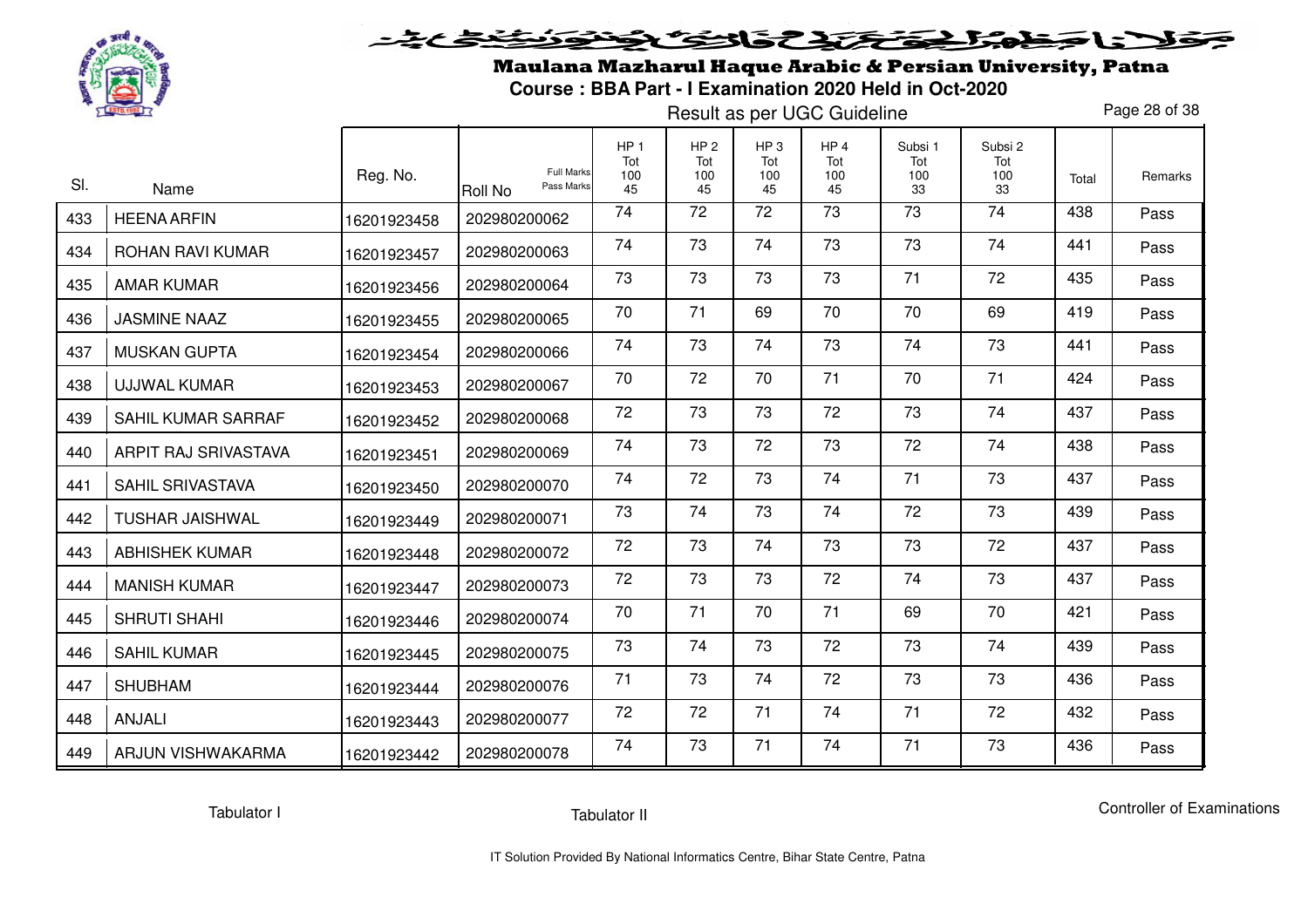

Maulana Mazharul Haque Arabic & Persian University, Patna**Course : BBA Part - I Examination 2020 Held in Oct-2020** 

Result as per UGC Guideline

Page 29 of 38

| SI. | Name                               | Reg. No.    | <b>Full Marks</b><br>Pass Marks<br><b>Roll No</b> | HP <sub>1</sub><br>Tot<br>100<br>45 | HP <sub>2</sub><br>Tot<br>100<br>45 | HP <sub>3</sub><br>Tot<br>100<br>45 | HP <sub>4</sub><br>Tot<br>100<br>45 | Subsi 1<br>Tot<br>100<br>33 | Subsi 2<br>Tot<br>100<br>33 | Total | Remarks |
|-----|------------------------------------|-------------|---------------------------------------------------|-------------------------------------|-------------------------------------|-------------------------------------|-------------------------------------|-----------------------------|-----------------------------|-------|---------|
| 450 | SHASWAT SRIVASTAVA                 | 16201923441 | 202980200079                                      | 73                                  | 73                                  | 73                                  | 71                                  | 72                          | 73                          | 435   | Pass    |
| 451 | <b>ABU HAMZA</b>                   | 16201923440 | 202980200080                                      | 74                                  | 74                                  | 72                                  | 72                                  | 73                          | 73                          | 438   | Pass    |
| 452 | <b>GYANESHWAR RAJAN</b>            | 16201923439 | 202980200081                                      | 73                                  | 74                                  | 73                                  | 71                                  | 74                          | 73                          | 438   | Pass    |
| 453 | <b>MOHIT</b>                       | 16201923438 | 202980200082                                      | 72                                  | 74                                  | 74                                  | 71                                  | 74                          | 72                          | 437   | Pass    |
| 454 | <b>AMAN KUMAR</b>                  | 16201923437 | 202980200083                                      | 73                                  | 74                                  | 72                                  | 72                                  | 73                          | 74                          | 438   | Pass    |
| 455 | PRANSHU KUMAR CHAUBEY              | 16201923436 | 202980200084                                      | 71                                  | 69                                  | 70                                  | 71                                  | 70                          | 69                          | 420   | Pass    |
| 456 | <b>AMIT KUMAR</b>                  | 16201923435 | 202980200085                                      | 74                                  | 73                                  | 72                                  | 73                                  | 73                          | 73                          | 438   | Pass    |
| 457 | AMAN KUMAR VISHWAKARMA 16201923434 |             | 202980200086                                      | 74                                  | 74                                  | 72                                  | 74                                  | 72                          | 73                          | 439   | Pass    |
| 458 | <b>SHRUTI RAJ</b>                  | 16201923433 | 202980200087                                      | 73                                  | 72                                  | 74                                  | 73                                  | 73                          | 74                          | 439   | Pass    |
| 459 | <b>MD. DANISH</b>                  | 16201923432 | 202980200088                                      | 73                                  | 73                                  | 73                                  | 74                                  | 71                          | 73                          | 437   | Pass    |
| 460 | <b>NIKHIL KUMAR</b>                | 16201923431 | 202980200089                                      | 72                                  | 73                                  | 74                                  | 73                                  | 73                          | 73                          | 438   | Pass    |
| 461 | UZMA QAMAR                         | 16201923430 | 202980200090                                      | 73                                  | 73                                  | 72                                  | 74                                  | 74                          | 73                          | 439   | Pass    |
| 462 | <b>AJAY KUMAR</b>                  | 16201923429 | 202980200091                                      | 74                                  | 73                                  | 72                                  | 73                                  | 73                          | 72                          | 437   | Pass    |
| 463 | <b>ADITI</b>                       | 16201923428 | 202980200092                                      | 74                                  | 71                                  | 74                                  | 71                                  | 72                          | 74                          | 436   | Pass    |
| 464 | <b>AAKASH RAY</b>                  | 16201923427 | 202980200093                                      | 72                                  | 73                                  | 72                                  | 74                                  | 73                          | 73                          | 437   | Pass    |
| 465 | ANUP KUMAR SHIVRAJ                 | 16201923425 | 202980200094                                      | 74                                  | 73                                  | 72                                  | 73                                  | 74                          | 74                          | 440   | Pass    |
| 466 | ANIKET KUMAR SINGH                 | 16201923424 | 202980200095                                      | 69                                  | 70                                  | 71                                  | 71                                  | 72                          | 70                          | 423   | Pass    |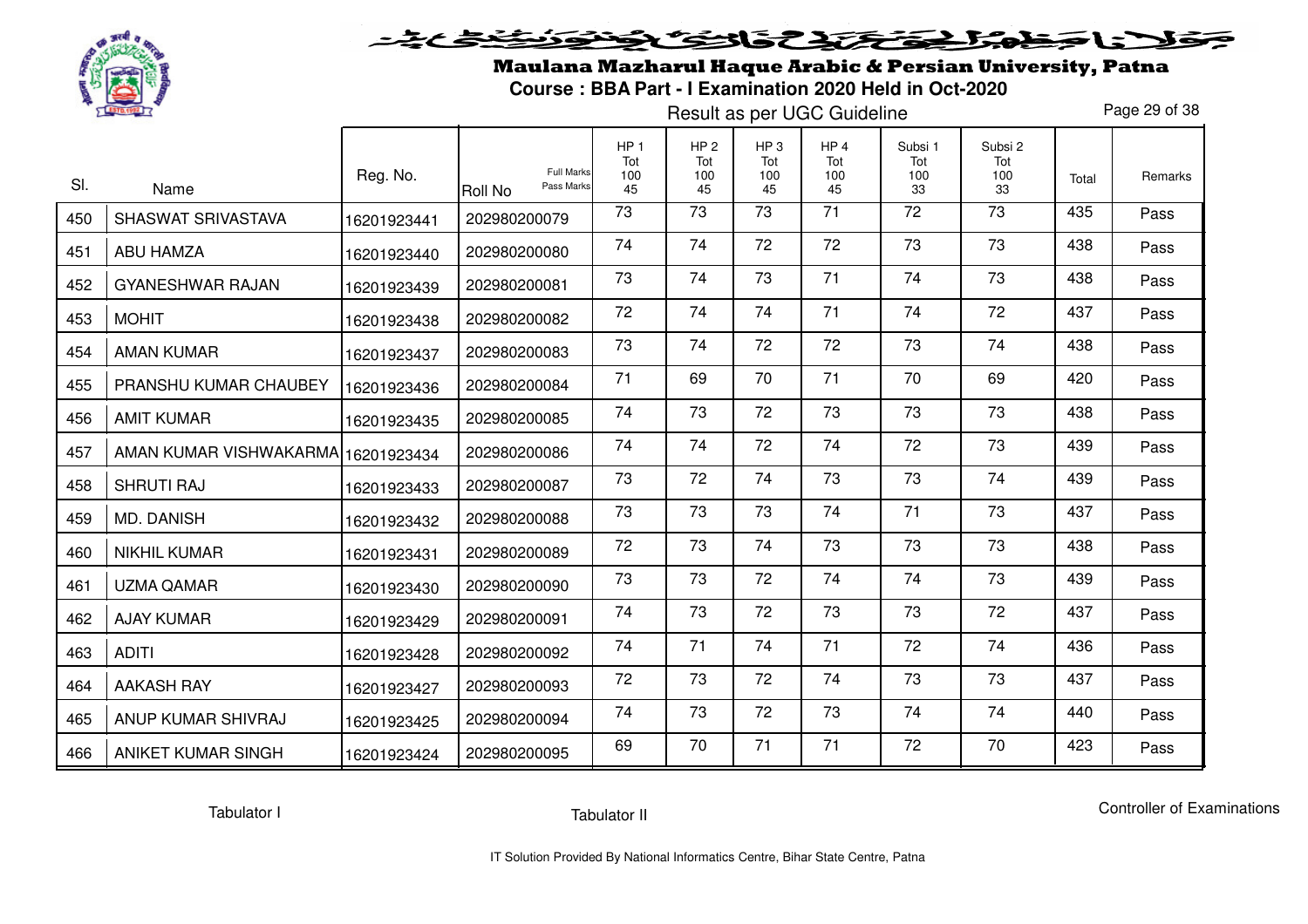

# <u>خخ خ</u> فلانا حفاه الحفظ والث فخفوذ

Maulana Mazharul Haque Arabic & Persian University, Patna**Course : BBA Part - I Examination 2020 Held in Oct-2020** 

Result as per UGC Guideline

Page 30 of 38

| SI. |                         | Reg. No.    | <b>Full Marks</b>            | HP <sub>1</sub><br>Tot<br>100 | HP <sub>2</sub><br>Tot<br>100 | HP <sub>3</sub><br>Tot<br>100 | HP <sub>4</sub><br>Tot<br>100 | Subsi 1<br>Tot<br>100 | Subsi 2<br>Tot<br>100 | Total | Remarks |
|-----|-------------------------|-------------|------------------------------|-------------------------------|-------------------------------|-------------------------------|-------------------------------|-----------------------|-----------------------|-------|---------|
|     | Name                    |             | Pass Marks<br><b>Roll No</b> | 45<br>72                      | 45<br>73                      | 45<br>73                      | 45<br>72                      | 33<br>$\overline{73}$ | 33<br>$\overline{73}$ | 436   | Pass    |
| 467 | <b>DIVYA RAJ</b>        | 16201923423 | 202980200096                 |                               |                               |                               |                               |                       |                       |       |         |
| 468 | <b>RAVI KUMAR</b>       | 16201923422 | 202980200097                 | 74                            | 73                            | 72                            | 73                            | 74                    | 73                    | 439   | Pass    |
| 469 | <b>HARSH</b>            | 16201923421 | 202980200098                 | 73                            | 72                            | 71                            | 73                            | 72                    | 72                    | 433   | Pass    |
| 470 | <b>SALONI</b>           | 16201923420 | 202980200099                 | 74                            | 72                            | 73                            | 74                            | 71                    | 73                    | 437   | Pass    |
| 471 | <b>MANYA SINGH</b>      | 16201923419 | 202980200100                 | 73                            | 72                            | 74                            | 73                            | 73                    | 74                    | 439   | Pass    |
| 472 | <b>MAMOON RASHID</b>    | 16201923418 | 202980200101                 | 73                            | 73                            | 73                            | 68                            | 72                    | 74                    | 433   | Pass    |
| 473 | <b>BINNY KUMARI</b>     | 16201923417 | 202980200102                 | 72                            | 74                            | 73                            | 65                            | 73                    | 74                    | 431   | Pass    |
| 474 | <b>AMISHA KUMARI</b>    | 16201923416 | 202980200103                 | 70                            | 72                            | 71                            | 64                            | 73                    | 73                    | 423   | Pass    |
| 475 | <b>DHIRAJ KUMAR</b>     | 16201923415 | 202980200104                 | 74                            | 72                            | 73                            | 68                            | 73                    | 72                    | 432   | Pass    |
| 476 | <b>ARSHIL RAHMAN</b>    | 16201923414 | 202980200105                 | 73                            | 70                            | 71                            | 66                            | 71                    | 74                    | 425   | Pass    |
| 477 | <b>FARHEEN FIROZ</b>    | 16201923413 | 202980200106                 | 73                            | 72                            | 74                            | 62                            | 71                    | 72                    | 424   | Pass    |
| 478 | <b>VISHAL KUMAR</b>     | 16201923412 | 202980200107                 | 72                            | 74                            | 73                            | 64                            | 73                    | 74                    | 430   | Pass    |
| 479 | <b>KARTIK RAJ SINHA</b> | 16201923411 | 202980200108                 | 73                            | 72                            | 71                            | 63                            | 73                    | 73                    | 425   | Pass    |
|     |                         |             |                              |                               |                               |                               |                               |                       |                       |       |         |
| 480 | UPENDRA KUMAR RAM       | 16201924325 | 203020200001                 | 74                            | 75                            | 73                            | 75                            | 75                    | 75                    | 447   | Pass    |
| 481 | <b>SONI PARWEEN</b>     | 16201924324 | 203020200002                 | 75                            | 74                            | 74                            | 74                            | 73                    | 74                    | 444   | Pass    |
| 482 | <b>ANSHU KUMARI</b>     | 16201924323 | 203020200003                 | 75                            | 74                            | 74                            | 75                            | 73                    | 75                    | 446   | Pass    |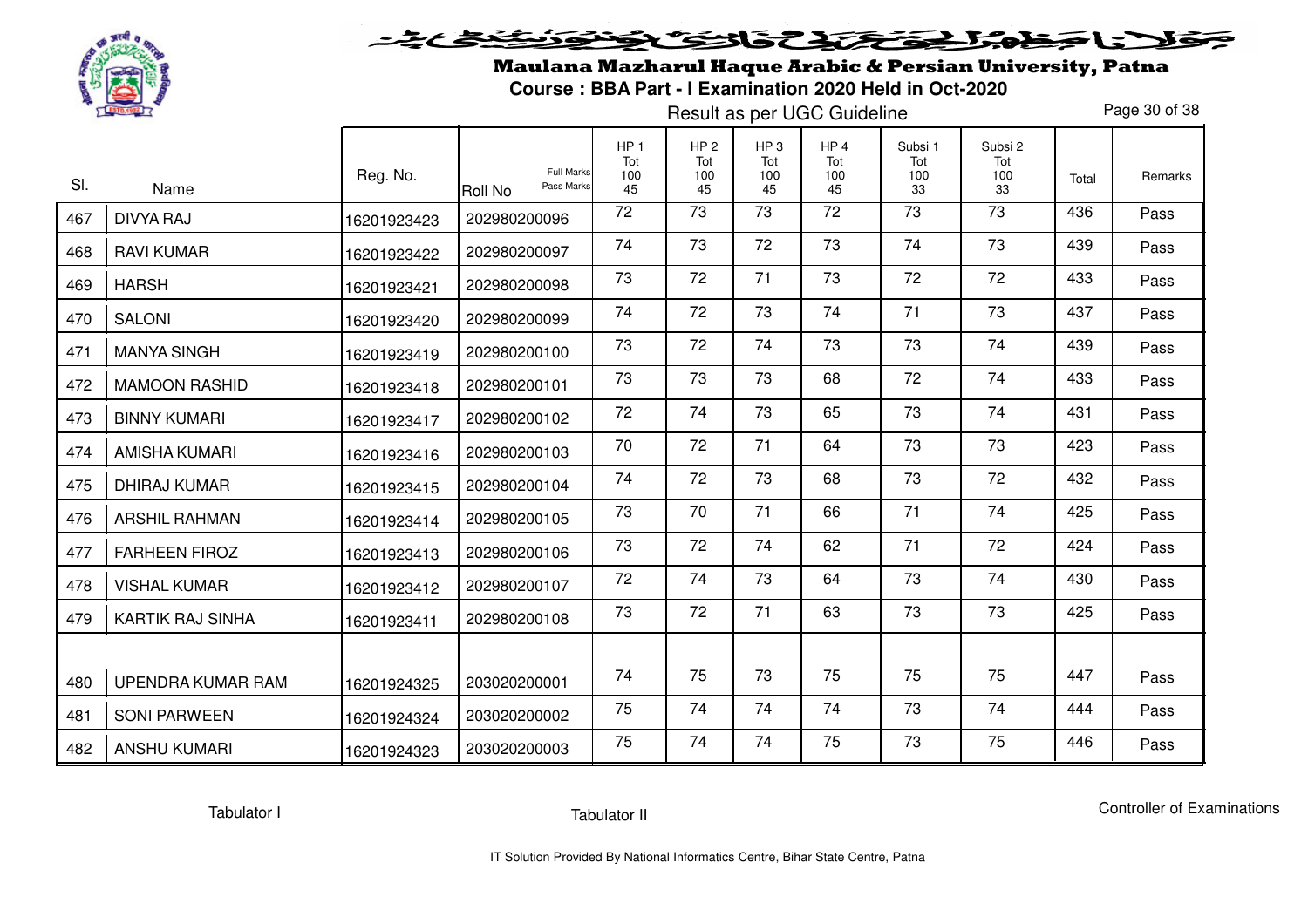

Maulana Mazharul Haque Arabic & Persian University, Patna**Course : BBA Part - I Examination 2020 Held in Oct-2020** 

Result as per UGC Guideline

Page 31 of 38

| SI. |                           | Reg. No.    | <b>Full Marks</b><br>Pass Marks | HP <sub>1</sub><br>Tot<br>100 | HP <sub>2</sub><br>Tot<br>100 | HP <sub>3</sub><br>Tot<br>100 | HP <sub>4</sub><br>Tot<br>100 | Subsi 1<br>Tot<br>100 | Subsi 2<br>Tot<br>100 | Total | Remarks |
|-----|---------------------------|-------------|---------------------------------|-------------------------------|-------------------------------|-------------------------------|-------------------------------|-----------------------|-----------------------|-------|---------|
| 483 | Name<br>SONU KUMAR MANJHI | 16201924322 | <b>Roll No</b><br>203020200004  | 45<br>73                      | 45<br>75                      | 45<br>72                      | 45<br>73                      | 33<br>72              | 33<br>73              | 438   | Pass    |
| 484 | ABHISHEK KUMAR SHARMA     | 16201924321 | 203020200005                    | 75                            | 74                            | 75                            | 74                            | 75                    | 75                    | 448   | Pass    |
| 485 | <b>MD DILSHAD</b>         | 16201924320 | 203020200006                    | 75                            | 74                            | 74                            | 74                            | 75                    | 74                    | 446   | Pass    |
| 486 | <b>AAMIR MUMTAZ</b>       | 16201924319 | 203020200007                    | 75                            | 74                            | 75                            | 74                            | 75                    | 75                    | 448   | Pass    |
| 487 | POOJA KUMARI              | 16201924318 | 203020200008                    | 74                            | 75                            | 74                            | 75                            | 73                    | 73                    | 444   | Pass    |
| 488 | <b>SALEHA PARWEEN</b>     | 16201924317 | 203020200009                    | 75                            | 74                            | 75                            | 74                            | 75                    | 75                    | 448   | Pass    |
| 489 | <b>RIMJHIM KUMARI</b>     | 16201924316 | 203020200010                    | 74                            | 75                            | 73                            | 74                            | 74                    | 74                    | 444   | Pass    |
| 490 | <b>ORUSHA ZUBAIR</b>      | 16201924315 | 203020200011                    | 75                            | 74                            | 75                            | 75                            | 74                    | 75                    | 448   | Pass    |
| 491 | <b>ISMA PARWEEN</b>       | 16201924314 | 203020200012                    | 75                            | 74                            | 75                            | 75                            | 75                    | 75                    | 449   | Pass    |
| 492 | <b>SALONI KUMARI</b>      | 16201924313 | 203020200013                    | 75                            | 74                            | 75                            | 75                            | 75                    | 75                    | 449   | Pass    |
| 493 | <b>TUFAIL ANSARI</b>      | 16201924311 | 203020200014                    | 74                            | 75                            | 75                            | 74                            | 74                    | 75                    | 447   | Pass    |
| 494 | PRACHI KUMARI             | 16201924310 | 203020200015                    | 75                            | 74                            | 75                            | 74                            | 75                    | 74                    | 447   | Pass    |
| 495 | <b>KAISAR IMAM</b>        | 16201924309 | 203020200016                    | 75                            | 74                            | 75                            | 74                            | 75                    | 75                    | 448   | Pass    |
| 496 | <b>RAJAN KUMAR</b>        | 16201924308 | 203020200017                    | 74                            | 75                            | 75                            | 74                            | 74                    | 75                    | 447   | Pass    |
| 497 | <b>ZEBA PERVEEN</b>       | 16201923592 | 203030200001                    | 73                            | 73                            | 74                            | 72                            | 73                    | 72                    | 437   | Pass    |
| 498 | <b>SURYA PRAKASH</b>      | 16201923590 | 203030200002                    | 73                            | 73                            | 73                            | 73                            | 74                    | 73                    | 439   | Pass    |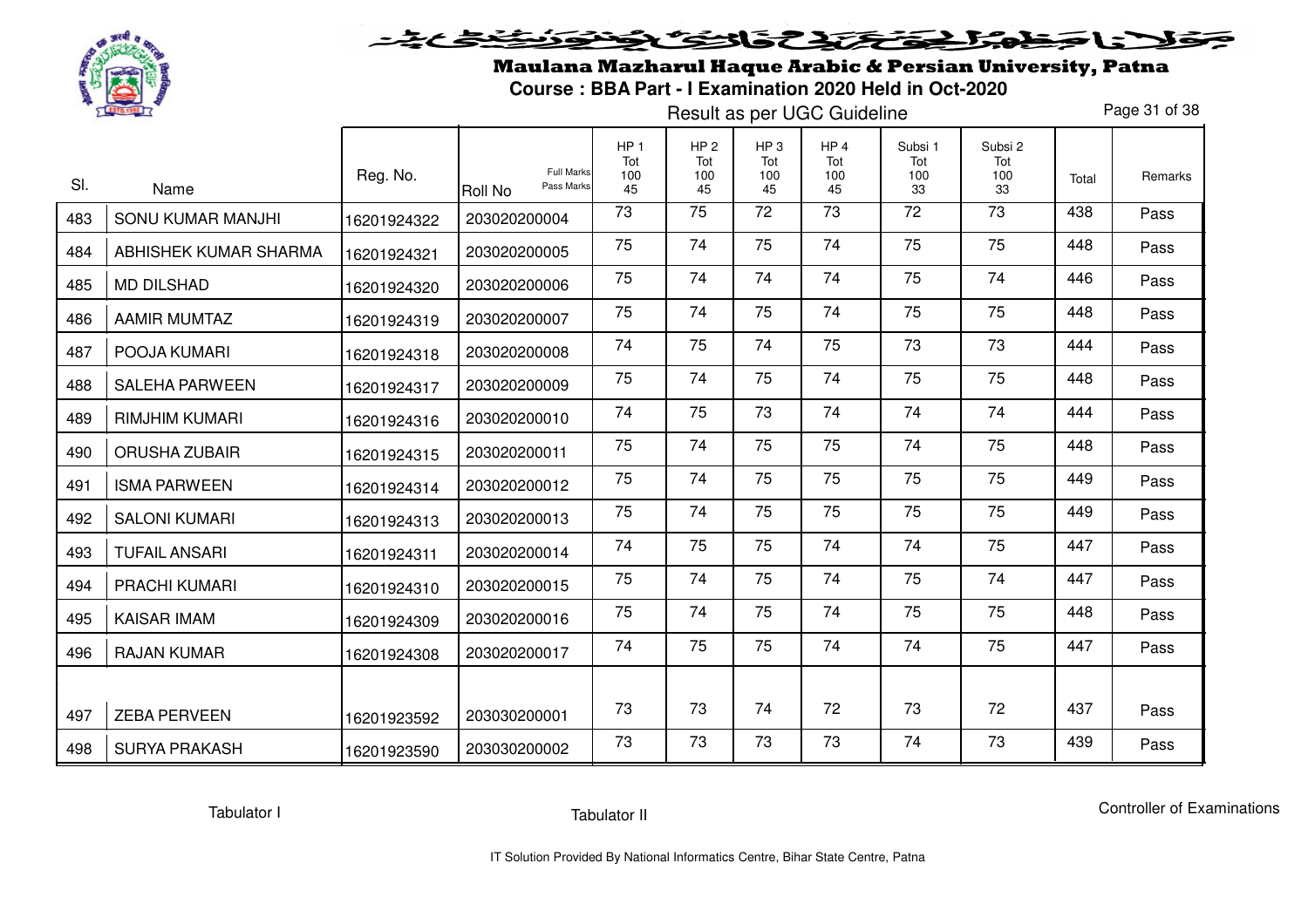

Maulana Mazharul Haque Arabic & Persian University, Patna**Course : BBA Part - I Examination 2020 Held in Oct-2020** 

Result as per UGC Guideline

Page 32 of 38

| SI. | Name                   | Reg. No.    | <b>Full Marks</b><br>Pass Marks<br><b>Roll No</b> | HP <sub>1</sub><br>Tot<br>100<br>45 | HP <sub>2</sub><br>Tot<br>100<br>45 | HP <sub>3</sub><br>Tot<br>100<br>45 | HP <sub>4</sub><br>Tot<br>100<br>45 | Subsi 1<br>Tot<br>100<br>33 | Subsi 2<br>Tot<br>100<br>33 | Total | Remarks |
|-----|------------------------|-------------|---------------------------------------------------|-------------------------------------|-------------------------------------|-------------------------------------|-------------------------------------|-----------------------------|-----------------------------|-------|---------|
| 499 | <b>AKSHAY NIGAM</b>    | 16201923589 | 203030200003                                      | 72                                  | 72                                  | 74                                  | 74                                  | 72                          | 73                          | 437   | Pass    |
| 500 | <b>DEEPAK PRAKASH</b>  | 16201923588 | 203030200004                                      | 73                                  | 73                                  | 73                                  | 74                                  | 73                          | 74                          | 440   | Pass    |
| 501 | CHANDRA MOHAN BHARTI   | 16201923587 | 203030200005                                      | 71                                  | 71                                  | 73                                  | 72                                  | 72                          | 73                          | 432   | Pass    |
| 502 | <b>RISHAV KUMAR</b>    | 16201923586 | 203030200006                                      | 73                                  | 73                                  | 72                                  | 74                                  | 73                          | 74                          | 439   | Pass    |
| 503 | <b>ANSHIKA</b>         | 16201923585 | 203030200007                                      | 72                                  | 72                                  | 73                                  | 73                                  | 72                          | 74                          | 436   | Pass    |
| 504 | <b>RIYA KUMARI</b>     | 16201923584 | 203030200008                                      | 73                                  | 73                                  | 74                                  | 74                                  | 73                          | 74                          | 441   | Pass    |
| 505 | SHUBHAM RAJ            | 16201923583 | 203030200009                                      | 74                                  | 74                                  | 72                                  | 74                                  | 71                          | 72                          | 437   | Pass    |
| 506 | <b>KAUSHIK KUMAR</b>   | 16201923582 | 203030200010                                      | 74                                  | 74                                  | 73                                  | 73                                  | 74                          | 73                          | 441   | Pass    |
| 507 | APARIMIT HARSH GUPTA   | 16201923581 | 203030200011                                      | 72                                  | 72                                  | 74                                  | 73                                  | 72                          | 73                          | 436   | Pass    |
| 508 | <b>RASHMI KASHYAP</b>  | 16201923580 | 203030200012                                      | 72                                  | 72                                  | 73                                  | 72                                  | 71                          | 73                          | 433   | Pass    |
| 509 | <b>SWATI RAJ</b>       | 16201923579 | 203030200013                                      | 74                                  | 74                                  | 74                                  | 73                                  | 72                          | 74                          | 441   | Pass    |
| 510 | <b>MOSHIN KHAN</b>     | 16201923578 | 203030200014                                      | 71                                  | 73                                  | 74                                  | 73                                  | 73                          | 72                          | 436   | Pass    |
| 511 | <b>NIKHIL KUMAR</b>    | 16201923577 | 203030200015                                      | 72                                  | 73                                  | 71                                  | 72                                  | 74                          | 74                          | 436   | Pass    |
| 512 | <b>SHAHINA PARWEEN</b> | 16201923576 | 203030200016                                      | 73                                  | 71                                  | 74                                  | 73                                  | 71                          | 74                          | 436   | Pass    |
| 513 | <b>ROHIT RAJ</b>       | 16201923575 | 203030200017                                      | 72                                  | 73                                  | 74                                  | 74                                  | 73                          | 71                          | 437   | Pass    |
| 514 | <b>SUHANA KUMARI</b>   | 16201923574 | 203030200018                                      | 73                                  | 72                                  | 73                                  | 74                                  | 73                          | 71                          | 436   | Pass    |
| 515 | <b>KAIFUDDIN</b>       | 16201923573 | 203030200019                                      | 72                                  | 73                                  | 74                                  | 74                                  | 72                          | 74                          | 439   | Pass    |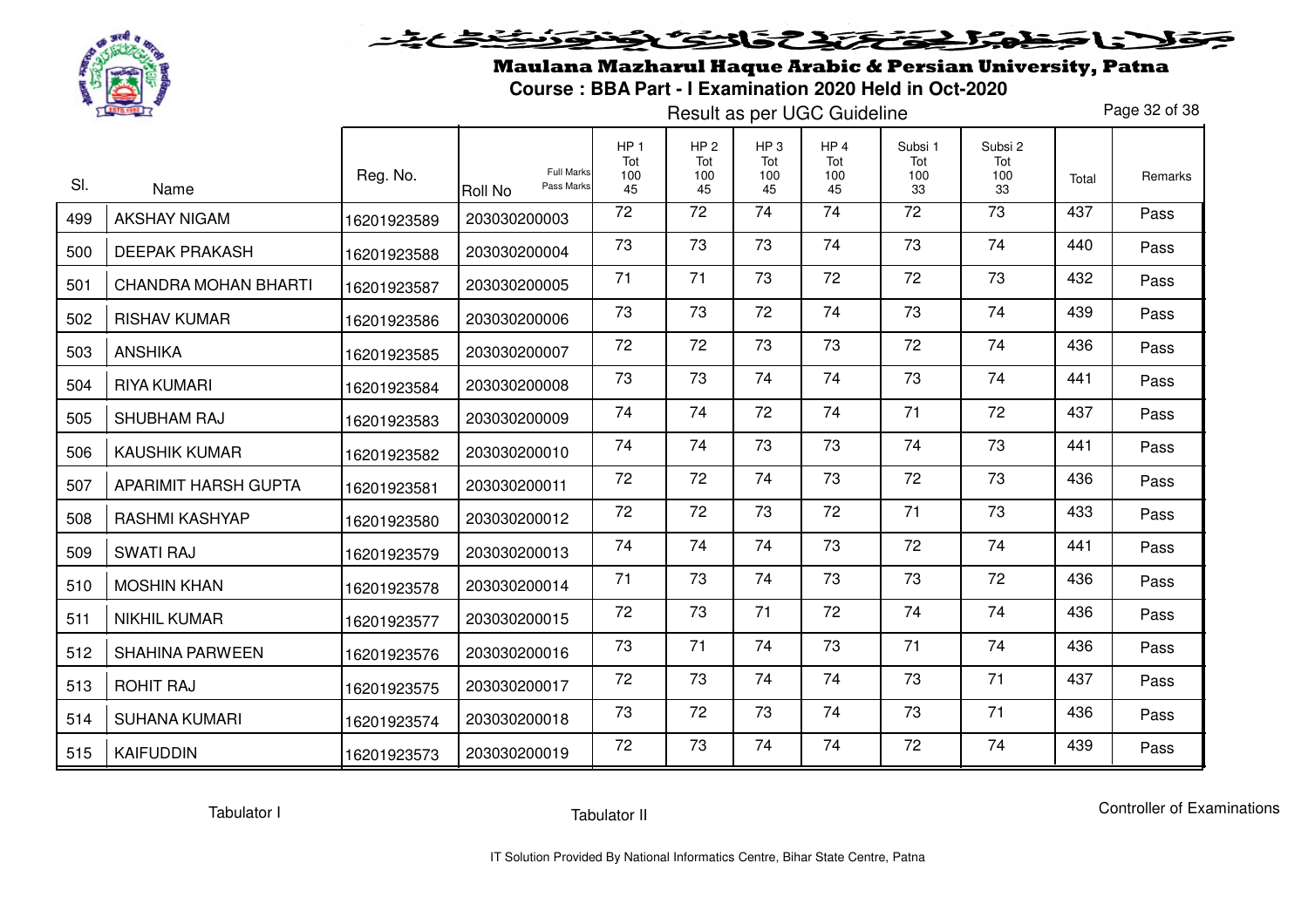

Maulana Mazharul Haque Arabic & Persian University, Patna**Course : BBA Part - I Examination 2020 Held in Oct-2020** 

Result as per UGC Guideline

Page 33 of 38

| SI. | Name                      | Reg. No.    | <b>Full Marks</b><br>Pass Marks<br>Roll No | HP <sub>1</sub><br>Tot<br>100<br>45 | HP <sub>2</sub><br>Tot<br>100<br>45 | HP <sub>3</sub><br>Tot<br>100<br>45 | HP <sub>4</sub><br>Tot<br>100<br>45 | Subsi 1<br>Tot<br>100<br>33 | Subsi 2<br>Tot<br>100<br>33 | Total | Remarks |
|-----|---------------------------|-------------|--------------------------------------------|-------------------------------------|-------------------------------------|-------------------------------------|-------------------------------------|-----------------------------|-----------------------------|-------|---------|
| 516 | <b>NEHA JAHAN</b>         | 16201923572 | 203030200020                               | 73                                  | 74                                  | 71                                  | 74                                  | 72                          | $\overline{73}$             | 437   | Pass    |
| 517 | <b>ADNAN FARID</b>        | 16201923571 | 203030200021                               | 74                                  | 73                                  | 74                                  | 72                                  | 74                          | 73                          | 440   | Pass    |
| 518 | <b>SWAPNIL RAJ</b>        | 16201923570 | 203030200022                               | 74                                  | 72                                  | 73                                  | 74                                  | 73                          | 73                          | 439   | Pass    |
| 519 | MASOOM RAZA KHAN          | 16201923569 | 203030200023                               | 73                                  | 74                                  | 73                                  | 72                                  | 73                          | 74                          | 439   | Pass    |
| 520 | <b>VIDYA BHARTI RASEL</b> | 16201923568 | 203030200024                               | 73                                  | 71                                  | 74                                  | 73                                  | 72                          | 73                          | 436   | Pass    |
| 521 | <b>HARSH RAJ</b>          | 16201923567 | 203030200025                               | 74                                  | 73                                  | 72                                  | 73                                  | 74                          | 73                          | 439   | Pass    |
| 522 | SIDDHARTH KUMAR           | 16201923622 | 203030200042                               | 70                                  | 72                                  | 74                                  | 73                                  | 72                          | 72                          | 433   | Pass    |
| 523 | <b>RAHUL KUMAR</b>        | 16201923621 | 203030200043                               | 73                                  | 72                                  | 69                                  | 72                                  | 73                          | 73                          | 432   | Pass    |
| 524 | YASHWEER SINGH            | 16201923620 | 203030200044                               | 74                                  | 73                                  | 73                                  | 74                                  | 74                          | 72                          | 440   | Pass    |
| 525 | <b>SALONI SETH</b>        | 16201923619 | 203030200045                               | 73                                  | 72                                  | 74                                  | 73                                  | 72                          | 73                          | 437   | Pass    |
| 526 | <b>GULAM SARWAR</b>       | 16201923618 | 203030200046                               | 74                                  | 71                                  | 72                                  | 74                                  | 71                          | 73                          | 435   | Pass    |
| 527 | <b>MD TAUQEER USMANI</b>  | 16201923617 | 203030200047                               | 73                                  | 72                                  | 74                                  | 73                                  | 72                          | 71                          | 435   | Pass    |
| 528 | <b>FAISAL FIROZ</b>       | 16201923616 | 203030200048                               | 72                                  | 71                                  | 73                                  | 72                                  | 74                          | 70                          | 432   | Pass    |
| 529 | <b>SHIVAM KUMAR</b>       | 16201923615 | 203030200049                               | 72                                  | 73                                  | 72                                  | 74                                  | 73                          | 74                          | 438   | Pass    |
| 530 | <b>SOURAV KUMAR</b>       | 16201923614 | 203030200050                               | 74                                  | 71                                  | 73                                  | 72                                  | 74                          | 74                          | 438   | Pass    |
| 531 | ZAFAR IQBAL               | 16201923613 | 203030200051                               | 71                                  | 73                                  | 74                                  | 72                                  | 73                          | 73                          | 436   | Pass    |
| 532 | PRIYANSHU RAJ             | 16201923612 | 203030200052                               | 74                                  | 73                                  | 72                                  | 73                                  | 74                          | 73                          | 439   | Pass    |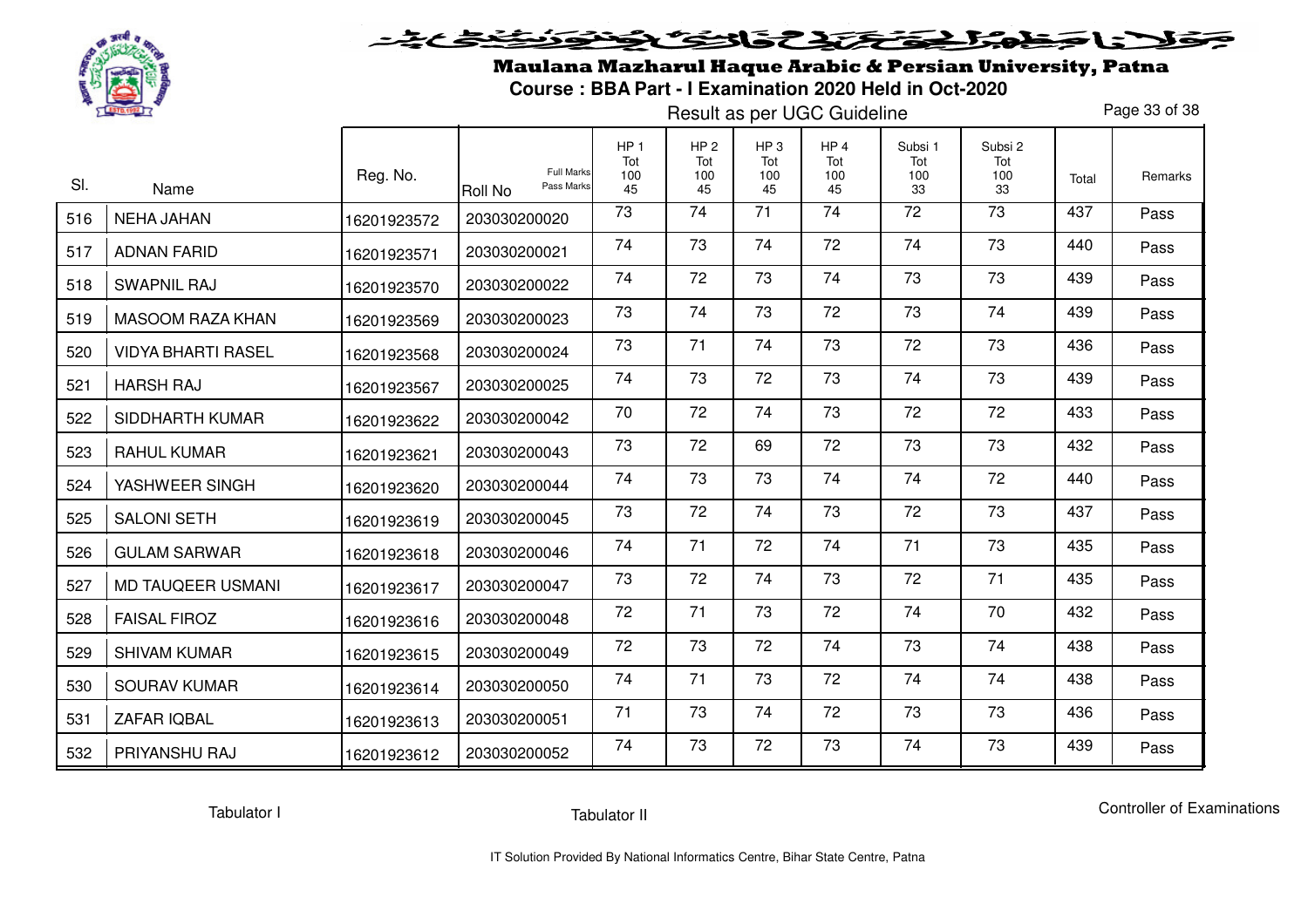

# <u>خخ خ</u> فلانا حفاه الحفظ والث فخفوذ

Maulana Mazharul Haque Arabic & Persian University, Patna**Course : BBA Part - I Examination 2020 Held in Oct-2020** 

Result as per UGC Guideline

Page 34 of 38

| SI. | Name                    | Reg. No.    | <b>Full Marks</b><br>Pass Marks<br><b>Roll No</b> | HP <sub>1</sub><br>Tot<br>100<br>45 | HP <sub>2</sub><br>Tot<br>100<br>45 | HP <sub>3</sub><br>Tot<br>100<br>45 | HP <sub>4</sub><br>Tot<br>100<br>45 | Subsi 1<br>Tot<br>100<br>33 | Subsi 2<br>Tot<br>100<br>33 | Total | Remarks |
|-----|-------------------------|-------------|---------------------------------------------------|-------------------------------------|-------------------------------------|-------------------------------------|-------------------------------------|-----------------------------|-----------------------------|-------|---------|
| 533 | RAJ                     | 16201923611 | 203030200053                                      | 72                                  | 73                                  | 71                                  | 74                                  | 73                          | 74                          | 437   | Pass    |
| 534 | <b>JENEE KUMARI</b>     | 16201923610 | 203030200054                                      | 72                                  | 72                                  | 74                                  | 73                                  | 72                          | 73                          | 436   | Pass    |
| 535 | <b>MD SAIF QURAISHI</b> | 16201923609 | 203030200055                                      | 70                                  | 71                                  | 70                                  | 72                                  | 73                          | 73                          | 429   | Pass    |
| 536 | <b>AVINASH KUMAR</b>    | 16201923608 | 203030200056                                      | 73                                  | 74                                  | 72                                  | 73                                  | 72                          | 74                          | 438   | Pass    |
| 537 | POOJA SINGH             | 16201923607 | 203030200057                                      | 74                                  | 73                                  | 71                                  | 74                                  | 73                          | 72                          | 437   | Pass    |
| 538 | <b>MANISH VERMA</b>     | 16201923606 | 203030200058                                      | 72                                  | 74                                  | 73                                  | 73                                  | 72                          | 74                          | 438   | Pass    |
| 539 | YASHU KUMAR             | 16201923605 | 203030200059                                      | 74                                  | 73                                  | 74                                  | 74                                  | 74                          | 73                          | 442   | Pass    |
| 540 | <b>RAVI RANJAN</b>      | 16201923604 | 203030200060                                      | 72                                  | 71                                  | 72                                  | 73                                  | 73                          | 72                          | 433   | Pass    |
| 541 | <b>RAVI PRAKASH</b>     | 16201923603 | 203030200061                                      | 72                                  | 72                                  | 73                                  | 72                                  | 73                          | 74                          | 436   | Pass    |
| 542 | <b>ANKUR KUMAR</b>      | 16201923602 | 203030200062                                      | 74                                  | 73                                  | 74                                  | 72                                  | 72                          | 73                          | 438   | Pass    |
| 543 | YASH RAJ                | 16201923601 | 203030200063                                      | 71                                  | 74                                  | 73                                  | 74                                  | 72                          | 74                          | 438   | Pass    |
| 544 | <b>SIMRAN VERMA</b>     | 16201923600 | 203030200064                                      | 73                                  | 71                                  | 74                                  | 73                                  | 73                          | 73                          | 437   | Pass    |
| 545 | RAJ ARYAN KUMAR SINGH   | 16201923599 | 203030200065                                      | 74                                  | 73                                  | 72                                  | 73                                  | 74                          | 73                          | 439   | Pass    |
| 546 | <b>SONAM KUMARI</b>     | 16201923598 | 203030200066                                      | 70                                  | 73                                  | 72                                  | 71                                  | 74                          | 73                          | 433   | Pass    |
| 547 | <b>ANKIT</b>            | 16201923597 | 203030200067                                      | 72                                  | 71                                  | 73                                  | 74                                  | 73                          | 74                          | 437   | Pass    |
| 548 | <b>JITESH TIWARI</b>    | 16201923596 | 203030200068                                      | 74                                  | 73                                  | 70                                  | 72                                  | 71                          | 74                          | 434   | Pass    |
| 549 | <b>AKASH KUMAR</b>      | 16201923595 | 203030200069                                      | 72                                  | 71                                  | 73                                  | 72                                  | 71                          | 73                          | 432   | Pass    |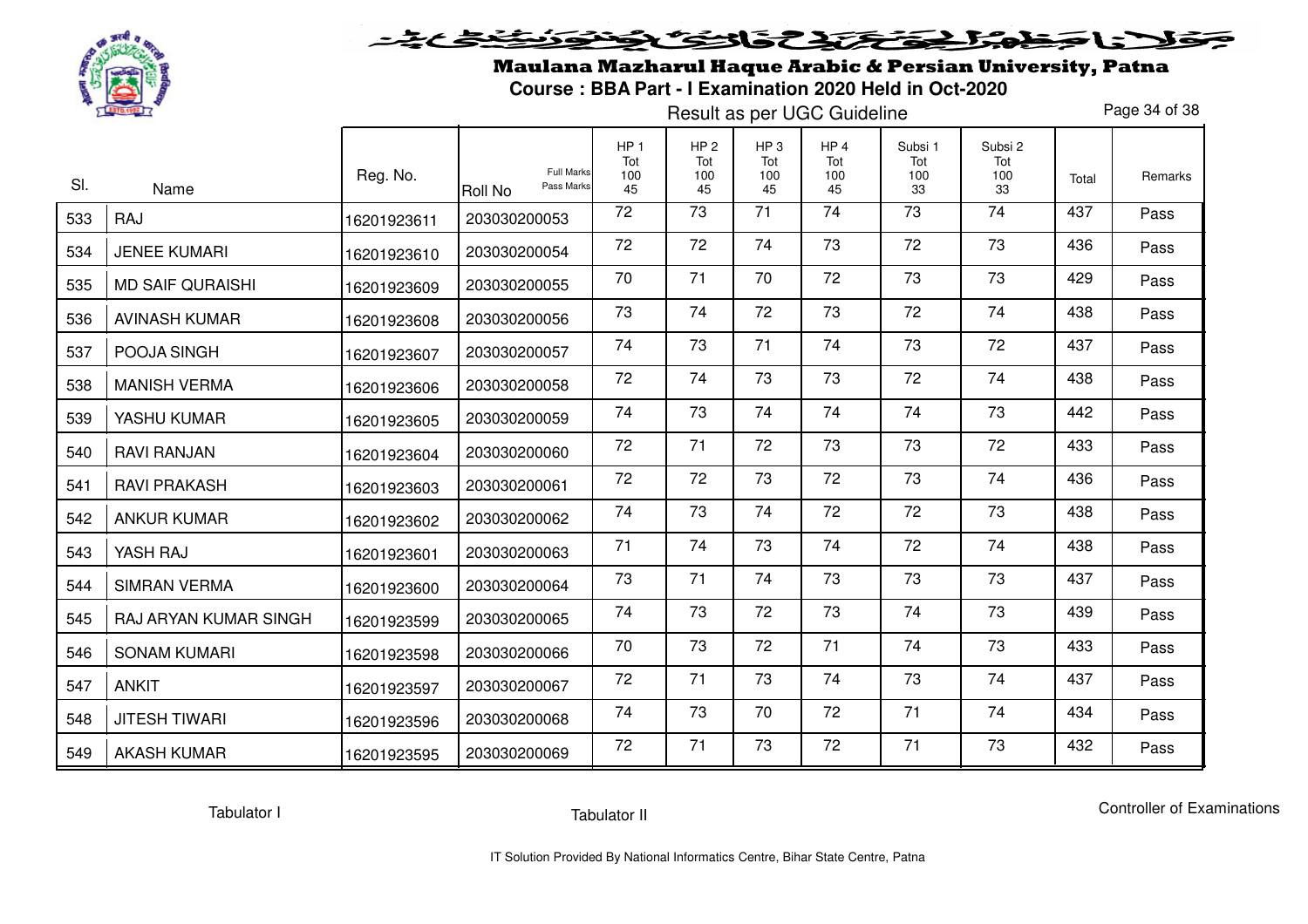

# <u>خخخ کی تو د</u> فلانا حفاه الحفظ والث والتفافض

Maulana Mazharul Haque Arabic & Persian University, Patna**Course : BBA Part - I Examination 2020 Held in Oct-2020** 

Result as per UGC Guideline

Page 35 of 38

| SI. | Name                       | Reg. No.    | Full Marks<br>Pass Marks<br><b>Roll No</b> | HP <sub>1</sub><br>Tot<br>100<br>45 | HP <sub>2</sub><br>Tot<br>100<br>45 | HP <sub>3</sub><br>Tot<br>100<br>45 | HP <sub>4</sub><br>Tot<br>100<br>45 | Subsi 1<br>Tot<br>100<br>33 | Subsi 2<br>Tot<br>100<br>33 | Total | Remarks |
|-----|----------------------------|-------------|--------------------------------------------|-------------------------------------|-------------------------------------|-------------------------------------|-------------------------------------|-----------------------------|-----------------------------|-------|---------|
| 550 | <b>RIYA SHREE</b>          | 16201923594 | 203030200070                               | 70                                  | $\overline{73}$                     | 72                                  | 73                                  | 73                          | 73                          | 434   | Pass    |
| 551 | <b>AKANKSHA KUMARI</b>     | 16201923593 | 203030200071                               | 71                                  | 72                                  | 74                                  | 73                                  | 71                          | 74                          | 435   | Pass    |
| 552 | <b>SAYEDA SUMAIYA WALI</b> | 16201925872 | 203050200057                               | 68                                  | 66                                  | 70                                  | 70                                  | 69                          | 68                          | 411   | Pass    |
| 553 | <b>ARIF NEZAM</b>          | 16201925871 | 203050200058                               | 70                                  | 70                                  | 67                                  | 66                                  | 67                          | 64                          | 404   | Pass    |
| 554 | <b>VIVEK BYAHUT</b>        | 16201925870 | 203050200059                               | 67                                  | 67                                  | 69                                  | 68                                  | 65                          | 67                          | 403   | Pass    |
| 555 | <b>BIPIN KUMAR</b>         | 16201925406 | 203050200060                               | 69                                  | 66                                  | 70                                  | 69                                  | 66                          | 69                          | 409   | Pass    |
| 556 | SHUBHAM RAJ                | 16201925405 | 203050200061                               | 70                                  | 68                                  | 65                                  | 67                                  | 66                          | 68                          | 404   | Pass    |
| 557 | <b>DAROGA RAM</b>          | 16201925404 | 203050200062                               | 70                                  | 70                                  | 69                                  | 69                                  | 67                          | 67                          | 412   | Pass    |
| 558 | <b>MD ASIF NEZAM</b>       | 16201925403 | 203050200063                               | 69                                  | 68                                  | 68                                  | 68                                  | 68                          | 67                          | 408   | Pass    |
| 559 | <b>TEJ PRATAP</b>          | 16201925818 | 203110200019                               | 74                                  | 73                                  | 72                                  | 74                                  | 74                          | 73                          | 440   | Pass    |
| 560 | PRIYA CHOUDHARY            | 16201925817 | 203110200020                               | 73                                  | 74                                  | 73                                  | 73                                  | 73                          | 74                          | 440   | Pass    |
| 561 | <b>KRISHNA KUMAR</b>       | 16201925816 | 203110200021                               | 74                                  | 73                                  | 74                                  | 72                                  | 74                          | 73                          | 440   | Pass    |
| 562 | <b>ADITYA KUMAR</b>        | 16201925776 | 203220200023                               | 59                                  | 59                                  | 58                                  | 55                                  | 57                          | 51                          | 339   | Pass    |
| 563 | <b>MAMTA KUMARI SAH</b>    | 16201804402 | 193250200014                               | A                                   | A                                   | A                                   | A                                   | A                           | A                           | 0     | Absent  |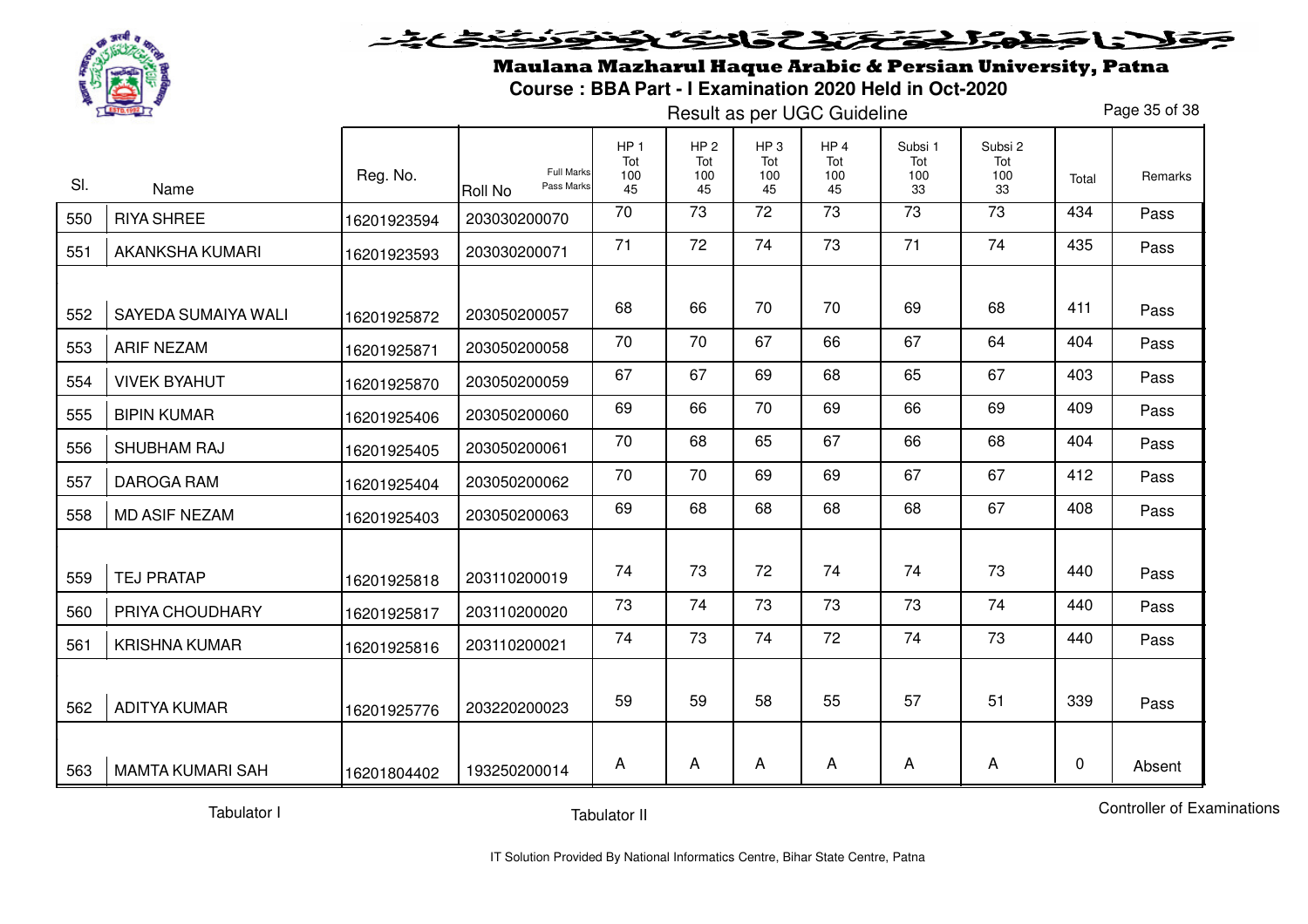

# <u>خخ خ</u> فلانا حفاه الحفظ والث فخفوذ

Maulana Mazharul Haque Arabic & Persian University, Patna**Course : BBA Part - I Examination 2020 Held in Oct-2020** 

Result as per UGC Guideline

Page 36 of 38

| SI. |                         | Reg. No.    | <b>Full Marks</b>     | HP <sub>1</sub><br>Tot<br>100 | HP <sub>2</sub><br>Tot<br>100 | HP <sub>3</sub><br>Tot<br>100 | HP <sub>4</sub><br>Tot<br>100 | Subsi 1<br>Tot<br>100 | Subsi 2<br>Tot<br>100 | Total | Remarks |
|-----|-------------------------|-------------|-----------------------|-------------------------------|-------------------------------|-------------------------------|-------------------------------|-----------------------|-----------------------|-------|---------|
|     | Name                    |             | Pass Marks<br>Roll No | 45<br>70                      | 45<br>72                      | 45<br>72                      | 45<br>74                      | 33<br>71              | 33<br>70              | 429   | Pass    |
| 564 | <b>VIKASH KUMAR SAH</b> | 16201804401 | 193250200015          |                               |                               |                               |                               |                       |                       |       |         |
| 565 | <b>BABLU PRASAD</b>     | 16201804383 | 193250200033          | 68                            | 70                            | 73                            | 72                            | 74                    | 73                    | 430   | Pass    |
|     |                         |             |                       |                               |                               |                               |                               |                       |                       |       |         |
| 566 | <b>SHAURYA KUMAR</b>    | 16201924366 | 203320200001          | 72                            | 70                            | 71                            | 72                            | 71                    | 72                    | 428   | Pass    |
| 567 | <b>ABHINAV SAGAR</b>    | 16201924365 | 203320200002          | 68                            | 69                            | 70                            | 72                            | 70                    | 69                    | 418   | Pass    |
| 568 | <b>EHABUL HAQUE</b>     | 16201924364 | 203320200003          | 69                            | 70                            | 71                            | 68                            | 69                    | 70                    | 417   | Pass    |
| 569 | <b>PUJA KUMARI</b>      | 16201924363 | 203320200004          | 70                            | 71                            | 72                            | 69                            | 68                    | 70                    | 420   | Pass    |
| 570 | <b>SATYAM RANJAN</b>    | 16201924362 | 203320200005          | 71                            | 68                            | 68                            | 72                            | 70                    | 69                    | 418   | Pass    |
|     |                         |             |                       |                               |                               |                               |                               |                       |                       |       |         |
| 571 | ANAMIKA KUMARI          | 16201804411 | 193360200055          | 73                            | 72                            | 72                            | 72                            | 73                    | 73                    | 435   | Pass    |
| 572 | <b>SOMI RANI</b>        | 16201921049 | 203360200001          | 72                            | 73                            | 73                            | 73                            | 72                    | 72                    | 435   | Pass    |
| 573 | <b>MAYANK JAISWAL</b>   | 16201921048 | 203360200002          | 72                            | 71                            | 71                            | 71                            | 72                    | 72                    | 429   | Pass    |
| 574 | <b>SAMAR KUMAR</b>      | 16201921047 | 203360200003          | 71                            | 72                            | 72                            | 72                            | 71                    | 71                    | 429   | Pass    |
| 575 | <b>RANEE KUMARI</b>     | 16201921046 | 203360200004          | 72                            | 73                            | 73                            | 73                            | 72                    | 72                    | 435   | Pass    |
| 576 | <b>IRFAN ANSARI</b>     | 16201921042 | 203360200005          | 73                            | 72                            | 72                            | 72                            | 73                    | 73                    | 435   | Pass    |
| 577 | SHAHID AHMAD            | 16201921040 | 203360200006          | 72                            | 73                            | 73                            | 73                            | 72                    | 72                    | 435   | Pass    |
| 578 | ASHISH RAJ JAYSWAL      | 16201921038 | 203360200007          | 73                            | 72                            | 72                            | 72                            | 73                    | 73                    | 435   | Pass    |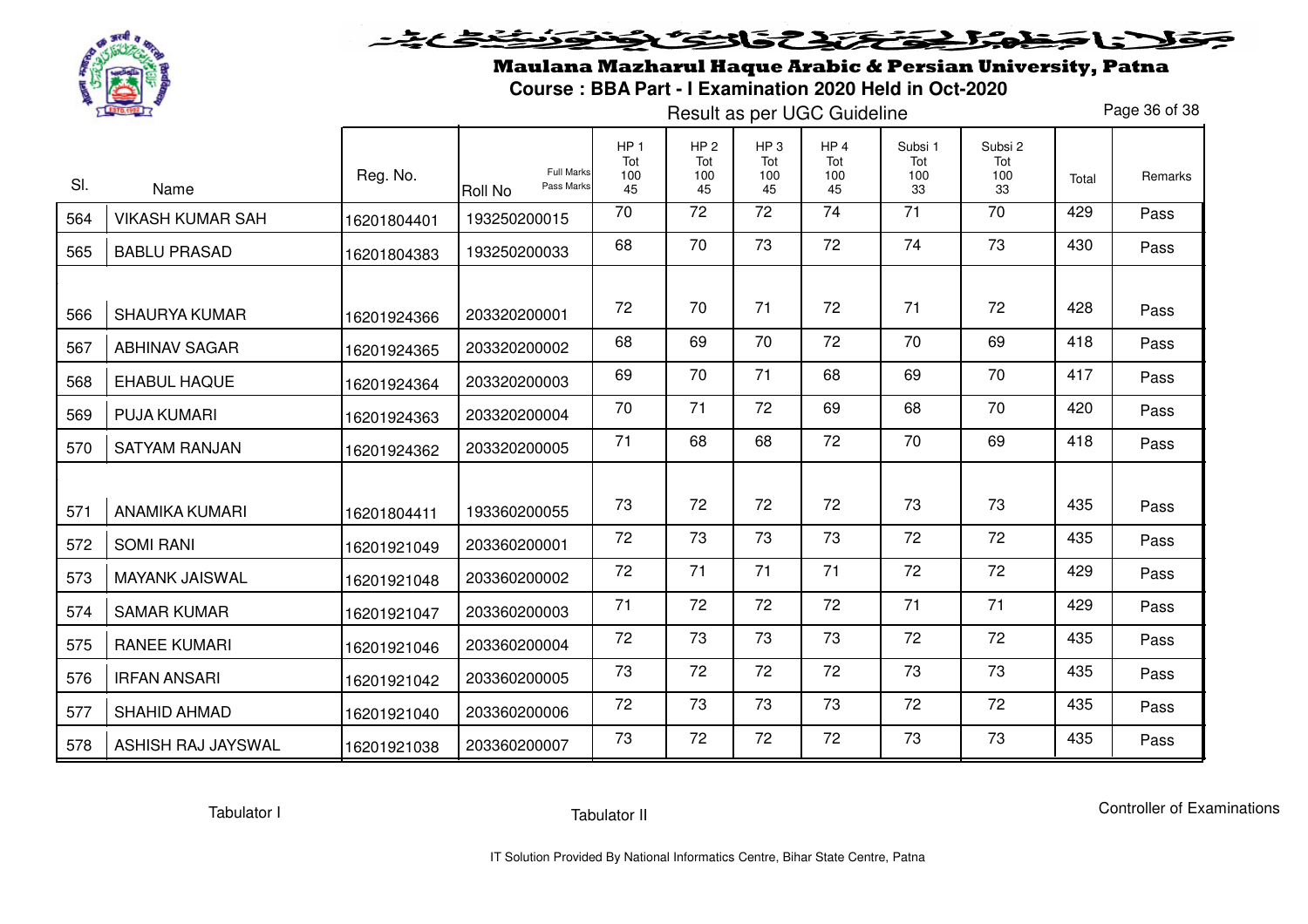

Maulana Mazharul Haque Arabic & Persian University, Patna**Course : BBA Part - I Examination 2020 Held in Oct-2020** 

Result as per UGC Guideline

Page 37 of 38

| SI. | Name                          | Reg. No.    | <b>Full Marks</b><br>Pass Marks<br><b>Roll No</b> | HP <sub>1</sub><br>Tot<br>100<br>45 | HP <sub>2</sub><br>Tot<br>100<br>45 | HP <sub>3</sub><br>Tot<br>100<br>45 | HP <sub>4</sub><br>Tot<br>100<br>45 | Subsi 1<br>Tot<br>100<br>33 | Subsi 2<br>Tot<br>100<br>33 | Total | Remarks |
|-----|-------------------------------|-------------|---------------------------------------------------|-------------------------------------|-------------------------------------|-------------------------------------|-------------------------------------|-----------------------------|-----------------------------|-------|---------|
| 579 | <b>SHIVAM KASHYAP</b>         | 16201921032 | 203360200008                                      | 71                                  | $\overline{72}$                     | 72                                  | 72                                  | $\overline{71}$             | $\overline{71}$             | 429   | Pass    |
| 580 | <b>SANJEET KUMAR</b>          | 16201921050 | 203360200118                                      | 73                                  | 71                                  | 71                                  | 71                                  | 73                          | 73                          | 432   | Pass    |
| 581 | <b>RAHUL SHROFF</b>           | 16201921045 | 203360200119                                      | 72                                  | 73                                  | 73                                  | 73                                  | 72                          | 72                          | 435   | Pass    |
| 582 | <b>ANAMIKA KUMARI</b>         | 16201921043 | 203360200120                                      | 71                                  | 72                                  | 72                                  | 72                                  | 71                          | 71                          | 429   | Pass    |
| 583 | <b>UMAR FARUK ANSARI</b>      | 16201921041 | 203360200121                                      | 72                                  | 71                                  | 71                                  | 71                                  | 72                          | 72                          | 429   | Pass    |
| 584 | <b>RAHUL KUMAR SINGH</b>      | 16201921039 | 203360200122                                      | 73                                  | 73                                  | 73                                  | 73                                  | 73                          | 73                          | 438   | Pass    |
| 585 | <b>SAJISTA SUMBUL</b>         | 16201921036 | 203360200123                                      | 72                                  | 72                                  | 72                                  | 72                                  | 72                          | 72                          | 432   | Pass    |
| 586 | RACHITA KUMARI                | 16201921035 | 203360200124                                      | 73                                  | 73                                  | 73                                  | 73                                  | 73                          | 73                          | 438   | Pass    |
| 587 | <b>ANKIT KUMAR GUPTA</b>      | 16201921034 | 203360200125                                      | 72                                  | 72                                  | 72                                  | 72                                  | 72                          | 72                          | 432   | Pass    |
| 588 | ARPANA KUMARI                 | 16201921033 | 203360200126                                      | 73                                  | 73                                  | 73                                  | 73                                  | 73                          | 73                          | 438   | Pass    |
| 589 | <b>PRATIK KUMAR</b>           | 16201804415 | 203400200001                                      | 70                                  | 70                                  | 69                                  | 68                                  | 69                          | 70                          | 416   | Pass    |
|     |                               |             |                                                   |                                     |                                     |                                     |                                     |                             |                             |       |         |
| 590 | <b>GURIYA RANI</b>            | 16201923814 | 203430200001                                      | 68                                  | 67                                  | 70                                  | 68                                  | 65                          | 69                          | 407   | Pass    |
| 591 | <b>MOHAMMAD IMRAN RAZA</b>    | 16201923813 | 203430200002                                      | 65                                  | 67                                  | 66                                  | 65                                  | 70                          | 68                          | 401   | Pass    |
| 592 | <b>INDRAJEET KUMAR MANDAL</b> | 16201923812 | 203430200003                                      | 69                                  | 66                                  | 70                                  | 68                                  | 66                          | 65                          | 404   | Pass    |
| 593 | <b>RAHUL KUMAR</b>            | 16201923811 | 203430200016                                      | 68                                  | 69                                  | 65                                  | 67                                  | 68                          | 69                          | 406   | Pass    |